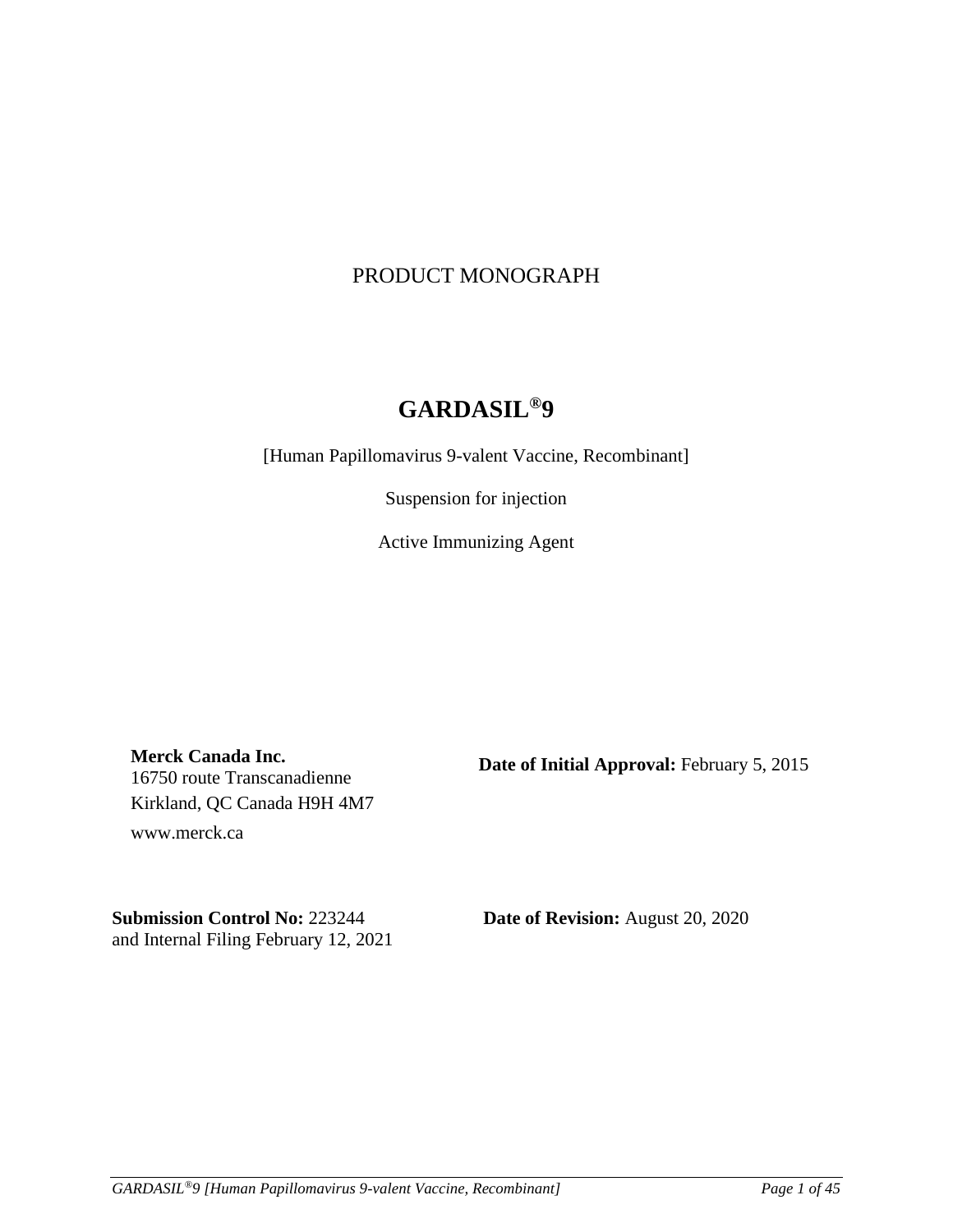# **Table of Contents**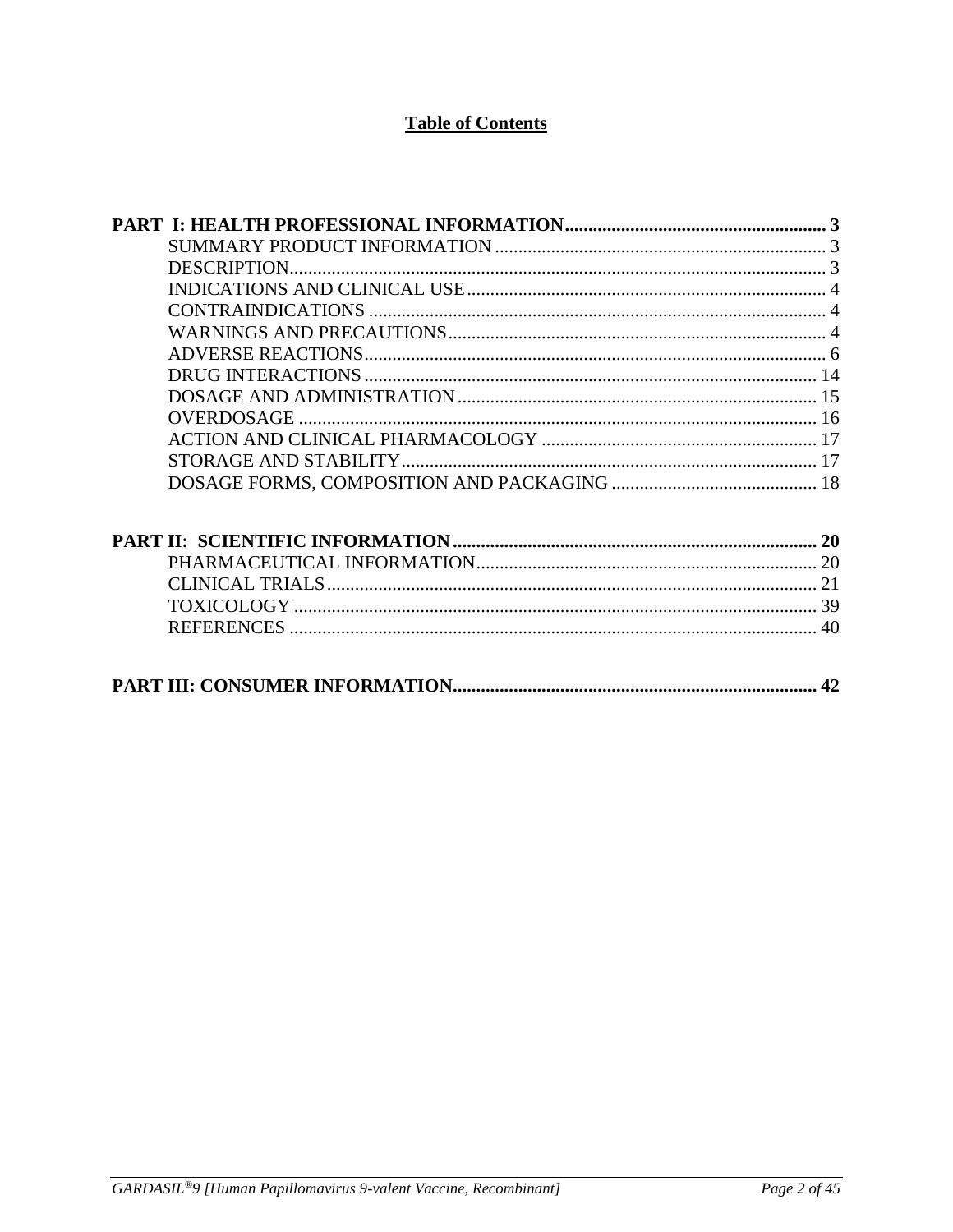# **GARDASIL® 9**

# [Human Papillomavirus 9-valent Vaccine, Recombinant]

# **PART I: HEALTH PROFESSIONAL INFORMATION**

# **SUMMARY PRODUCT INFORMATION**

| <b>Route of</b><br><b>Administration</b> | <b>Dosage Form / Strength</b>               | <b>Clinically Relevant Non-medicinal</b><br><b>Ingredients</b> |
|------------------------------------------|---------------------------------------------|----------------------------------------------------------------|
| Intramuscular                            | Suspension for injection /                  | For a complete listing see Dosage                              |
| injection                                | Each 0.5 mL dose contains<br>approximately: | Forms, Composition and Packaging<br>section.                   |
|                                          | 30 mcg of HPV 6 L1 protein                  |                                                                |
|                                          | 40 mcg of HPV 11 L1 protein                 |                                                                |
|                                          | 60 mcg of HPV 16 L1 protein                 |                                                                |
|                                          | 40 mcg of HPV 18 L1 protein                 |                                                                |
|                                          | 20 mcg of HPV 31 L1 protein                 |                                                                |
|                                          | 20 mcg of HPV 33 L1 protein                 |                                                                |
|                                          | 20 mcg of HPV 45 L1 protein                 |                                                                |
|                                          | 20 mcg of HPV 52 L1 protein                 |                                                                |
|                                          | 20 mcg of HPV 58 L1 protein                 |                                                                |

# **DESCRIPTION**

GARDASIL®9, Human Papillomavirus 9-valent Vaccine, Recombinant, is a non-infectious recombinant 9-valent vaccine prepared from the purified virus-like particles (VLPs) of the major capsid  $(L1)$  protein of HPV Types 6, 11, 16, 18, 31, 33, 45, 52, and 58. The L1 proteins are produced by separate fermentations using recombinant *Saccharomyces cerevisiae* and self-assembled into VLPs. The fermentation process involves growth of *S. cerevisiae* on chemically-defined fermentation media which include vitamins, amino acids, mineral salts, and carbohydrates. The VLPs are released from the yeast cells by cell disruption and purified by a series of chemical and physical methods. The purified VLPs are adsorbed on preformed aluminum-containing adjuvant (Amorphous Aluminum Hydroxyphosphate Sulfate or AAHS). The 9-valent HPV VLP vaccine is a sterile liquid suspension that is prepared by combining the adsorbed VLPs of each HPV type and additional amounts of the aluminum-containing adjuvant and the final purification buffer.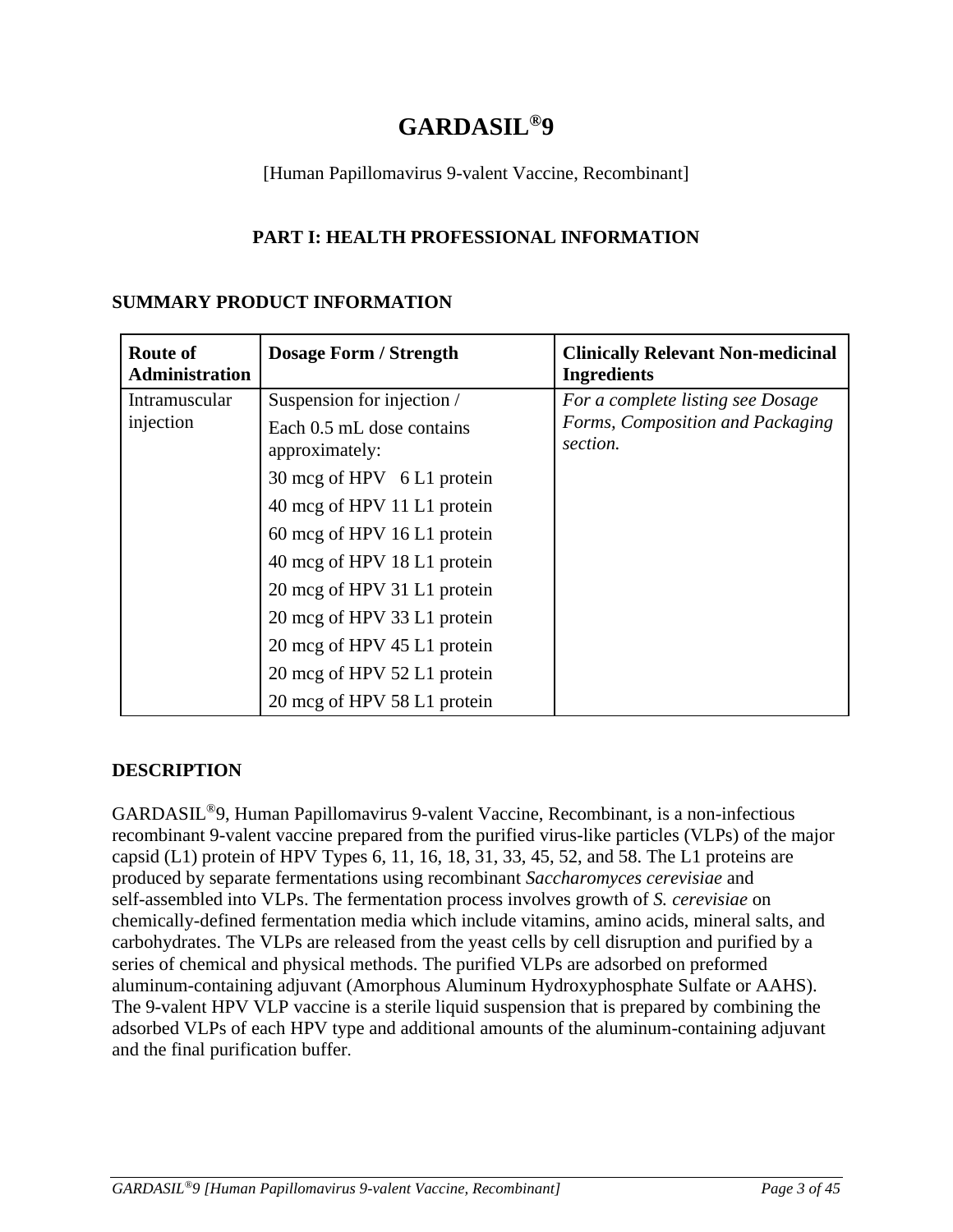# **INDICATIONS AND CLINICAL USE**

# **Girls and Women**

GARDASIL®9 is a vaccine indicated in girls and women 9 through 45 years of age for the prevention of infection caused by the Human Papillomavirus (HPV) types 6, 11, 16, 18, 31, 33, 45, 52 and 58 and the following diseases associated with the HPV types included in the vaccine:

- Cervical, vulvar, vaginal, and anal cancer caused by HPV types 16, 18, 31, 33, 45, 52, and 58
- Genital warts (condyloma acuminata) caused by HPV types 6 and 11

And the following precancerous or dysplastic lesions caused by HPV types 6, 11, 16, 18, 31, 33, 45, 52, and 58:

- Cervical adenocarcinoma *in situ* (AIS)
- Cervical intraepithelial neoplasia (CIN) grade 2 and grade 3
- Cervical intraepithelial neoplasia (CIN) grade 1
- Vulvar intraepithelial neoplasia (VIN) grade 2 and grade 3
- Vaginal intraepithelial neoplasia (VaIN) grade 2 and grade 3
- Anal intraepithelial neoplasia (AIN) grades 1, 2, and 3.

# **Boys and Men**

GARDASIL®9 is indicated in boys and men 9 through 45 years of age for the prevention of infection caused by HPV types 6, 11, 16, 18, 31, 33, 45, 52 and 58 and the following diseases associated with the HPV types included in the vaccine:

- Anal cancer caused by HPV types 16, 18, 31, 33, 45, 52, and 58
- Genital warts (condyloma acuminata) caused by HPV types 6 and 11

And anal intraepithelial neoplasia (AIN) grades 1, 2, and 3 caused by HPV types 6, 11, 16, 18, 31, 33, 45, 52 and 58.

# **CONTRAINDICATIONS**

- Patients who are hypersensitive to either GARDASIL<sup>®</sup> or GARDASIL<sup>®</sup>9 or to any ingredient in the formulation or component of the container. For a complete listing, see the Dosage Forms, Composition and Packaging section of the product monograph.
- Individuals who develop symptoms indicative of hypersensitivity after receiving a dose of GARDASIL®9 or GARDASIL® should not receive further doses of GARDASIL®9.

# **WARNINGS AND PRECAUTIONS**

# **General**

As for any vaccine, vaccination with GARDASIL®9 may not result in protection in all vaccine recipients.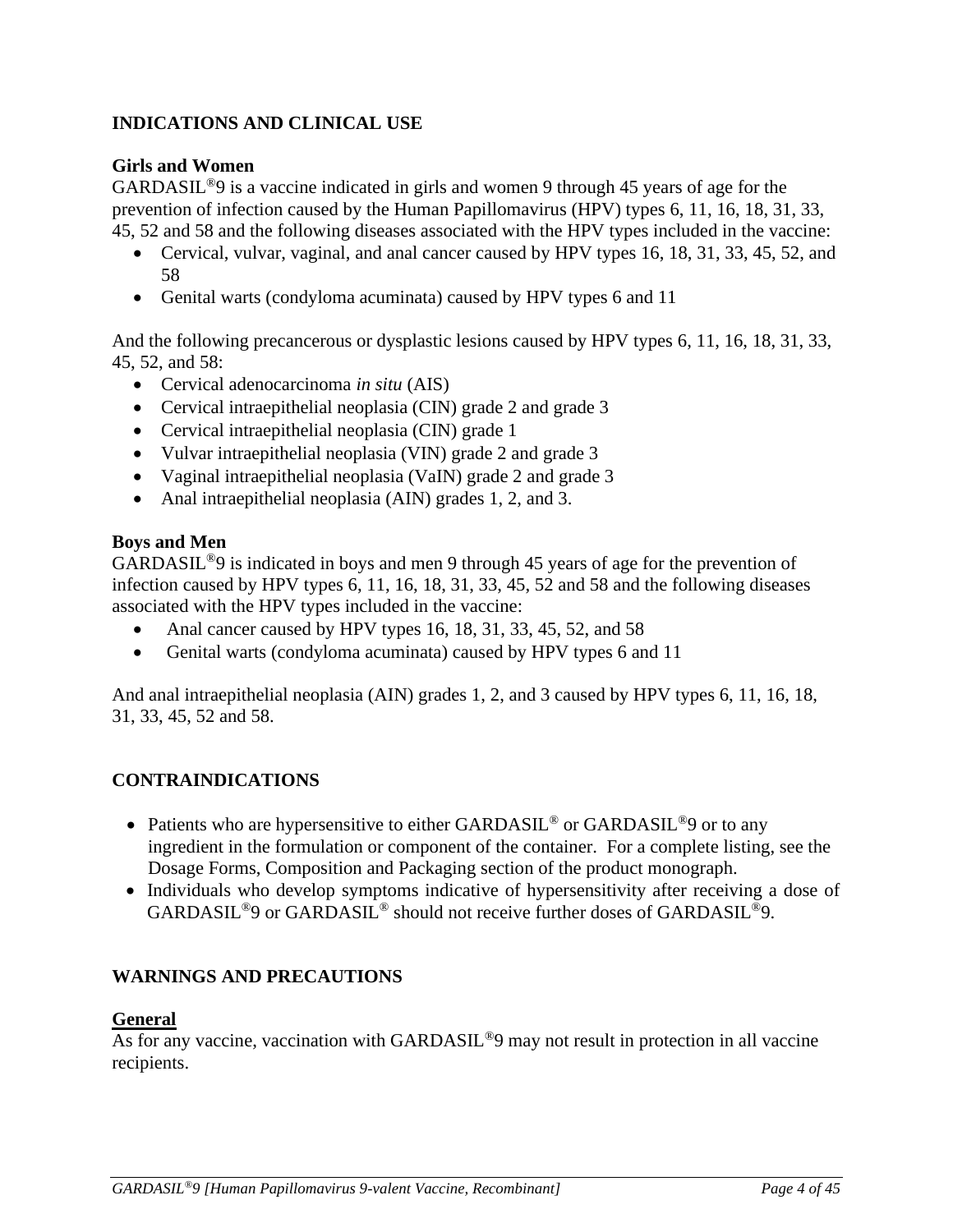This vaccine is not intended to be used for treatment of active external genital lesions; cervical, vulvar, vaginal, or anal cancers; CIN, VIN, VaIN, or AIN.

This vaccine will not protect against diseases that are not caused by HPV.

GARDASIL®9 has not been shown to protect against diseases due to HPV types not contained in the vaccine.

As with all injectable vaccines, appropriate medical treatment should always be readily available in case of rare anaphylactic reactions following the administration of the vaccine.

Syncope (fainting) may follow any vaccination, especially in adolescents and young adults. Syncope, sometimes associated with falling, has occurred after HPV vaccination. Therefore, vaccinees should be carefully observed for approximately 15 minutes after administration of GARDASIL®9.

Routine monitoring and Pap test in women should continue to be performed as indicated, regardless of GARDASIL®9 administration. Recipients of GARDASIL®9 should not discontinue anal cancer screening if it has been recommended by a health care provider. Appropriate precautions against sexually transmitted diseases should continue to be used.

## **Febrile Illness**

The decision to administer or delay vaccination because of a current or recent febrile illness depends largely on the severity of the symptoms and their etiology. Low-grade fever itself and mild upper respiratory infection are not generally contraindications to vaccination.

### **Immunocompromised individuals**

Individuals with impaired immune responsiveness, whether due to the use of immunosuppressive therapy, a genetic defect, Human Immunodeficiency Virus (HIV) infection, or other causes, may have reduced antibody response to active immunization (see DRUG INTERACTIONS).

### **Individuals with Bleeding Disorders**

This vaccine should be given with caution to individuals with thrombocytopenia or any coagulation disorder because bleeding may occur following an intramuscular administration in these individuals.

### **Special Populations**

The safety, immunogenicity, and efficacy of GARDASIL<sup>®</sup>9 have not been evaluated in HIV-infected individuals

### **Geriatrics (> 65 years of age):**

The safety and efficacy of GARDASIL<sup>®</sup>9 have not been evaluated in individuals aged 65 years and over.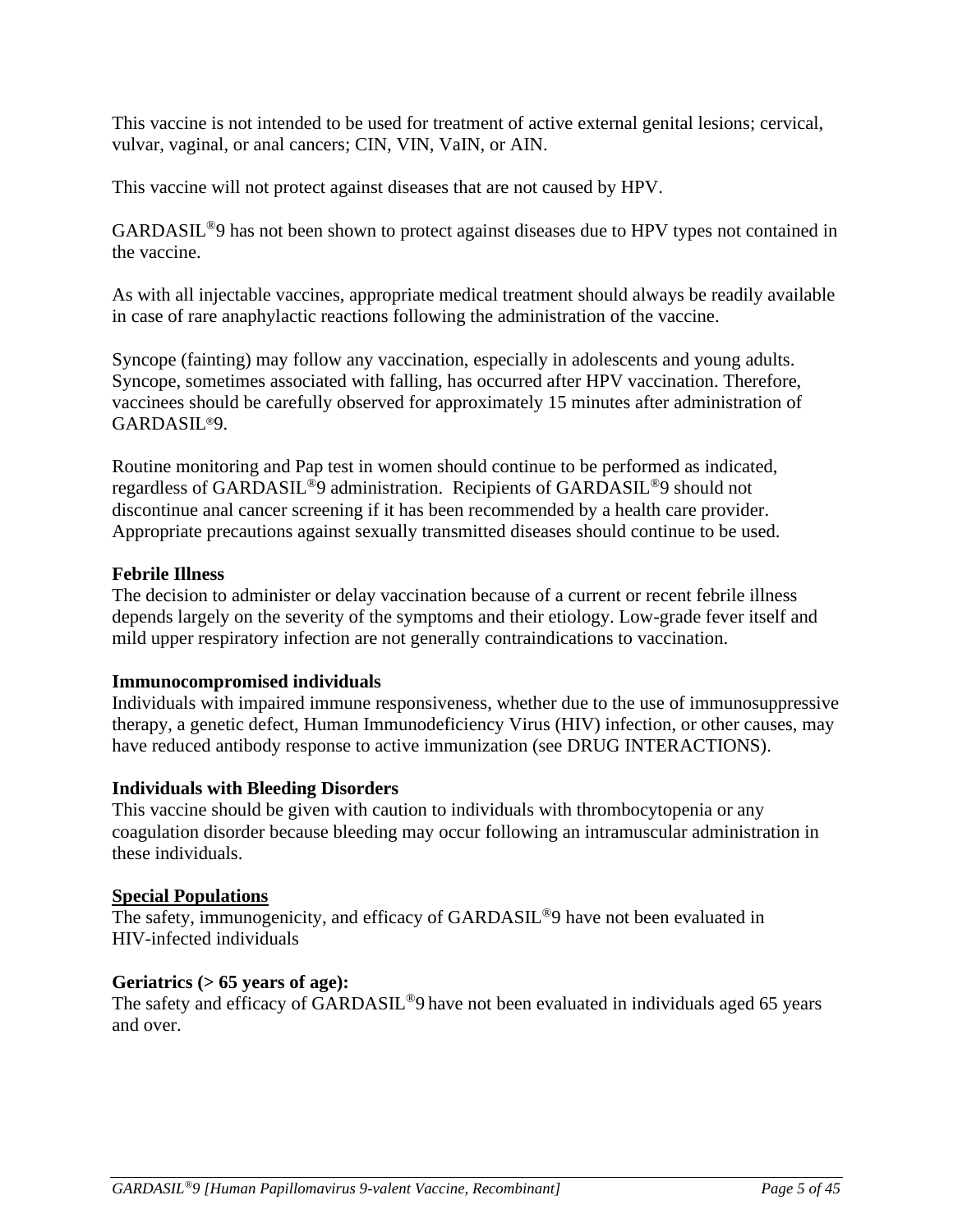# **Pediatrics (< 9 years of age):**

The safety and efficacy of GARDASIL<sup>®</sup>9 have not been evaluated in children younger than 9 years.

# **Pregnant Women:**

Reproduction studies have been performed in female rats at a dose approximately 240 times the human dose (mg/kg basis) and have revealed no evidence of impaired female fertility or harm to the fetus due to GARDASIL®9 (see TOXICOLOGY).

There are no adequate and well-controlled studies in pregnant women. Because animal reproduction studies are not always predictive of human response, pregnancy should be avoided during the vaccination regimen for GARDASIL®9 (see TOXICOLOGY and ADVERSE REACTIONS).

Pregnant women exposed to GARDASIL<sup>®</sup>9 are encouraged to report their exposure or suspected adverse reactions by contacting Merck Canada Inc., at 1-800-567-2594 or the Vaccine Safety Section at Public Health Agency of Canada (https://www.canada.ca/en/publichealth/services/immunization/reporting-adverse-events-following-immunization/form.html).

# **Nursing Women:**

It is not known whether vaccine antigens are excreted in human milk.

A total of 92 women were breast feeding during the vaccination period of the clinical studies for GARDASIL®9 in women aged 16 to 26 years. There were no vaccine-related serious adverse experiences reported in infants who were nursing during the vaccination period.

# **ADVERSE REACTIONS**

# **Adverse Drug Reaction Overview**

Headache, fever, nausea, dizziness, fatigue, diarrhea, oropharyngeal pain, upper abdominal pain, and local injection site reactions (pain, swelling, erythema, pruritus, bruising, hematoma, mass, hemorrhage, induration) occurred after administration with GARDASIL<sup>®</sup>9.

# **Clinical Trial Adverse Drug Reactions**

*Because clinical trials are conducted under very specific conditions the adverse reaction rates observed in the clinical trials may not reflect the rates observed in practice and should not be compared to the rates in the clinical trials of another drug. Adverse drug reaction information from clinical trials is useful for identifying drug-related adverse events and for approximating rates*.

The safety of GARDASIL<sup>®</sup>9 was evaluated in 7 clinical studies (Protocols 001, 002, 003, 005, 006, 007, 009) that included 15 776 individuals who received at least one dose of GARDASIL<sup>®</sup>9 and had safety follow-up. Protocol 001 and Protocol 009 included 7,378 individuals who received at least one dose of GARDASIL® and had safety follow-up. The vaccines were administered on the day of enrollment and the subsequent doses administered approximately 2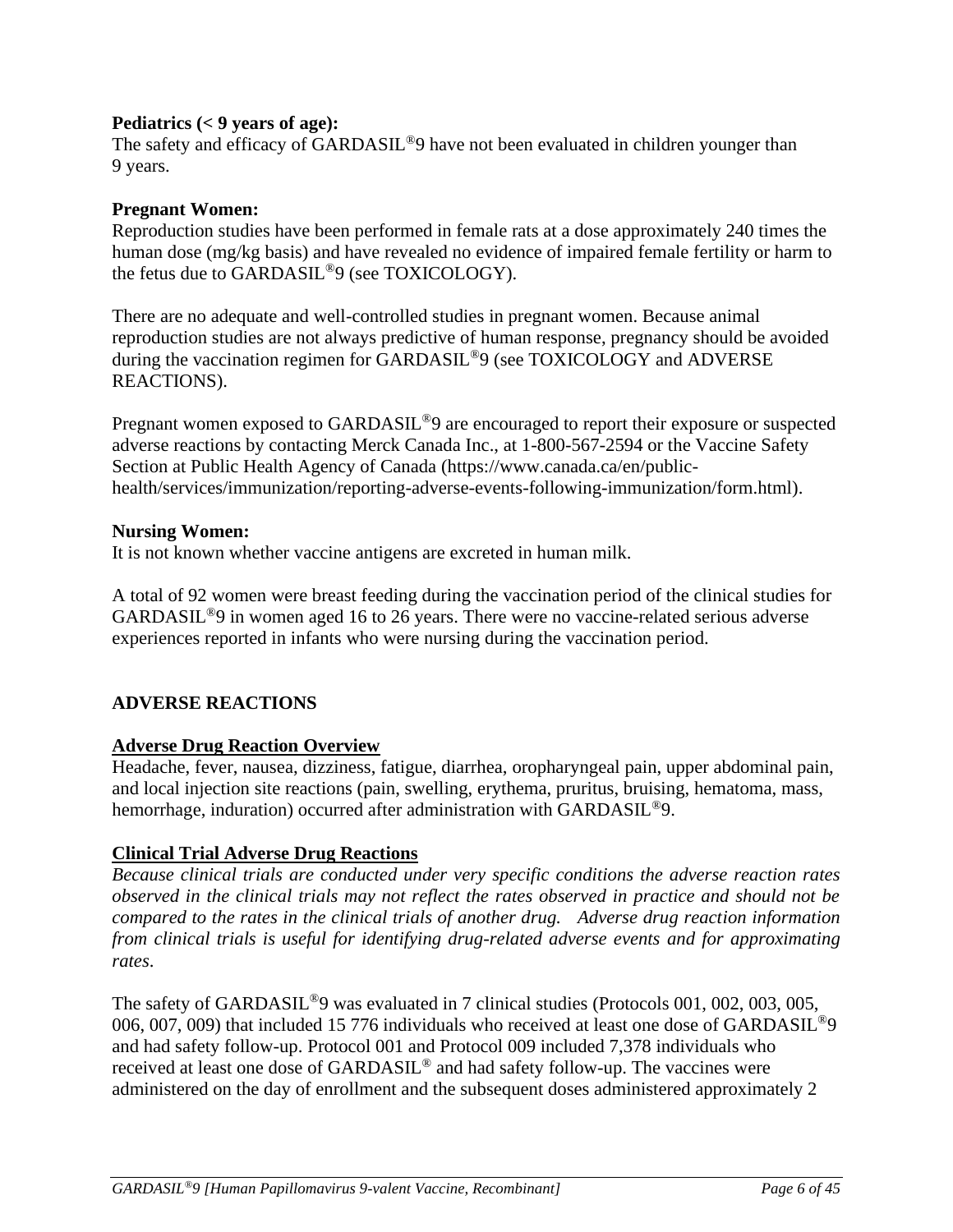and 6 months thereafter. Safety was evaluated using vaccination report card (VRC)-aided surveillance for 14 days after each injection of  $\text{GARDASIL}^{\textcircled{\tiny{\text{B}}}}$  or  $\text{GARDASIL}^{\textcircled{\tiny{\text{B}}}}$ .

The individuals who were monitored using VRC-aided surveillance included 9 102 girls and women 16 through 26 years of age, 1 394 boys and men 16 through 26 years of age and 5 280 girls and boys 9 through 15 years of age (3 481 girls and 1 799 boys) at enrollment who received GARDASIL®9; and 7,078 girls and women 16 through 26 years of age and 300 girls 9 through 15 years of age at enrollment who received GARDASIL®. The race distribution of the integrated safety population for Protocols 001, 002, 005, 006, 007 and 009 for GARDASIL<sup>®</sup>9 was similar between women (56.2% White; 25.4% Other Races or Multiracial; 14.7% Asian; 3.7% Black) and girls and boys (61.2% White; 18.9% Other Races or Multiracial; 14.6% Asian; 5.3% Black). For Protocol 003, the race distribution for boys and men was 61.9% White; 22.7% Other Races or Multiracial; 9.8% Asian; 5.5% Black. The race distribution of the safety population for GARDASIL® was determined in two studies (Protocol 001 and Protocol 009) that had different profiles. In Protocol 001, the race distribution was similar to the integrated database for GARDASIL®9: 55.3% White; 26.9% Multiracial; 14.2% Asian; 3.3% Black; 0.2% Unknown; 0.1% American Indian or Alaskan Native; and 0.1% Native Hawaiian or other Pacific Islander. Protocol 009 race distribution was 98.0% White; 1.3% Multiracial; 0.3% Asian; and 0.3% Black.

Safety of GARDASIL*®*9 in women 27 through 45 years of age was evaluated in a clinical trial comparing 640 women 27 through 45 years of age and 570 girls and women 16 through 26 years of age. The race distribution was similar between women 27 through 45 years of age (97.7% White, 1.6% Asian, 0.3% Other or Multiracial, 0.5% Black) and girls and women 16 through 26 years of age (94.6% White, 3.0% Asian, 1.6% Other or Multiracial, 0.9% Black).

Safety of GARDASIL*®*9 in men 27 through 45 years of age is inferred from the safety data of GARDASIL*®* and GARDASIL*®*9 in boys and men 9 through 26 years of age and girls and women 9 through 45 years of age.

# **Systemic and Injection-Site Adverse Reactions in Girls and Women**

The vaccine-related adverse experiences that were observed among recipients of either GARDASIL<sup>®</sup>9 or GARDASIL<sup>®</sup> at a frequency of at least 1% are shown in Table 1. Few individuals (GARDASIL<sup>®</sup>9 = 0.1% vs. GARDASIL<sup>®</sup> < 0.1%) discontinued due to adverse experiences after receiving either vaccine.

|                                                                       | <u>VEL 70 IVE ULANDABLE 7 VE ULANDABLE TIUMET WU CHINGH BINNING</u><br><b>Girls</b><br><b>Adverse</b><br>Women |                             |                              |                  |  |  |  |
|-----------------------------------------------------------------------|----------------------------------------------------------------------------------------------------------------|-----------------------------|------------------------------|------------------|--|--|--|
|                                                                       |                                                                                                                |                             |                              |                  |  |  |  |
| <b>Reaction</b>                                                       | 16 Through 26 Years of Age                                                                                     |                             | 9 Through 15 Years of Age    |                  |  |  |  |
|                                                                       | <b>GARDASIL<sup>®9</sup></b>                                                                                   | <b>GARDASIL<sup>®</sup></b> | <b>GARDASIL<sup>®9</sup></b> | <b>GARDASIL®</b> |  |  |  |
|                                                                       | $(N=7 071)$                                                                                                    | $(N=7078)$                  | $(N=299)$                    | $(N=300)$        |  |  |  |
|                                                                       | $\frac{0}{0}$                                                                                                  | $\frac{6}{9}$               | $\frac{0}{0}$                | $\frac{6}{9}$    |  |  |  |
| <b>Injection-Site Adverse Reactions (1 to 5 Days Postvaccination)</b> |                                                                                                                |                             |                              |                  |  |  |  |
| Pain <sup>†</sup>                                                     | 89.9                                                                                                           | 83.5                        | 89.3                         | 88.3             |  |  |  |
| Swelling <sup>†</sup>                                                 | 40.0                                                                                                           | 28.8                        | 47.8                         | 36.0             |  |  |  |
| Erythema <sup>†</sup>                                                 | 34.0                                                                                                           | 25.6                        | 34.1                         | 29.3             |  |  |  |
| Pruritus                                                              | 5.5                                                                                                            | 4.0                         | 4.0                          | 2.7              |  |  |  |
| <b>Bruising</b>                                                       | 1.9                                                                                                            | 1.9                         |                              |                  |  |  |  |
| <b>Mass</b>                                                           | 1.3                                                                                                            | 0.6                         |                              |                  |  |  |  |

**Table 1: Injection-Site and Vaccine-Related Systemic Adverse Reactions Reported at a Frequency of ≥1% for GARDASIL®9 or GARDASIL® from Two Clinical Studies\***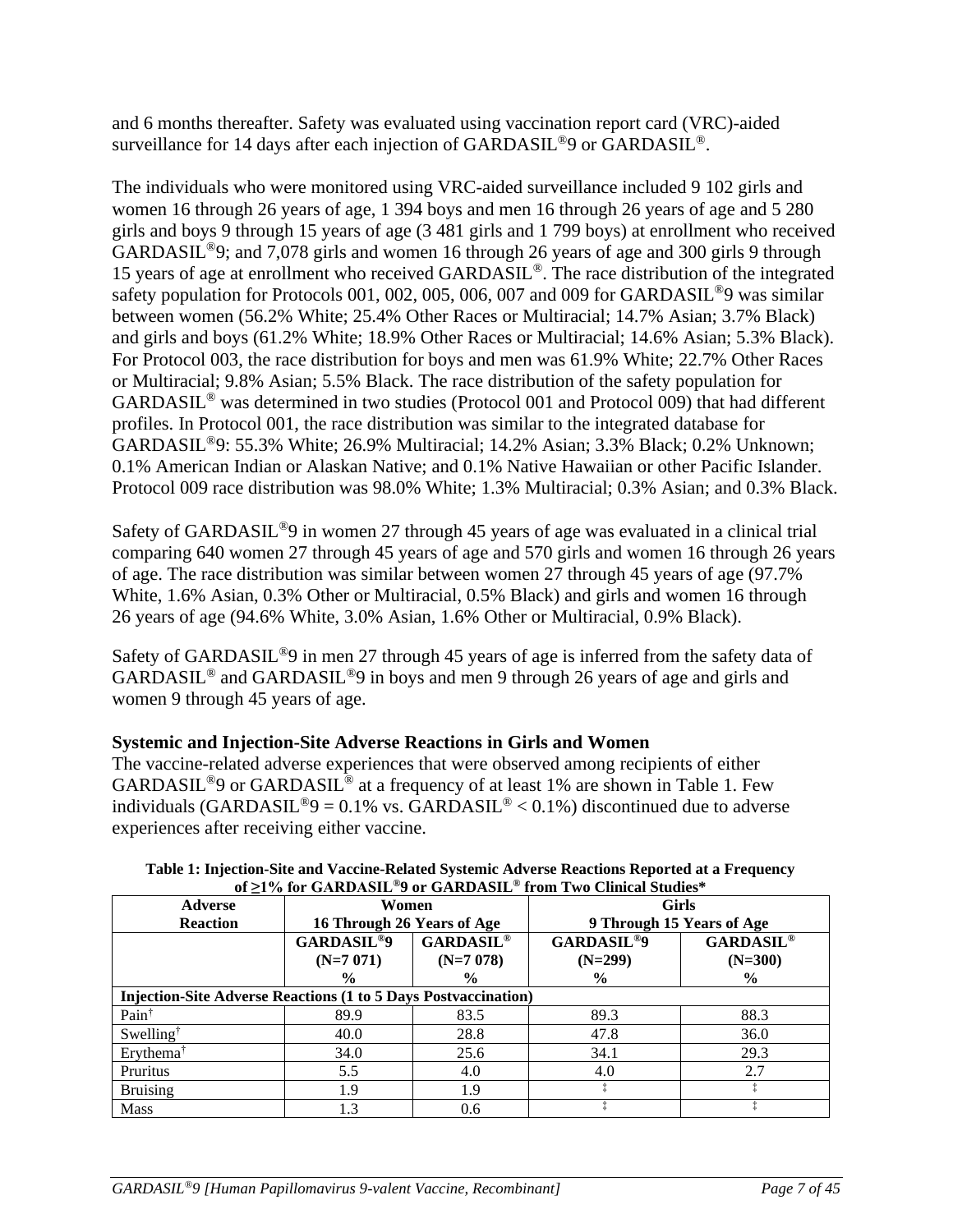| <u>VEZI 70 IVE GANDASILE 2 VE GANDASILE TEVILE EWO CILINGI SUGUES</u><br><b>Girls</b><br><b>Adverse</b><br>Women |                              |                  |                              |                  |  |
|------------------------------------------------------------------------------------------------------------------|------------------------------|------------------|------------------------------|------------------|--|
|                                                                                                                  | 16 Through 26 Years of Age   |                  |                              |                  |  |
| <b>Reaction</b>                                                                                                  |                              |                  | 9 Through 15 Years of Age    |                  |  |
|                                                                                                                  | <b>GARDASIL<sup>®9</sup></b> | <b>GARDASIL®</b> | <b>GARDASIL<sup>®9</sup></b> | <b>GARDASIL®</b> |  |
|                                                                                                                  | $(N=7 071)$                  | $(N=7078)$       | $(N=299)$                    | $(N=300)$        |  |
|                                                                                                                  | $\frac{0}{0}$                | $\%$             | $\%$                         | $\frac{0}{0}$    |  |
| Hemorrhage                                                                                                       | 1.0                          | 0.7              | 1.0                          | 2.0              |  |
| Hematoma                                                                                                         | 0.9                          | 0.6              | 3.7                          | 4.7              |  |
| Warmth                                                                                                           | 0.8                          | 0.5              | 0.7                          | 1.7              |  |
| Induration                                                                                                       | 0.8                          | 0.2              | 2.0                          | 1.0              |  |
| Reaction                                                                                                         | 0.6                          | 0.6              | 0.3                          | 1.0              |  |
| <b>Systemic Adverse Reactions (1 to 15 Days Postvaccination)</b>                                                 |                              |                  |                              |                  |  |
| Headache                                                                                                         | 14.6                         | 13.7             | 11.4                         | 11.3             |  |
| Pyrexia                                                                                                          | 5.0                          | 4.3              | 5.0                          | 2.7              |  |
| Nausea                                                                                                           | 4.4                          | 3.7              | 3.0                          | 3.7              |  |
| <b>Dizziness</b>                                                                                                 | 3.0                          | 2.8              | 0.7                          | 0.7              |  |
| Fatigue                                                                                                          | 2.3                          | 2.1              | 0.0                          | 2.7              |  |
| Diarrhea                                                                                                         | 1.2                          | 1.0              | 0.3                          | 0.0              |  |
| Myalgia                                                                                                          | 1.0                          | 0.7              | 0.7                          | 0.7              |  |
| Oropharyngeal pain                                                                                               | 1.0                          | 0.6              | 2.7                          | 0.7              |  |
| Abdominal pain upper                                                                                             | 0.7                          | 0.8              | 1.7                          | 1.3              |  |
| Upper respiratory tract<br>infection                                                                             | 0.1                          | 0.1              | 0.3                          | 1.0              |  |
| *The data for women are from Protocol 001 and data for girls are from Protocol 009.                              |                              |                  |                              |                  |  |
| <sup>†</sup> Designates a solicited adverse reaction                                                             |                              |                  |                              |                  |  |
| <sup>‡</sup> There are no reports of injection-site bruising or mass for girls.                                  |                              |                  |                              |                  |  |

**Table 1: Injection-Site and Vaccine-Related Systemic Adverse Reactions Reported at a Frequency of ≥1% for GARDASIL®9 or GARDASIL® from Two Clinical Studies\***

‡There are no reports of injection-site bruising or mass for girls.

N=number of subjects vaccinated with safety follow-up.

Temperature and injection-site pain, swelling, and erythema were solicited using VRC-aided surveillance for 5 days after each injection of GARDASIL<sup>®</sup>9 during the clinical studies. The incidence and severity of solicited adverse reactions that occurred within 5 days following each dose of GARDASIL<sup>®</sup>9 are shown in Table 2.

**Table 2: Rates (%) and Severity of Solicited Injection-Site and Systemic Adverse Reactions Occurring within Five Days of Each Vaccination with GARDASIL®9 Compared with GARDASIL® (Protocols 001 and 009)**

|                               | <b>GARDASIL<sup>®9</sup></b> |                 |                 | <b>GARDASIL®</b> |                 |                 |                 |                  |
|-------------------------------|------------------------------|-----------------|-----------------|------------------|-----------------|-----------------|-----------------|------------------|
|                               | Post-<br>dose 1              | Post-<br>dose 2 | Post-<br>dose 3 | Post any<br>dose | Post-<br>dose 1 | Post-<br>dose 2 | Post-<br>dose 3 | Post any<br>dose |
| Girls and Women 16            |                              |                 |                 |                  |                 |                 |                 |                  |
| through 26 Years of Age       |                              |                 |                 |                  |                 |                 |                 |                  |
| <b>Injection-Site Adverse</b> | $N=7069$                     | $N=6$ 997       | $N=6909$        | $N=7071$         | $N=7076$        | $N=6992$        | $N=6909$        | $N=7078$         |
| <b>Reactions</b>              |                              |                 |                 |                  |                 |                 |                 |                  |
| Pain, Any                     | 70.7                         | 73.5            | 71.6            | 89.9             | 58.2            | 62.2            | 62.6            | 83.5             |
| Pain, Severe                  | 0.7                          | 1.7             | 2.6             | 4.3              | 0.4             | 1.0             | 1.7             | 2.6              |
| Swelling, Any                 | 12.5                         | 23.3            | 28.3            | 40.0             | 9.3             | 14.6            | 18.7            | 28.8             |
| Swelling, Severe              | 0.6                          | 1.5             | 2.5             | 3.8              | 0.3             | 0.5             | 1.0             | 1.5              |
| Erythema, Any                 | 10.6                         | 18.0            | 22.6            | 34.0             | 8.1             | 12.9            | 15.6            | 25.6             |
| Erythema, Severe              | 0.2                          | 0.5             | 1.1             | 1.6              | 0.2             | 0.2             | 0.4             | 0.8              |
| <b>Systemic Adverse</b>       | $n=6995$                     | $n=6913$        | $n=6743$        | $n=7022$         | $n=7$ 003       | $n=6914$        | $n=6725$        | $n=7024$         |
| <b>Reactions</b>              |                              |                 |                 |                  |                 |                 |                 |                  |
| Temperature $\geq$ 37.8°C     | 1.7                          | 2.6             | 2.7             | 6.0              | 1.7             | 2.4             | 2.5             | 5.9              |
| Temperature $\geq$ 38.9°C     | 0.3                          | 0.3             | 0.4             | 1.0              | 0.2             | 0.3             | 0.3             | 0.8              |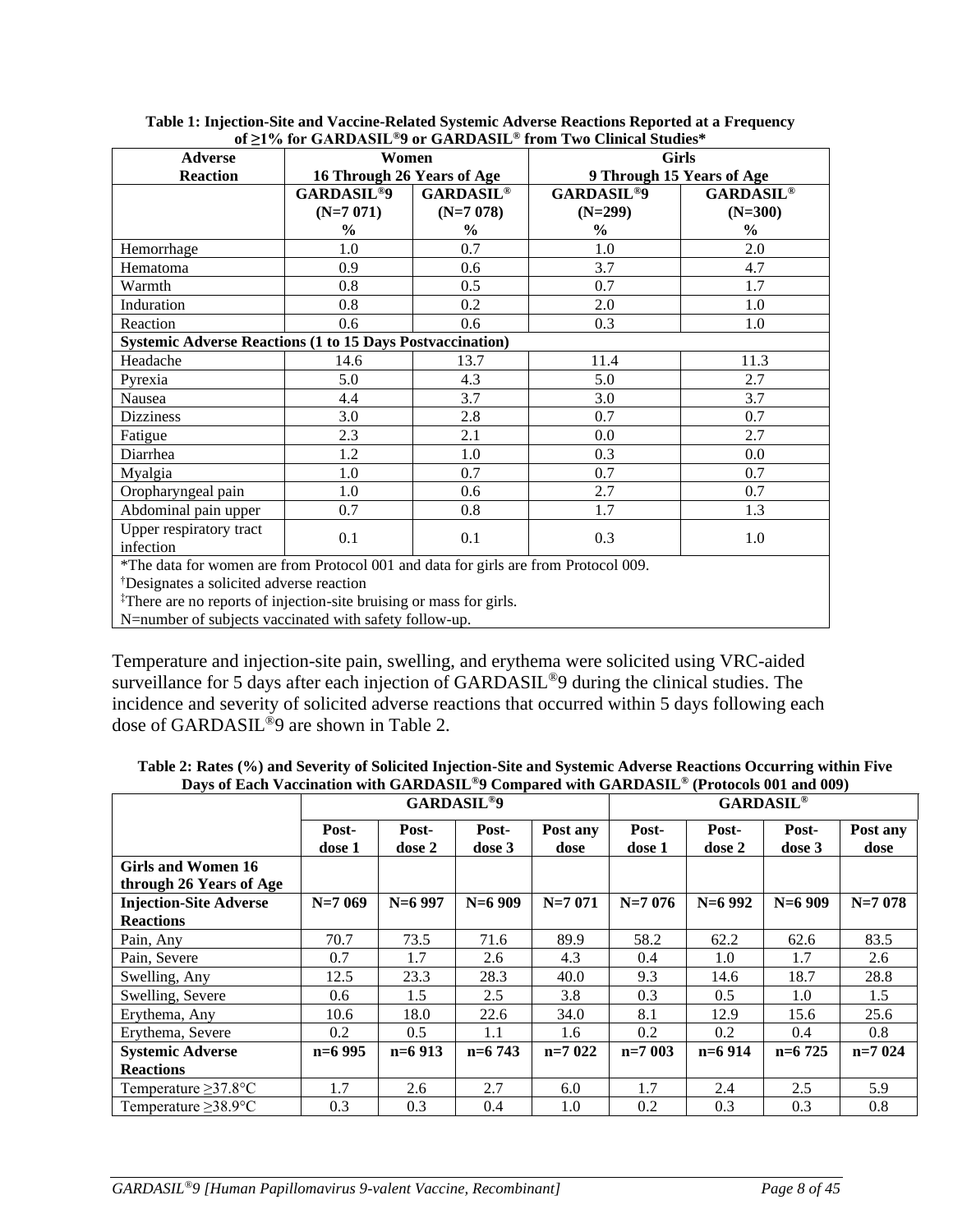| $\mathbf{L}_{\mathbf{u},\mathbf{v}}$ of BRCh (Recentledge) with orthogonal $\theta$ compared with orthogonal                                                                                                       | <b>GARDASIL<sup>®9</sup></b> |                 |                 | <b>GARDASIL®</b> |                 |                 |                 |                  |
|--------------------------------------------------------------------------------------------------------------------------------------------------------------------------------------------------------------------|------------------------------|-----------------|-----------------|------------------|-----------------|-----------------|-----------------|------------------|
|                                                                                                                                                                                                                    | Post-<br>dose 1              | Post-<br>dose 2 | Post-<br>dose 3 | Post any<br>dose | Post-<br>dose 1 | Post-<br>dose 2 | Post-<br>dose 3 | Post any<br>dose |
| Girls 9 through 15 Years<br>of Age                                                                                                                                                                                 |                              |                 |                 |                  |                 |                 |                 |                  |
| <b>Injection-Site Adverse</b><br><b>Reactions</b>                                                                                                                                                                  | $N=300$                      | $N = 297$       | $N = 296$       | $N = 299$        | $N = 299$       | $N = 299$       | $N = 294$       | $N = 300$        |
| Pain, Any                                                                                                                                                                                                          | 71.7                         | 71.0            | 74.3            | 89.3             | 66.2            | 66.2            | 69.4            | 88.3             |
| Pain, Severe                                                                                                                                                                                                       | 0.7                          | 2.0             | 3.0             | 5.7              | 0.7             | 1.3             | 1.7             | 3.3              |
| Swelling, Any                                                                                                                                                                                                      | 14.0                         | 23.9            | 36.1            | 47.8             | 10.4            | 17.7            | 25.2            | 36.0             |
| Swelling, Severe                                                                                                                                                                                                   | 0.3                          | 2.4             | 3.7             | 6.0              | 0.7             | 2.7             | 4.1             | 6.3              |
| Erythema, Any                                                                                                                                                                                                      | 7.0                          | 15.5            | 21.3            | 34.1             | 9.7             | 14.4            | 18.4            | 29.3             |
| Erythema, Severe                                                                                                                                                                                                   | $\Omega$                     | 0.3             | 1.4             | 1.7              | $\Omega$        | 0.3             | 1.7             | 2.0              |
| <b>Systemic Adverse</b>                                                                                                                                                                                            | $n = 300$                    | $n=294$         | $n=295$         | $n=299$          | $n=299$         | $n=297$         | $n=291$         | $n = 300$        |
| <b>Reactions</b>                                                                                                                                                                                                   |                              |                 |                 |                  |                 |                 |                 |                  |
| Temperature $\geq$ 37.8°C                                                                                                                                                                                          | 2.3                          | 1.7             | 3.0             | 6.7              | 1.7             | 1.7             | $\Omega$        | 3.3              |
| Temperature $\geq$ 38.9°C                                                                                                                                                                                          | $\Omega$                     | 0.3             | 1.0             | 1.3              | 0.3             | 0.3             | $\Omega$        | 0.7              |
| The data for girls and women 16 through 26 years of age are from Protocol 001, and the data for girls 9 through 15 years of<br>age are from Protocol 009.<br>N=number of subjects vaccinated with safety follow-up |                              |                 |                 |                  |                 |                 |                 |                  |

**Table 2: Rates (%) and Severity of Solicited Injection-Site and Systemic Adverse Reactions Occurring within Five Days of Each Vaccination with GARDASIL®9 Compared with GARDASIL® (Protocols 001 and 009)**

n=number of subjects with temperature data

Pain, Any=mild, moderate, severe or unknown intensity

Pain, Severe=incapacitating with inability to work or do usual activity

Swelling, Any=any size or size unknown

Swelling, Severe=maximum size greater than 2 inches

Erythema, Any=any size or size unknown

Erythema, Severe=maximum size greater than 2 inches

An uncontrolled clinical trial with 640 women 27 through 45 years of age and 570 girls and women 16 through 26 years of age who received GARDASIL<sup>®9</sup> (Protocol 004) was also conducted. Solicited and unsolicited adverse reactions reported by women 27 through 45 years of age in this study are shown in Table 3.

| Table 3: Rates (%) of Injection-Site and Systemic Adverse Reactions among Women 27 through 45<br>years of age and among Girls and Women 16 through 26 years of age Who Received GARDASIL <sup>®9</sup> |                                                                       |                                                                   |  |  |  |
|--------------------------------------------------------------------------------------------------------------------------------------------------------------------------------------------------------|-----------------------------------------------------------------------|-------------------------------------------------------------------|--|--|--|
| <b>Adverse</b><br><b>Reaction</b>                                                                                                                                                                      | Women<br>27 Through 45 Years of Age<br>$N = 640$                      | <b>Girls and Women</b><br>16 Through 26 Years of Age<br>$N = 570$ |  |  |  |
|                                                                                                                                                                                                        | <b>Injection-Site Adverse Reactions (1 to 5 Days Postvaccination)</b> |                                                                   |  |  |  |
| Pain                                                                                                                                                                                                   | 82.8                                                                  | 86.1                                                              |  |  |  |
| Swelling                                                                                                                                                                                               | 23.3                                                                  | 23.3                                                              |  |  |  |
| Erythema <sup>†</sup>                                                                                                                                                                                  | 16.9                                                                  | 19.5                                                              |  |  |  |
| Pruritus                                                                                                                                                                                               | 1.6                                                                   | 1.8                                                               |  |  |  |
| Hematoma                                                                                                                                                                                               | 1.3                                                                   | 1.1                                                               |  |  |  |
| Discomfort                                                                                                                                                                                             | 0.8                                                                   | 1.2                                                               |  |  |  |
| <b>Bruising</b>                                                                                                                                                                                        | 0.8                                                                   | 1.1                                                               |  |  |  |
| <b>Systemic Adverse Reactions (1 to 15 Days Post-Vaccination)</b>                                                                                                                                      |                                                                       |                                                                   |  |  |  |
| Headache                                                                                                                                                                                               | 13.6                                                                  | 12.6                                                              |  |  |  |
| Fatigue                                                                                                                                                                                                | 3.4                                                                   | 2.8                                                               |  |  |  |
| Pyrexia                                                                                                                                                                                                | 1.7                                                                   | 3.0                                                               |  |  |  |
| Nausea                                                                                                                                                                                                 | 1.7                                                                   | 1.8                                                               |  |  |  |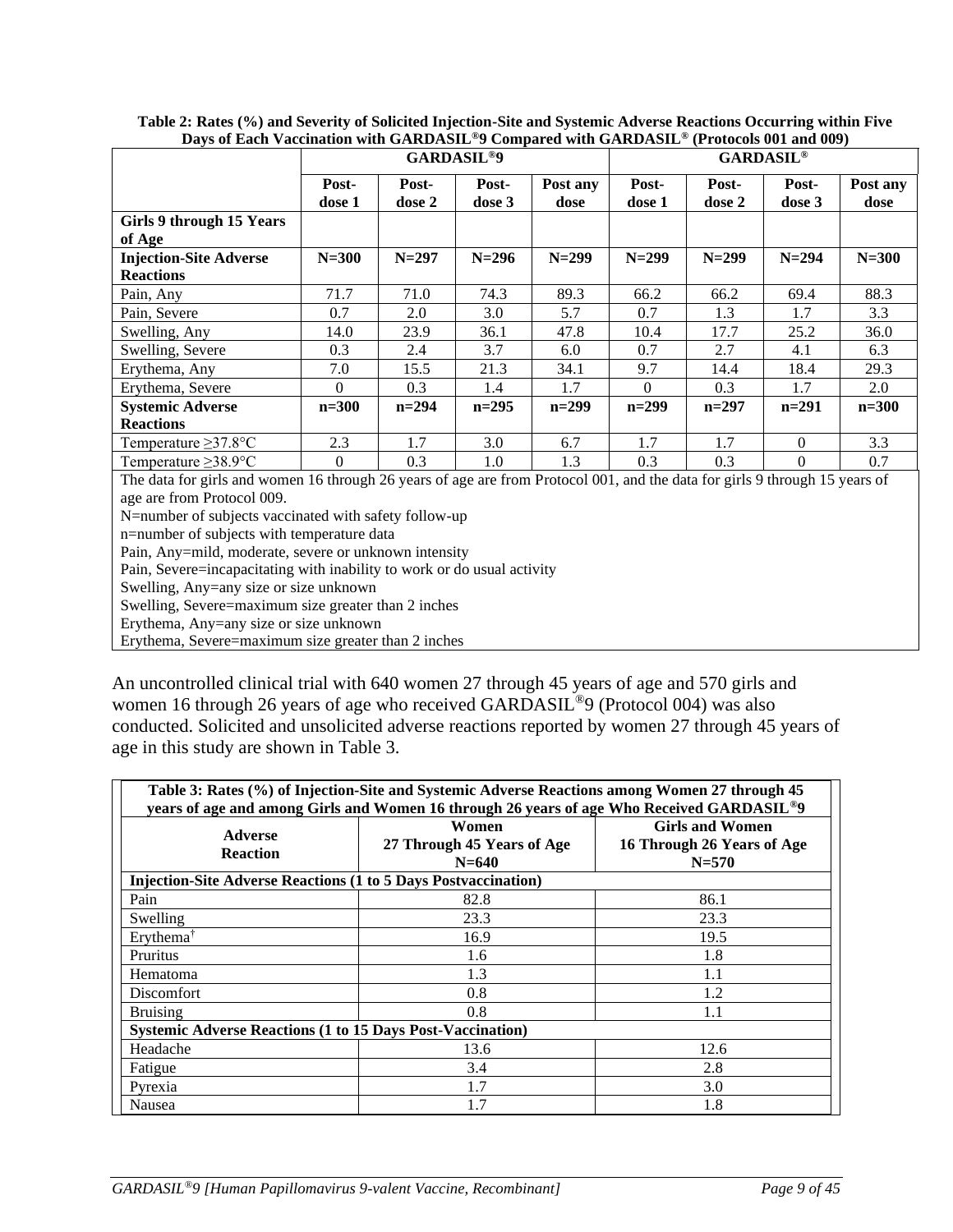| Oropharyngeal pain                                                                                                      |                                                           | 0.7 |  |  |  |  |
|-------------------------------------------------------------------------------------------------------------------------|-----------------------------------------------------------|-----|--|--|--|--|
| Myalgia                                                                                                                 | 0.8                                                       | 1.4 |  |  |  |  |
| Abdominal pain                                                                                                          | 0.3                                                       | 1.1 |  |  |  |  |
|                                                                                                                         | <b>Elevated Temperature (1 to 5 Days Postvaccination)</b> |     |  |  |  |  |
| Oral Temperature $\geq 37.8$ °C <sup>†</sup>                                                                            |                                                           | 3.5 |  |  |  |  |
| The data are from Protocol 004.                                                                                         |                                                           |     |  |  |  |  |
| N=number of subjects vaccinated with safety follow-up                                                                   |                                                           |     |  |  |  |  |
| <sup>†</sup> For oral temperature: number of subjects with temperature data for women 27 through 45 years of age N=640; |                                                           |     |  |  |  |  |
| for girls and women 16 through 26 years of age, $N=569$                                                                 |                                                           |     |  |  |  |  |

# **Systemic and Injection-Site Adverse Reactions in Boys and Men**

An uncontrolled clinical trial with 662 boys and 1 923 girls 9 through 15 years of age (Protocol 002) was conducted. Solicited and unsolicited adverse reactions reported by boys in this study are shown in Table 4.

An uncontrolled clinical trial with 1 394 boys and men and 1 075 girls and women 16 through 26 years of age (Protocol 003) was also conducted. Solicited and unsolicited adverse reactions reported by boys and men 16 through 26 years of age in this study are shown in Table 4.

### **Table 4: Rates (%) of Solicited and Unsolicited\* Injection-Site and Systemic Adverse Reactions among Boys 9 through 15 Years of Age and among Boys and Men 16 through 26 years of Age who Received GARDASIL®9**

|                                                                                      | <b>GARDASIL<sup>®9</sup></b> |
|--------------------------------------------------------------------------------------|------------------------------|
| Boys and Men 16 through 26 years of age                                              | $N=1$ 394                    |
| Solicited Adverse Reactions (1-5 Days Post-Vaccination, Any Dose)                    |                              |
| Injection-Site Pain                                                                  | 63.4                         |
| Injection-Site Erythema                                                              | 20.7                         |
| <b>Injection-Site Swelling</b>                                                       | 20.2                         |
| Oral Temperature $\geq$ 37.8°C <sup>†</sup>                                          | 4.4                          |
| Unsolicited Injection-Site Adverse Reactions (1-5 Days Post-Vaccination, Any Dose)   |                              |
| Injection-Site Hypersensitivity                                                      | 1.0                          |
| <b>Injection-Site Pruritus</b>                                                       | 1.0                          |
| <b>Unsolicited Systemic Adverse Reactions (1-15 Days Post-Vaccination, Any Dose)</b> |                              |
| Headache                                                                             | 7.3                          |
| Pyrexia                                                                              | 2.4                          |
| Fatigue                                                                              | 1.4                          |
| <b>Dizziness</b>                                                                     | 1.1                          |
| Nausea                                                                               | 1.0                          |
|                                                                                      |                              |
| Boys 9 through 15 years of age                                                       | $N = 662$                    |
| Solicited Adverse Reactions (1-5 Days Post-Vaccination, Any Dose)                    |                              |
| <b>Injection-Site Pain</b>                                                           | 70.2                         |
| Injection-Site Erythema                                                              | 24.2                         |
| <b>Injection-Site Swelling</b>                                                       | 26.0                         |
| Oral Temperature $\geq$ 37.8°C <sup>†</sup>                                          | 10.0                         |
| Unsolicited Injection-Site Adverse Reactions (1-5 Days Post-Vaccination, Any         |                              |
| Dose)                                                                                |                              |
| <b>Injection-Site Hematoma</b>                                                       | 1.2                          |
| Injection-Site Induration                                                            | 1.1                          |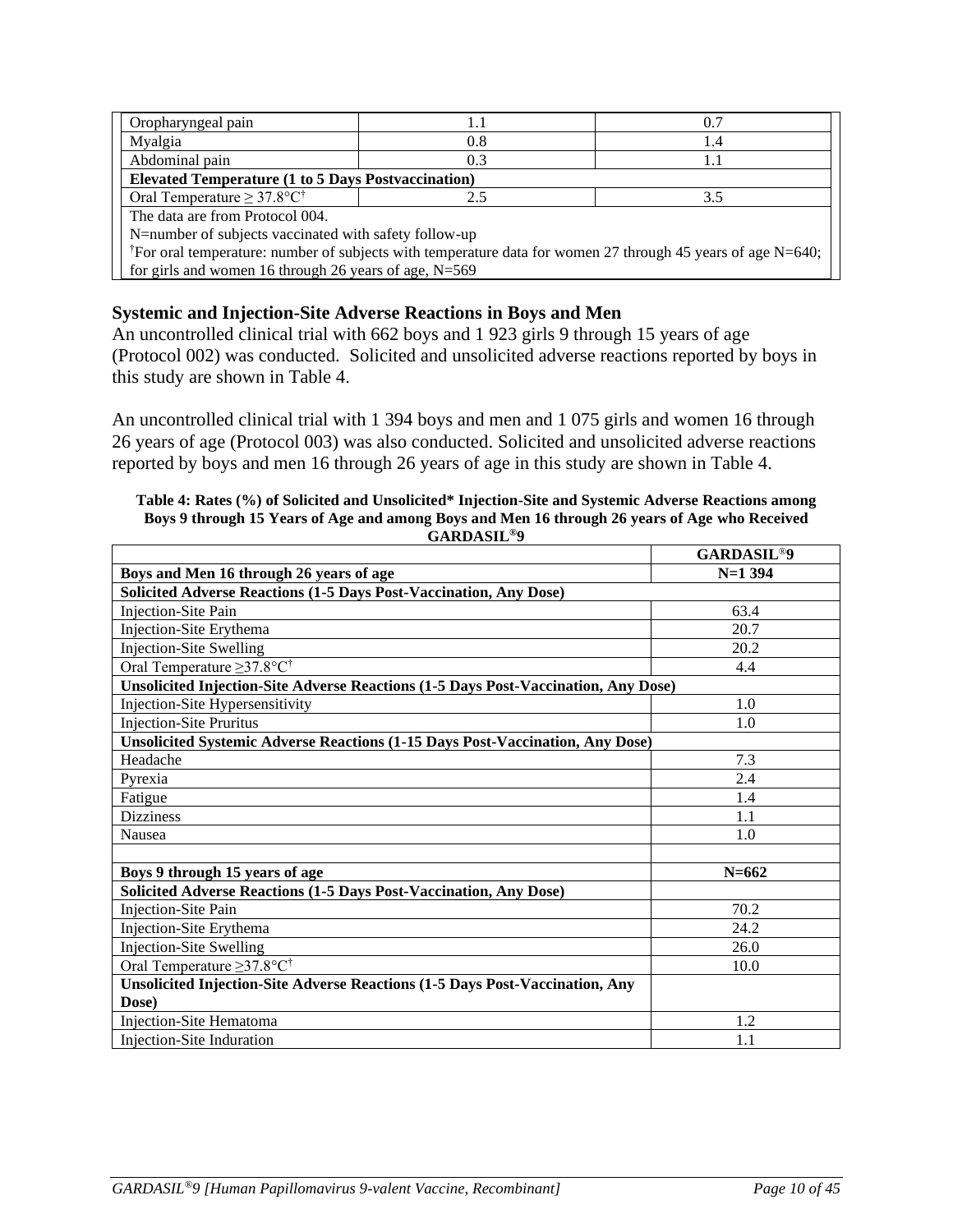### **Table 4: Rates (%) of Solicited and Unsolicited\* Injection-Site and Systemic Adverse Reactions among Boys 9 through 15 Years of Age and among Boys and Men 16 through 26 years of Age who Received GARDASIL®9**

|                                                                                                                         | <b>GARDASIL<sup>®9</sup></b> |
|-------------------------------------------------------------------------------------------------------------------------|------------------------------|
| <b>Unsolicited Systemic Adverse Reactions (1-15 Days Post-Vaccination, Any</b>                                          |                              |
| Dose)                                                                                                                   |                              |
| Headache                                                                                                                | 9.1                          |
| Pyrexia                                                                                                                 | 8.6                          |
| Nausea                                                                                                                  | 1.2                          |
| The data for GARDASIL <sup>®</sup> 9 boys 9 through 15 years of age are from Protocol 002. The data for boys and men 16 |                              |
| through 26 years of age for GARDASIL <sup>®</sup> 9 are from Protocol 003.                                              |                              |
| *Unsolicited adverse reactions reported by $\geq$ 1% of individuals                                                     |                              |
| N=number of subjects vaccinated with safety follow-up                                                                   |                              |

†For oral temperature: number of subjects with temperature data for boys 9 through 15 years of age N=660; for boys and men 16 through 26 years of age, N=1 386.

# **Serious Adverse Events in Clinical Studies of GARDASIL®9**

Serious adverse events were collected throughout the entire study period for the seven integrated clinical studies for GARDASIL®9. Out of the 15 778 individuals who were administered GARDASIL®9 and had safety follow-up, 356 reported a serious adverse event; representing 2.3% of the population. Four individuals administered GARDASIL<sup>®</sup>9 reported at least one serious adverse event that was determined to be vaccine-related. The vaccine-related serious adverse events that occurred during the study period were pyrexia, allergy to vaccine, asthmatic crisis, and headache. No vaccine-related deaths were reported.

# **Clinical Trials Experience for GARDASIL®9 in Individuals Who Have Been Previously Vaccinated with GARDASIL®**

A clinical study (Protocol 006) evaluated the safety of GARDASIL®9 in 12- through 26-year-old girls and women who had previously been vaccinated with 3 doses of GARDASIL ®. The time interval between the last injection of GARDASIL® and the first injection of GARDASIL®9 ranged from approximately 12 to 36 months. Individuals were administered GARDASIL®9 or saline placebo and safety was evaluated using VRC-aided surveillance for 14 days after each injection of GARDASIL®9 or saline placebo in these individuals. The individuals who were monitored included 608 individuals who received GARDASIL®9 and 305 individuals who received saline placebo. Three (0.5%) individuals who received GARDASIL®9 discontinued due to adverse reactions. No individuals who received placebo discontinued due to adverse reactions. The vaccine-related adverse experiences that were observed among recipients of GARDASIL<sup>®</sup>9 at a frequency of at least 1.0% and also at a greater frequency than that observed among saline placebo recipients are shown in Table 5.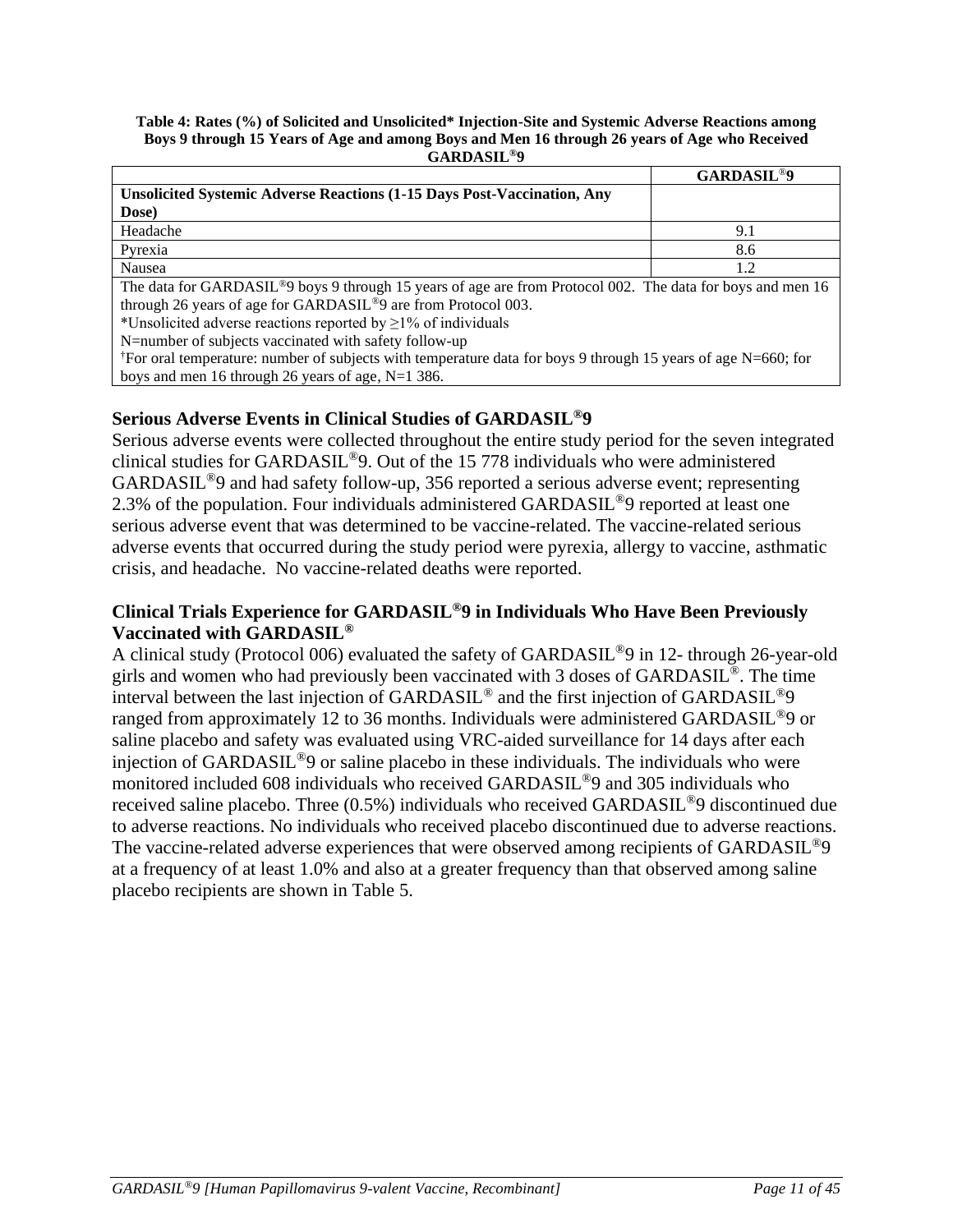| 20-year-01d On is and Women Who mave been I reviously<br><i>vacculated with GARDASHL</i> |                                           |                                    |  |  |  |  |
|------------------------------------------------------------------------------------------|-------------------------------------------|------------------------------------|--|--|--|--|
| <b>Adverse</b>                                                                           | <b>GARDASIL<sup>®9</sup></b><br>$(N=608)$ | <b>SALINE PLACEBO</b><br>$(N=305)$ |  |  |  |  |
| <b>Reaction</b>                                                                          | $\frac{6}{9}$                             | $\frac{6}{6}$                      |  |  |  |  |
| <b>Injection-Site Adverse Reactions (1 to 5 Days Postvaccination)</b>                    |                                           |                                    |  |  |  |  |
| Pain <sup>†</sup>                                                                        | 90.3                                      | 38.0                               |  |  |  |  |
| Swelling <sup>†</sup>                                                                    | 49.0                                      | 5.9                                |  |  |  |  |
| Erythema <sup>†</sup>                                                                    | 42.3                                      | 8.5                                |  |  |  |  |
| Pruritus                                                                                 | 7.7                                       | 1.3                                |  |  |  |  |
| Hematoma                                                                                 | 4.8                                       | 2.3                                |  |  |  |  |
| Reaction                                                                                 | 1.3                                       | 0.3                                |  |  |  |  |
| <b>Mass</b>                                                                              | 1.2                                       | 0.7                                |  |  |  |  |
| <b>Systemic Adverse Reactions (1 to 15 Days Postvaccination)</b>                         |                                           |                                    |  |  |  |  |
| Headache                                                                                 | 19.6                                      | 18.0                               |  |  |  |  |
| Pyrexia                                                                                  | 5.1                                       | 1.6                                |  |  |  |  |
| Nausea                                                                                   | 3.9                                       | 2.0                                |  |  |  |  |
| <b>Dizziness</b>                                                                         | 3.0                                       | 1.6                                |  |  |  |  |
| Abdominal pain upper                                                                     | 1.5                                       | 0.7                                |  |  |  |  |
| Influenza                                                                                | 1.2                                       | 1.0                                |  |  |  |  |
| *The data for GARDASIL®9 and Placebo are from Protocol 006.                              |                                           |                                    |  |  |  |  |
| Designates a solicited adverse reaction                                                  |                                           |                                    |  |  |  |  |

**Table 5: Injection-Site and Vaccine-Related Systemic Adverse Reactions Reported at a Frequency of ≥ 1% and Greater Than Saline Placebo for GARDASIL®9 in 12- through 26-year-old Girls and Women Who Have Been Previously Vaccinated with GARDASIL®\***

N=number of subjects vaccinated with safety follow-up

# **Clinical Trials Experience for Concomitant Administration of GARDASIL***®***9 with Other Vaccines**

The safety of GARDASIL<sup>®</sup>9 when administered concomitantly with other vaccines was evaluated in clinical studies.

There was an increase in injection-site swelling reported at the injection site for GARDASIL<sup>®</sup>9 when GARDASIL<sup>®</sup>9 was administered concomitantly with Repevax<sup>\*</sup> [Diphtheria, Tetanus, Pertussis (acellular, component) and Poliomyelitis (inactivated) Vaccine, (adsorbed, reduced antigen(s) content) (Tdap-IPV)]; or Adacel\* [Tetanus Toxoid, Reduced Diphtheria Toxoid and Acellular Pertussis Vaccine Adsorbed (Tdap)] and Menactra\* [Meningococcal (Groups A, C, Y and W-135) Polysaccharide Diphtheria Toxoid Conjugate Vaccine], as compared to non-concomitant vaccination.

The majority of injection-site swelling seen with concomitant administration with other vaccines was reported as being mild to moderate in intensity.

# **Clinical Trials Experience of GARDASIL***®***9 in Pregnant Women**

In clinical studies, women underwent serum or urine pregnancy testing prior to administration of GARDASIL®9. Women who were found to be pregnant before completion of a 3-dose regimen of GARDASIL®9 were instructed to defer completion of their vaccination regimen until resolution of the pregnancy.

The overall proportion of pregnancies occurring at any time during the studies that resulted in an adverse outcome defined as the combined numbers of spontaneous abortion, late fetal death and congenital anomaly cases out of the total number of pregnancy outcomes for which an outcome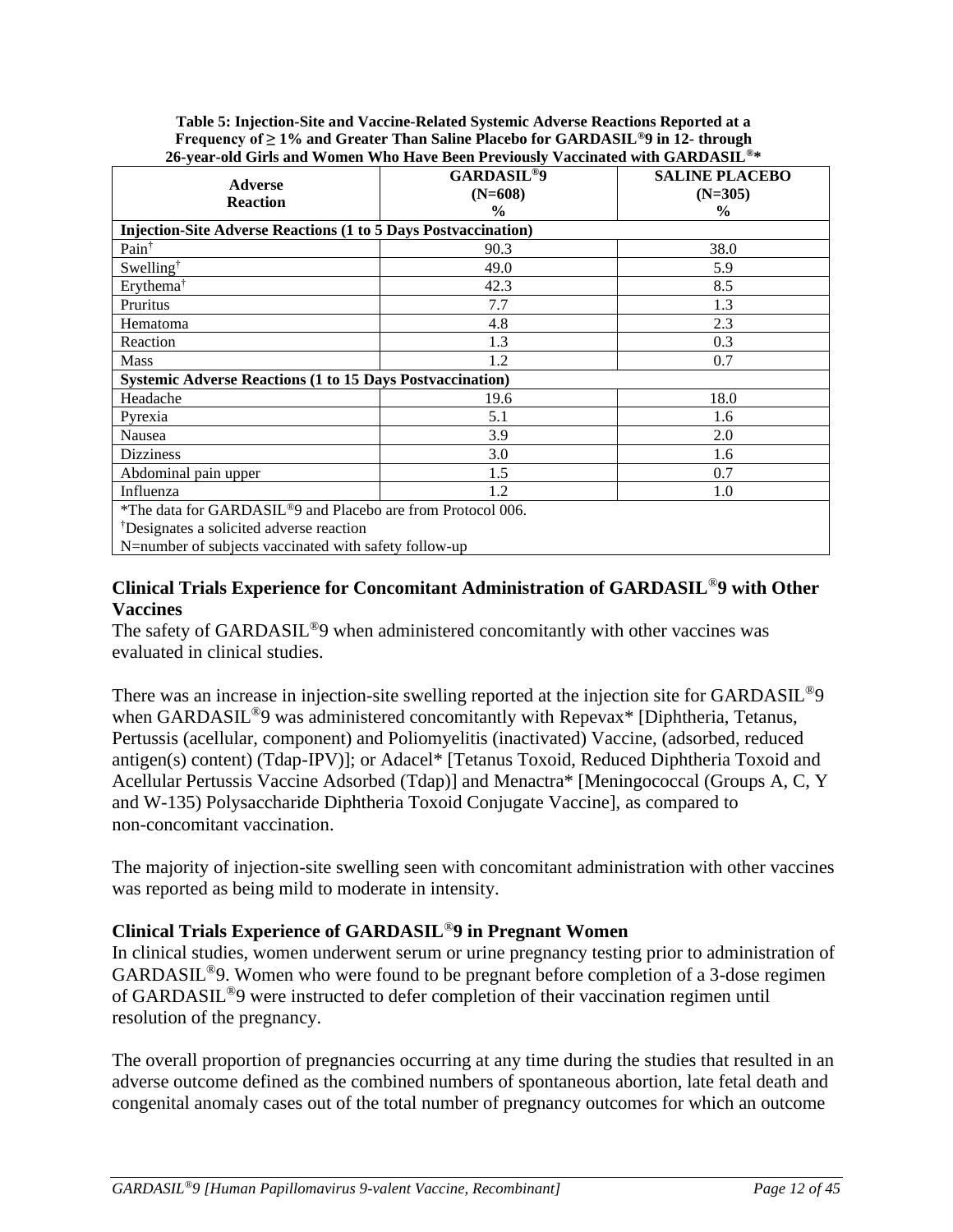was known (and excluding elective terminations), was 12.9% (174/1 353) in women who received GARDASIL®9 and 14.4% (187/1 303) in women who received GARDASIL®. The proportions of adverse outcomes observed were consistent with pregnancy outcomes observed in the general population.

Further sub-analyses were conducted to evaluate pregnancies with estimated onset within 30 days or more than 30 days from administration of a dose of GARDASIL®9 or GARDASIL®. For pregnancies with estimated onset within 30 days of vaccination, no cases of congenital anomaly were observed in women who have received GARDASIL<sup>®</sup>9 or GARDASIL<sup>®</sup>. In pregnancies with onset more than 30 days following vaccination, 30 and 23 cases of congenital anomaly were observed in women who have received GARDASIL®9 and GARDASIL®, respectively. The types of anomalies observed were consistent (regardless of when pregnancy occurred in relation to vaccination) with those generally observed in pregnancies in the general population.

For pregnancies with estimated onset within 30 days of vaccination, the proportion of pregnancies that resulted in a spontaneous abortion out of the total number of pregnancies with a known outcome (excluding elective terminations) was 27.4% (17/62) and 12.7% (7/55) in women who received GARDASIL<sup>®</sup>9 or GARDASIL<sup>®</sup>, respectively. For pregnancies with estimated onset more than 30 days following vaccination, that proportion was 10.9% (105/960) and 14.6% (136/933) in women who received GARDASIL<sup>®</sup>9 or GARDASIL<sup>®</sup>, respectively.

# **Postmarketing Adverse Drug Reaction**

The post-marketing adverse experiences were reported voluntarily from a population of uncertain size, therefore it is not possible to reliably estimate their frequency or to establish a causal relationship to vaccine exposure.

The post-marketing adverse experience with GARDASIL<sup>®</sup> is relevant to GARDASIL<sup>®</sup>9 since the vaccines are similar in composition and contain L1 HPV proteins of four of the same HPV types.

In addition to the adverse reactions reported in the clinical studies, the following post-marketing adverse experiences have been spontaneously reported during post-approval use of GARDASIL®9:

### **Gastrointestinal disorders:** Vomiting

# **Nervous system disorders:**

Syncope sometimes accompanied by tonic-clonic movements

Additionally, the following post-marketing adverse experiences have been spontaneously reported for GARDASIL® and remain relevant to GARDASIL®9:

# **Blood and lymphatic system disorders:**

Autoimmune hemolytic anemia, idiopathic thrombocytopenic purpura, lymphadenopathy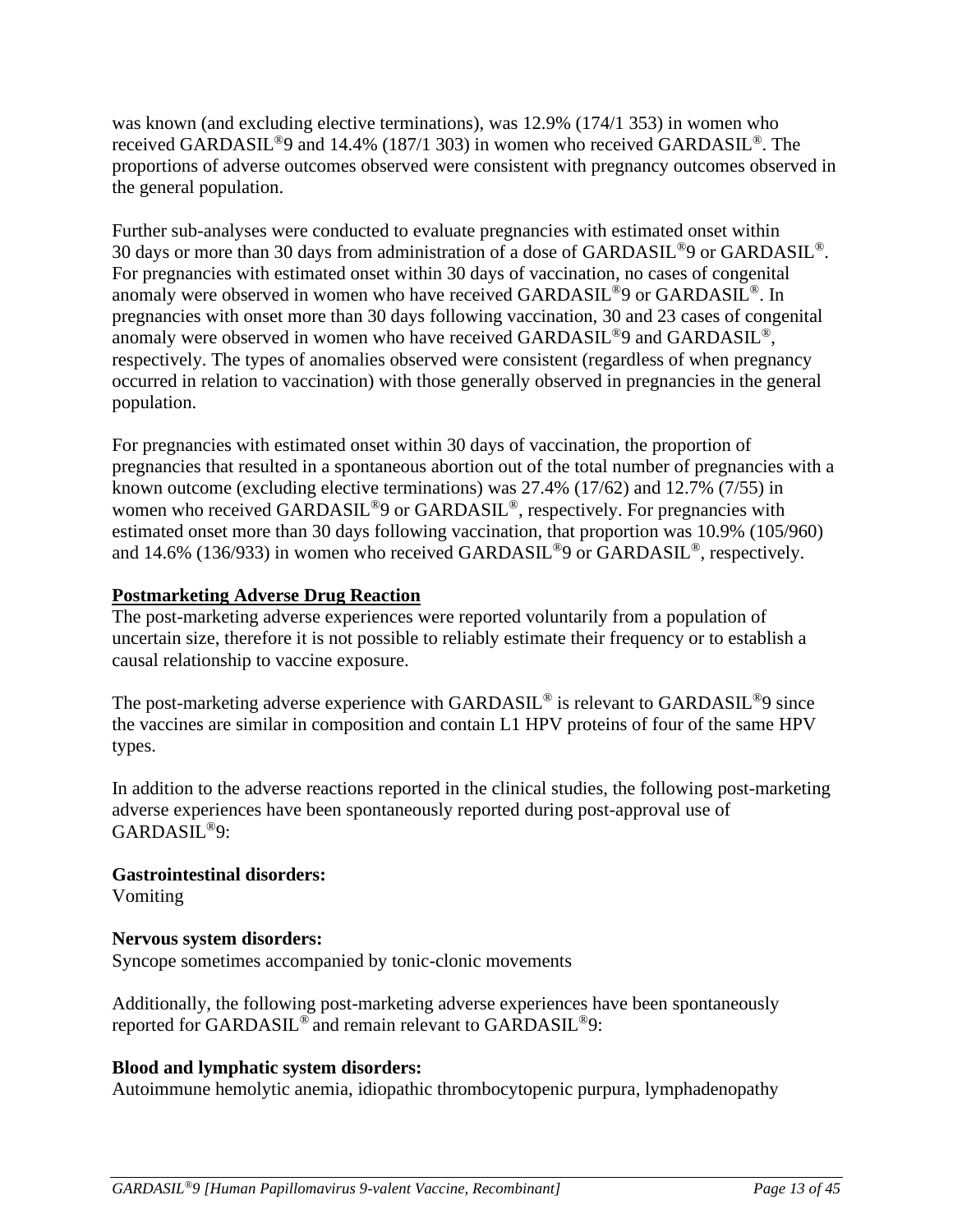## **Gastrointestinal disorders:**

**Pancreatitis** 

### **General disorders and administration site conditions:**

Asthenia, chills, death, malaise

### **Immune system disorders:**

Hypersensitivity reactions including anaphylactic/anaphylactoid reactions, bronchospasm, and urticaria

## **Infections and infestations:**

Cellulitis

### **Musculoskeletal and connective tissue disorders:**  Arthralgia, myalgia

### **Nervous system disorders:**

Acute disseminated encephalomyelitis, Guillain-Barré syndrome, motor neuron disease, paralysis, transverse myelitis

## **Respiratory, thoracic and mediastinal disorders:**

Pulmonary embolus

### **Vascular disorders:** Deep venous thrombosis

# **DRUG INTERACTIONS**

### **Use with Other Vaccines**

Results from clinical studies indicate that GARDASIL®9 may be administered concomitantly (at a separate injection site) with Menactra\* [Meningococcal (Groups A, C, Y and W-135) Polysaccharide Diphtheria Toxoid Conjugate Vaccine] and Adacel\* [Tetanus Toxoid, Reduced Diphtheria Toxoid and Acellular Pertussis Vaccine Adsorbed (Tdap)], and Repevax\* [Diphtheria, Tetanus, Pertussis (acellular, component) and Poliomyelitis (inactivated) Vaccine, (adsorbed, reduced antigen(s) content) (Tdap-IPV)] (see CLINICAL TRIALS).

# **Use with Hormonal Contraceptives**

In 7 269 women (aged 16 through 26 years, from Protocols 001 and 002), 60.2% used hormonal contraceptives during the vaccination period of the clinical studies. Use of hormonal contraceptives did not appear to affect the type specific immune responses to GARDASIL®9.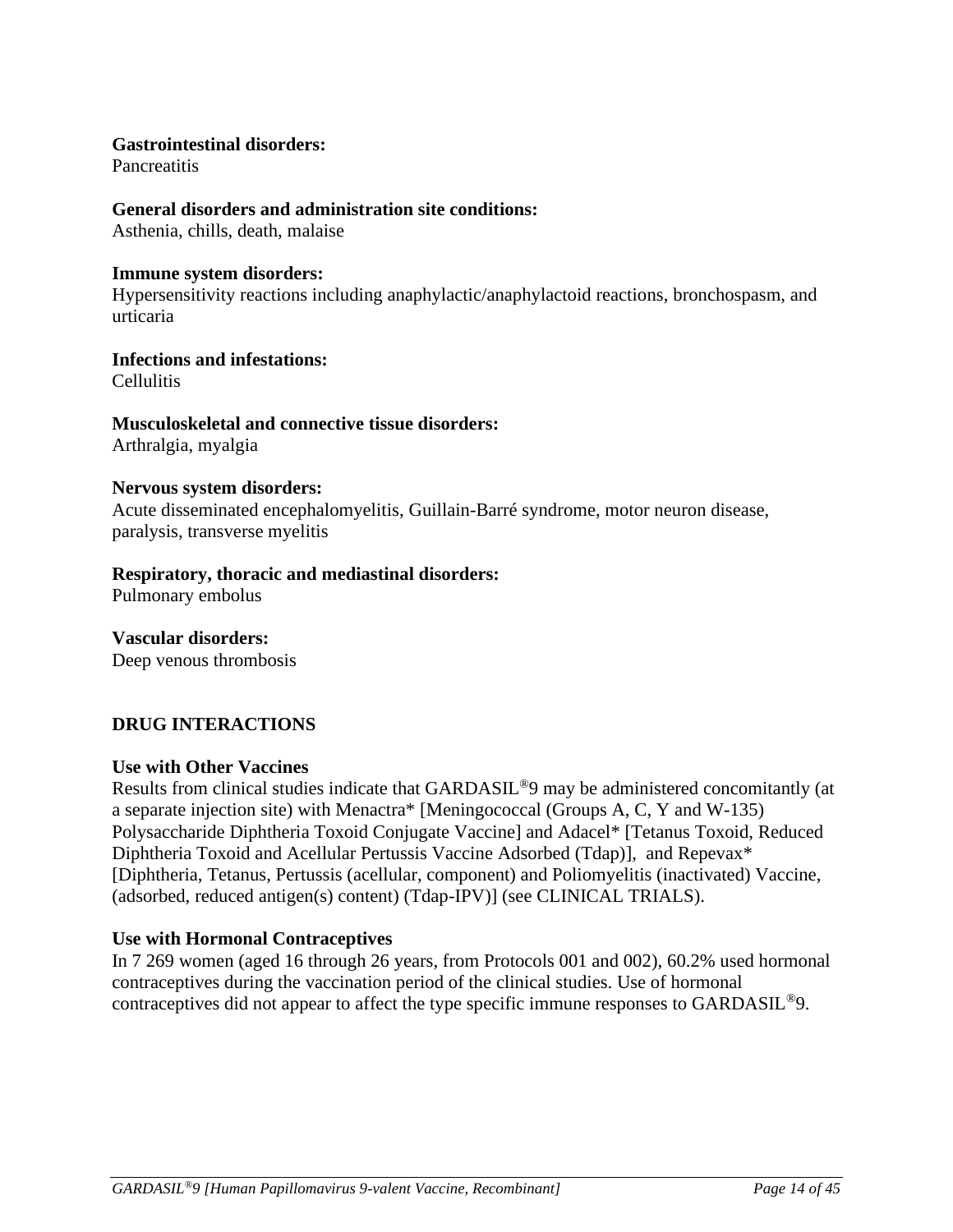## **Use with Systemic Immunosuppressive Medications**

Immunosuppressive therapies, including irradiation, antimetabolites, alkylating agents, cytotoxic drugs, and corticosteroids (used in greater than physiologic doses), may reduce the immune responses to vaccines (see WARNINGS AND PRECAUTIONS, Special Populations).

### **Drug-Food Interactions**

Interactions with food have not been established.

### **Drug-Herb Interactions**

Interactions with herbal products have not been established.

## **DOSAGE AND ADMINISTRATION**

### **Dosing Considerations**

### **Administration of GARDASIL®9 in Individuals Who Have Been Previously Vaccinated with GARDASIL®**

It is recommended that individuals who receive a first dose of GARDASIL®9 complete the vaccination course with GARDASIL®9.

Studies using a mixed regimen (interchangeability) of HPV vaccines were not performed for GARDASIL®9.

Safety and immunogenicity of GARDASIL®9 were assessed in individuals who previously completed a three-dose vaccination series with GARDASIL® (see ADVERSE REACTIONS and CLINICAL STUDIES).

### **Recommended Dose and Dosage Adjustment**

GARDASIL®9 should be administered intramuscularly as 3 separate 0.5 mL doses according to the following schedule:

First dose: at elected date Second dose: 2 months after the first dose Third dose: 6 months after the first dose

Individuals are encouraged to adhere to the 0, 2, and 6 months vaccination schedule. The second dose should be administered at least 1 month after the first dose, and the third dose should be administered at least 3 months after the second dose. All three doses should be given within a 1 year period.

Alternatively, in individuals 9 through 14 years of age, GARDASIL®9 can be administered according to a 2-dose schedule; the second dose should be administered between 5 and 13 months after the first dose. If the second vaccine dose is administered earlier than 5 months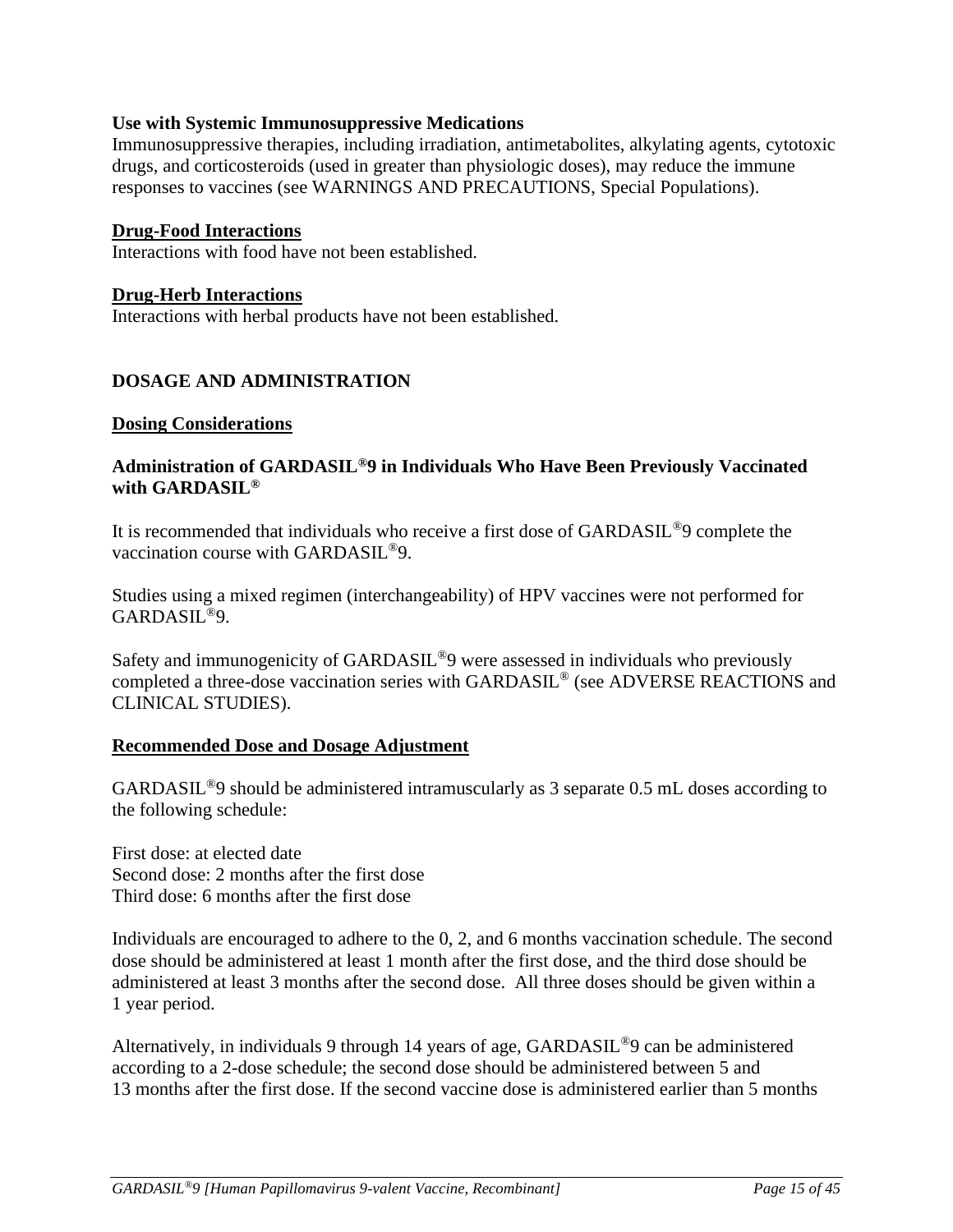after the first dose, a third dose should always be administered.

The use of GARDASIL<sup>®</sup>9 should be in accordance with official recommendations.

# **Administration**

For intramuscular use only.

Shake well before use. Thorough agitation immediately before administration is necessary to maintain suspension of the vaccine. GARDASIL®9 should not be diluted or mixed with other vaccines. After thorough agitation, GARDASIL<sup>®</sup>9 is a white, cloudy liquid. Parenteral drug products should be inspected visually for particulate matter and discoloration prior to administration. Do not use the product if particulates are present or if it appears discolored.

GARDASIL®9 should be administered intramuscularly in the deltoid region of the upper arm or in the higher anterolateral area of the thigh.

GARDASIL®9 must not be injected intravascularly. Neither subcutaneous nor intradermal administration has been studied. These methods of administration are not recommended.

To help ensure the traceability of vaccines for patient immunization record-keeping as well as safety monitoring, health professionals should record the time and date of administration, quantity of administered dose (if applicable); anatomical site and route of administration, brand name and generic name of the vaccine, the product lot number and expiry date.

# **Instructions for Use**

# **Single-Dose Vial Use**

Withdraw the 0.5-mL dose of vaccine from the single-dose vial using a sterile needle and syringe and use promptly.

# **Prefilled Syringe Use**

Shake well before use. Attach the needle by twisting in a clockwise direction until the needle fits securely on the syringe. Administer the entire dose as per standard protocol.

# **Needles**

A sterile 22 to 25-gauge needle, 1 to 1- $\frac{1}{2}$  inch (2.5 cm – 3.8 cm) length for IM injection should be used. It is important to use a separate sterile syringe and needle for each patient to prevent transmission of infectious agents from one individual to another.

# **OVERDOSAGE**

There have been no reports of administration of higher than recommended doses of GARDASIL®9.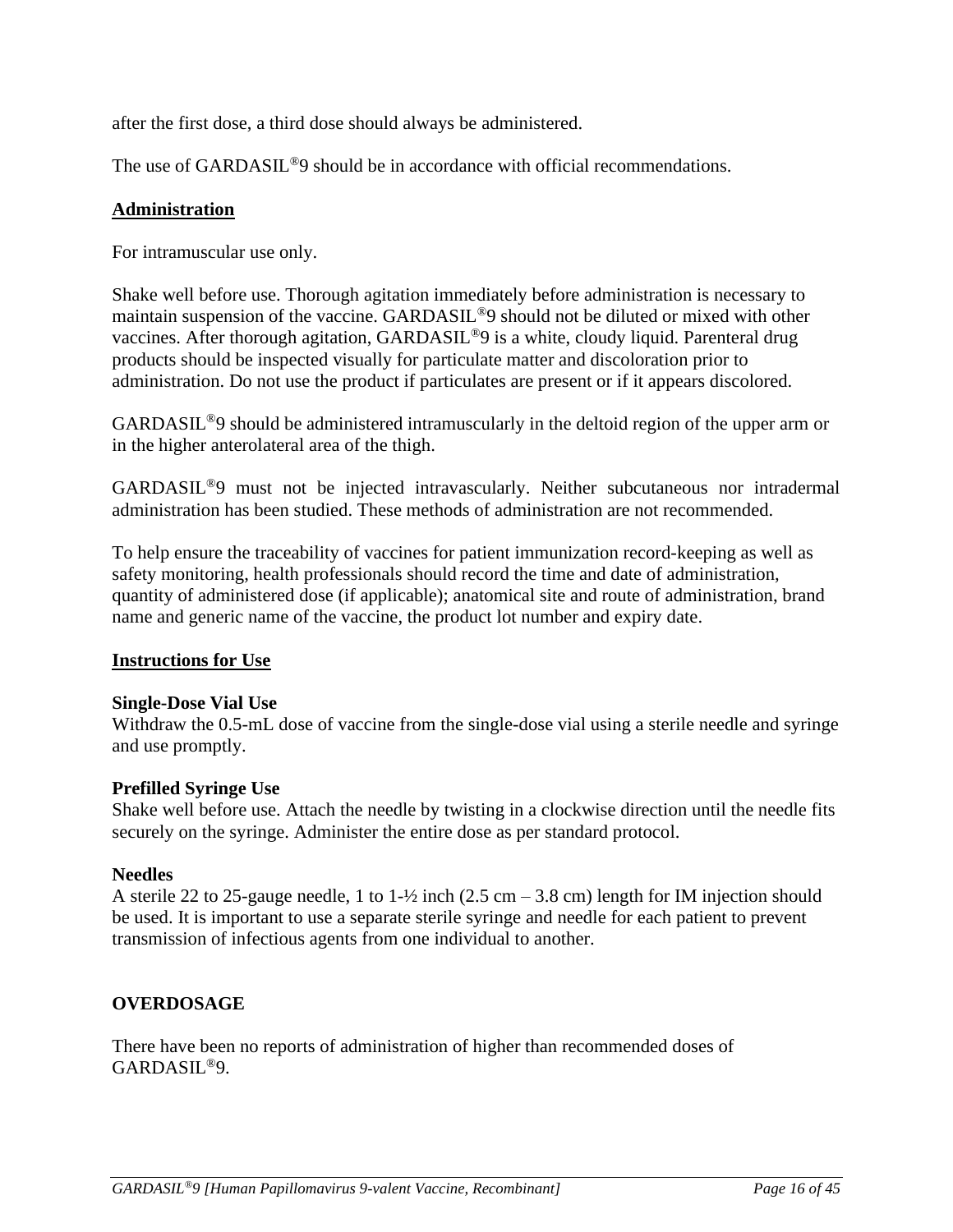For management of a suspected drug overdose, contact your regional Poison Control Centre.

# **ACTION AND CLINICAL PHARMACOLOGY**

### **Disease Burden**

HPV is estimated to infect over 550 000 Canadians each year.<sup>1</sup> Persistent infection with oncogenic HPV types is responsible for virtually all cases of invasive cervical cancer, $<sup>2</sup>$ </sup> approximately 74% of vaginal cancers, and approximately 25% of vulvar cancers.<sup>3,4</sup> HPV is also associated with other malignancies, including oropharyngeal cancers (such as tonsillar cancer) and anal cancer. The proportion of tonsillar cancers in which HPV has been detected increased from 25% (1993 - 1999) to 62% (2006 – 2011) in Canada.<sup>5</sup> HPV has also been detected in 92% of anal cancer cases in one investigation, in Quebec.<sup>6</sup>

It is estimated that 1 400 Canadian women will be diagnosed with invasive cervical cancer each year, and approximately 380 will die from the disease in Canada.<sup>7</sup> Cervical cancer remains the 3rd most common cancer among Canadian women between 20 and 40 years of age.<sup>8</sup>

HPV types 6, 11, 16, 18, 31, 33, 45, 52, and 58 (vs. types 6, 11, 16, and 18) cause approximately 90% (70%) of cervical cancers, 75-85% (50%) of cervical precancerous lesions, and 50-60% (30-35%) of low-grade cervical lesions. Among HPV-related cases, these HPV types also cause 85-90% (70-75%) of vulvar cancers, 80-85% (65%) of vaginal cancers, 90-95% (85-90%) of anal cancers, and at least  $75\%$  (60%) of these cancers' precursor lesions.<sup>3, 4, 9, 10, 11, 12, 13</sup>

CIN 2/3 and AIS have been accepted as precursors of invasive cervical cancer. VIN 2/3, VaIN 2/3, AIN 2/3 and PIN 2/3 have been accepted as precursors of vulvar, vaginal, anal and penile cancer, respectively.

HPV infection can also cause non-malignant lesions. HPV types 6 and 11 cause 90% of genital warts (condyloma acuminata) and 90% of recurrent respiratory papillomatosis (RRP) cases. These conditions rarely progress to cancer, but are associated with significant morbidity and psychosocial impacts, including a low health related quality of life.14, 15, 16

# **Mechanism of Action**

HPV only infects human beings. Animal studies with analogous animal papillomaviruses suggest that the efficacy of L1 VLP vaccines may involve the development of humoral immune responses. Human beings develop a humoral immune response to the vaccine, although the exact mechanism of protection is unknown.

# **STORAGE AND STABILITY**

Store refrigerated at 2° to 8°C. Do not freeze. Protect from light.

GARDASIL®9 should be administered as soon as possible after being removed from refrigeration. GARDASIL®9 can be administered provided total (cumulative multiple excursion)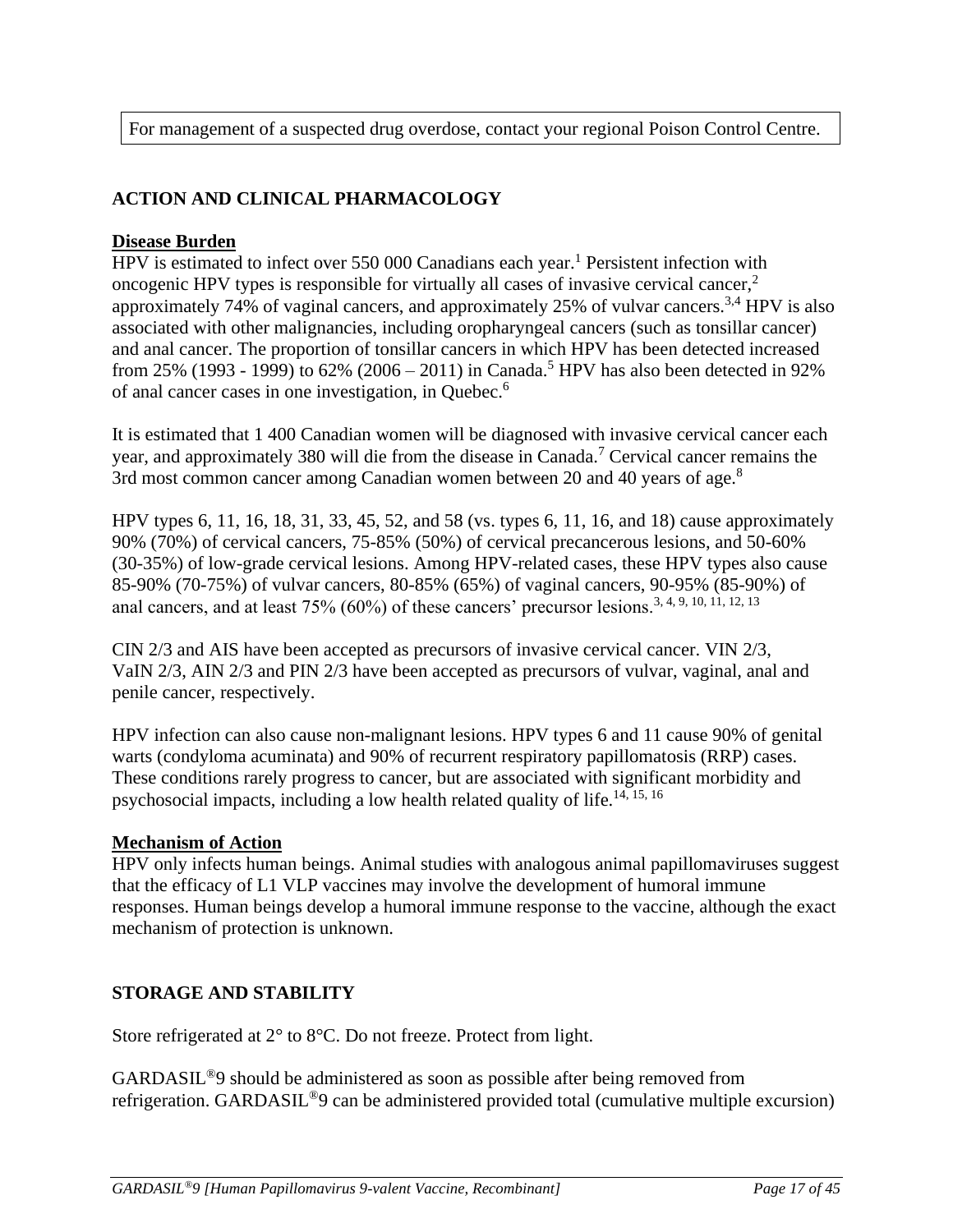time out of refrigeration (at temperatures between  $8^{\circ}$ C and  $25^{\circ}$ C) does not exceed 72 hours. Cumulative multiple excursions between  $0^{\circ}$ C and  $2^{\circ}$ C are also permitted as long as the total time between  $0^{\circ}$ C and  $2^{\circ}$ C does not exceed 72 hours. These are not, however, recommendations for storage.

Discard the product if it is frozen, particulates are present, or if it appears discolored.

# **DOSAGE FORMS, COMPOSITION AND PACKAGING**

GARDASIL®9 is a suspension for intramuscular administration available in 0.5-mL single-dose vials and prefilled syringes.

# **COMPOSITION**

### **Active Ingredients**

GARDASIL®9 is a sterile suspension for intramuscular administration. Each 0.5-mL dose contains approximately 30 mcg of HPV Type 6 L1 protein, 40 mcg of HPV Type 11 L1 protein, 60 mcg of HPV Type 16 L1 protein, 40 mcg of HPV Type 18 L1 protein, 20 mcg of HPV Type 31 L1 protein, 20 mcg of HPV Type 33 L1 protein, 20 mcg of HPV Type 45 L1 protein, 20 mcg of HPV Type 52 L1 protein, and 20 mcg of HPV Type 58 L1 protein.

### **Inactive Ingredients**

Each 0.5-mL sterile dose of the vaccine contains approximately 500 mcg of aluminum (as Amorphous Aluminum Hydroxyphosphate Sulfate adjuvant), 0.78 mg of L-histidine, 50 mcg of polysorbate 80, 35 mcg of sodium borate, 9.56 mg of sodium chloride, and water for injection.

The product does not contain a preservative or antibiotics.

# **PACKAGING**

### **Vials**

GARDASIL®9 is supplied in single-dose Type I glass vials containing 0.5 mL dose of liquid vaccine.

Available in packages of 10 single-dose vials.

### **Syringes**

GARDASIL®9 is supplied in single-dose Type I glass prefilled Luer Lock syringes, containing 0.5 mL dose of liquid vaccine.

Available in 1 and 10 single dose syringe packages.

The components of the vials and prefilled syringes are latex free.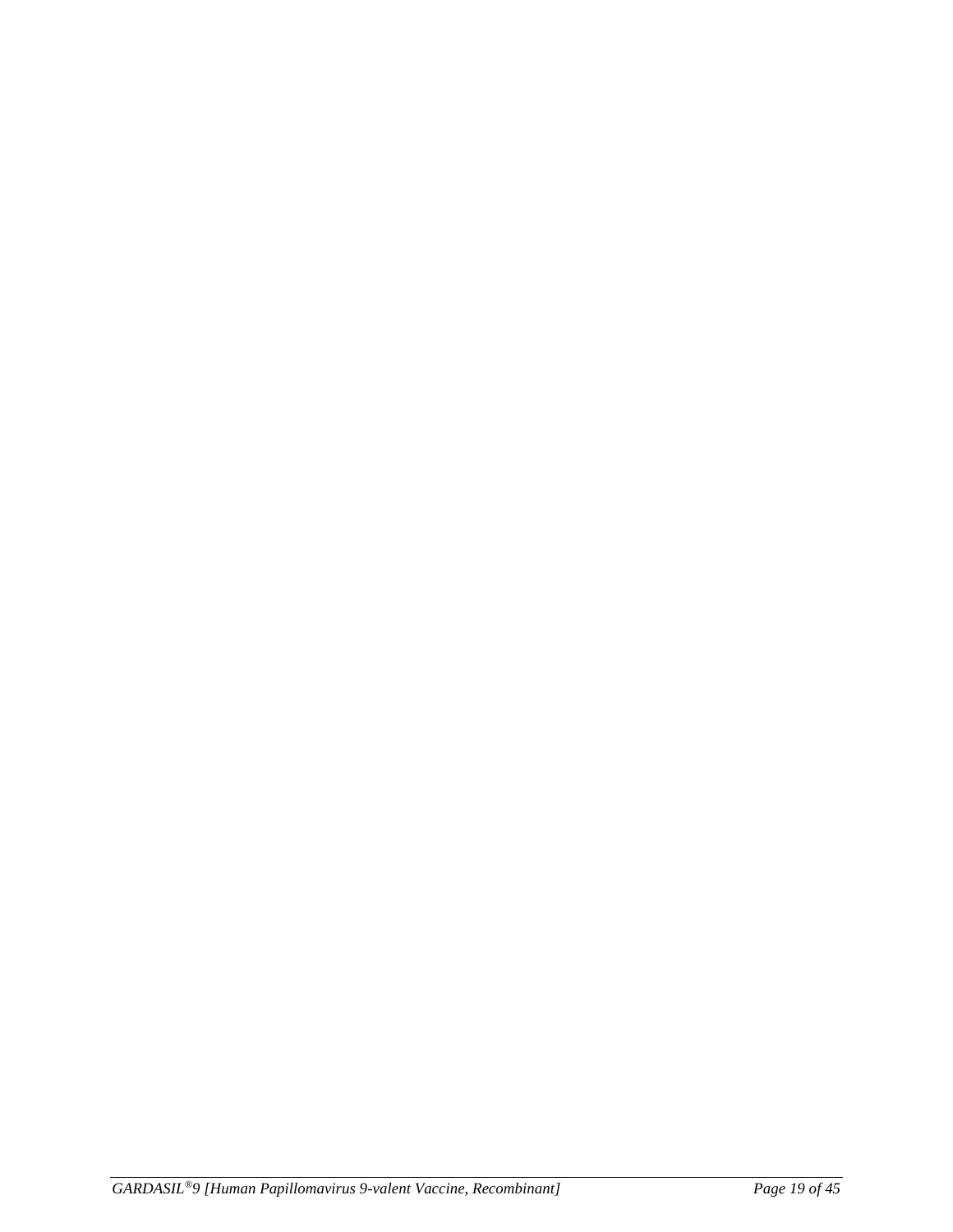# **PART II: SCIENTIFIC INFORMATION**

# **PHARMACEUTICAL INFORMATION**

### **Drug Substance**

Proper name: [Human Papillomavirus 9-valent Vaccine, Recombinant]

## **Product Characteristics**

GARDASIL®9, Human Papillomavirus 9-valent Vaccine, Recombinant, is a non-infectious recombinant 9-valent vaccine prepared from the purified virus-like particles (VLPs) of the major capsid  $(L1)$  protein of HPV Types 6, 11, 16, 18, 31, 33, 45, 52, and 58. The L1 proteins are produced by separate fermentations using recombinant *Saccharomyces cerevisiae* and selfassembled into VLPs. The fermentation process involves growth of *S. cerevisiae* on chemicallydefined fermentation media which include vitamins, amino acids, mineral salts, and carbohydrates. The VLPs are released from the yeast cells by cell disruption and purified by a series of chemical and physical methods. The purified VLPs are adsorbed on preformed aluminum-containing adjuvant (Amorphous Aluminum Hydroxyphosphate Sulfate or AAHS). The 9-valent HPV VLP vaccine is a sterile liquid suspension that is prepared by combining the adsorbed VLPs of each HPV type and additional amounts of the aluminum-containing adjuvant and the final purification buffer.

After thorough agitation, GARDASIL<sup>®</sup>9 is a white, cloudy liquid.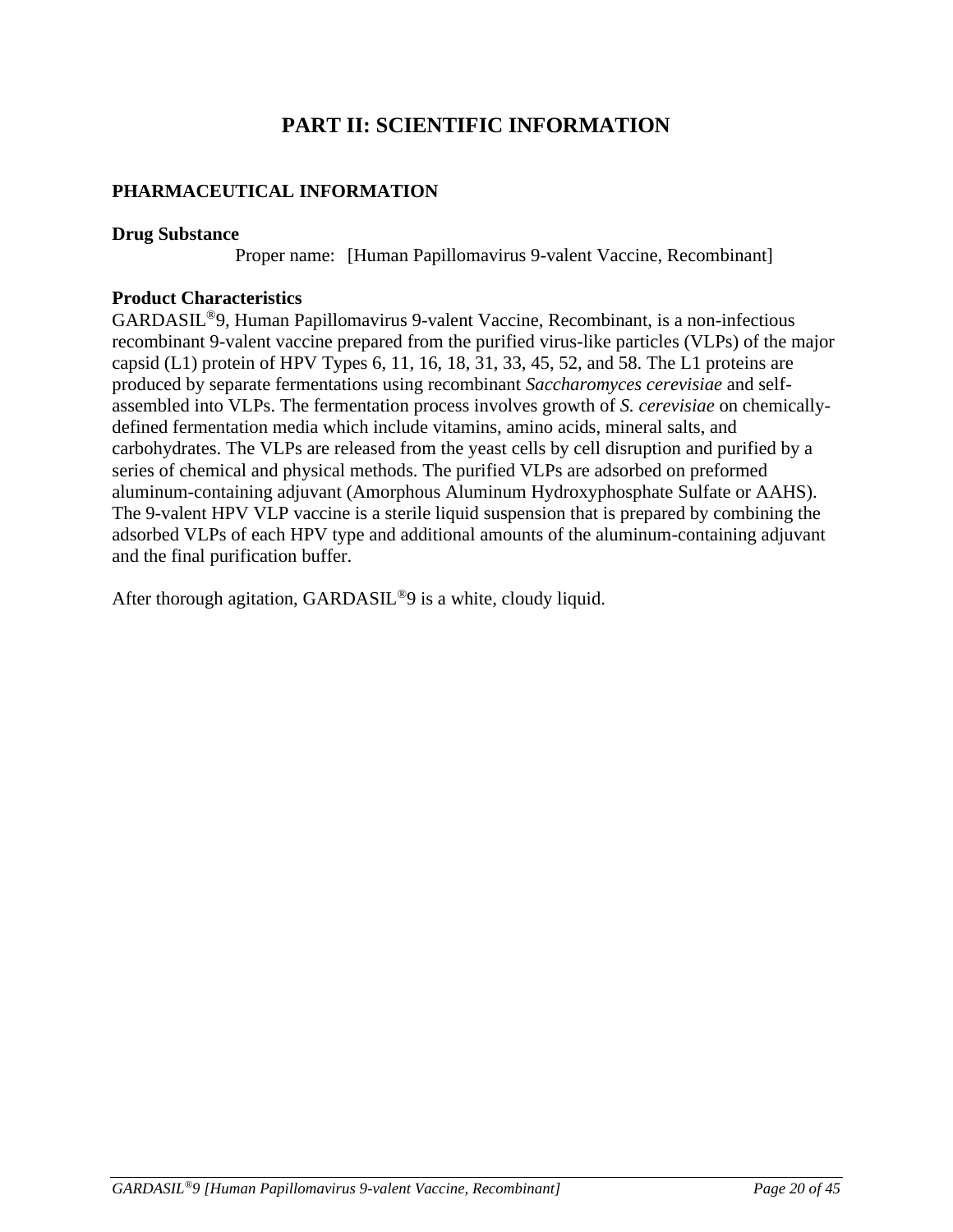# **CLINICAL TRIALS**

# **Study demographics and trial design**

### **Table 6: Summary of patient demographics for clinical trials in HPV Disease Efficacy, Immunogenicity, and Safety**

| <b>Study</b><br># | <b>Trial design</b>                                                                                                                                                                  | <b>Vaccination Groups and Number</b><br>of Subjects who Received at Least<br>1 Injection of the Correct Clinical<br><b>Material (N)</b> | Gender:<br>Number of<br><b>Randomized /</b><br><b>Enrolled</b><br>(N=number) | Mean age (Range)                                                                                                                                                                                                                               |
|-------------------|--------------------------------------------------------------------------------------------------------------------------------------------------------------------------------------|-----------------------------------------------------------------------------------------------------------------------------------------|------------------------------------------------------------------------------|------------------------------------------------------------------------------------------------------------------------------------------------------------------------------------------------------------------------------------------------|
| $001^{17}\,$      | Randomized,<br>double-blind,<br>multicenter,<br>international,<br>controlled with<br>GARDASIL®,<br>dose-ranging<br>safety,<br>immunogenicity,<br>and efficacy study<br>of GARDASIL®9 | $(1)$ GARDASIL®9<br>$(N=7099)$<br>(2) GARDASIL®<br>$(N=7105)$<br>Intramuscular injection<br>3 doses of 0.5 mL                           | Females<br>$N=14215$                                                         | Females:<br>21.9 years<br>$(16 \text{ to } 26 \text{ years})$                                                                                                                                                                                  |
| 002               | International,<br>multicentered,<br>immunogenicity,<br>safety, and<br>manufacturing<br>consistency study<br>of GARDASIL®9                                                            | All subjects received GARDASIL®9<br>$N = 3066$<br>Intramuscular injection<br>3 doses of 0.5 mL                                          | Females: 2 405<br><b>Males: 669</b>                                          | Females:<br>$11.6$ years<br>(9 to 15 years)<br>Males:<br>11.7 years<br>$(9 \text{ to } 15 \text{ years})$<br>Females:<br>21.3 years<br>$(16 \text{ to } 26 \text{ years})$                                                                     |
| 003               | Open-label,<br>international,<br>multicenter,<br>immunogenicity<br>and safety of<br>GARDASIL <sup>®9</sup>                                                                           | All subjects received GARDASIL®9<br>$N=2$ 515<br>Intramuscular injection<br>3 doses of 0.5 mL                                           | Females: 1 101<br>Males: 1419<br>(HM: 1 106;<br>MSM: 313)                    | Females:<br>21.3 years<br>$(16 \text{ to } 26 \text{ years})$<br>Males (HM and<br>MSM):<br>21.1 years<br>(16 to 26 years)<br>20.8 years (HM)<br>$(16 \text{ to } 26 \text{ years})$<br>22.2 years (MSM)<br>$(16 \text{ to } 26 \text{ years})$ |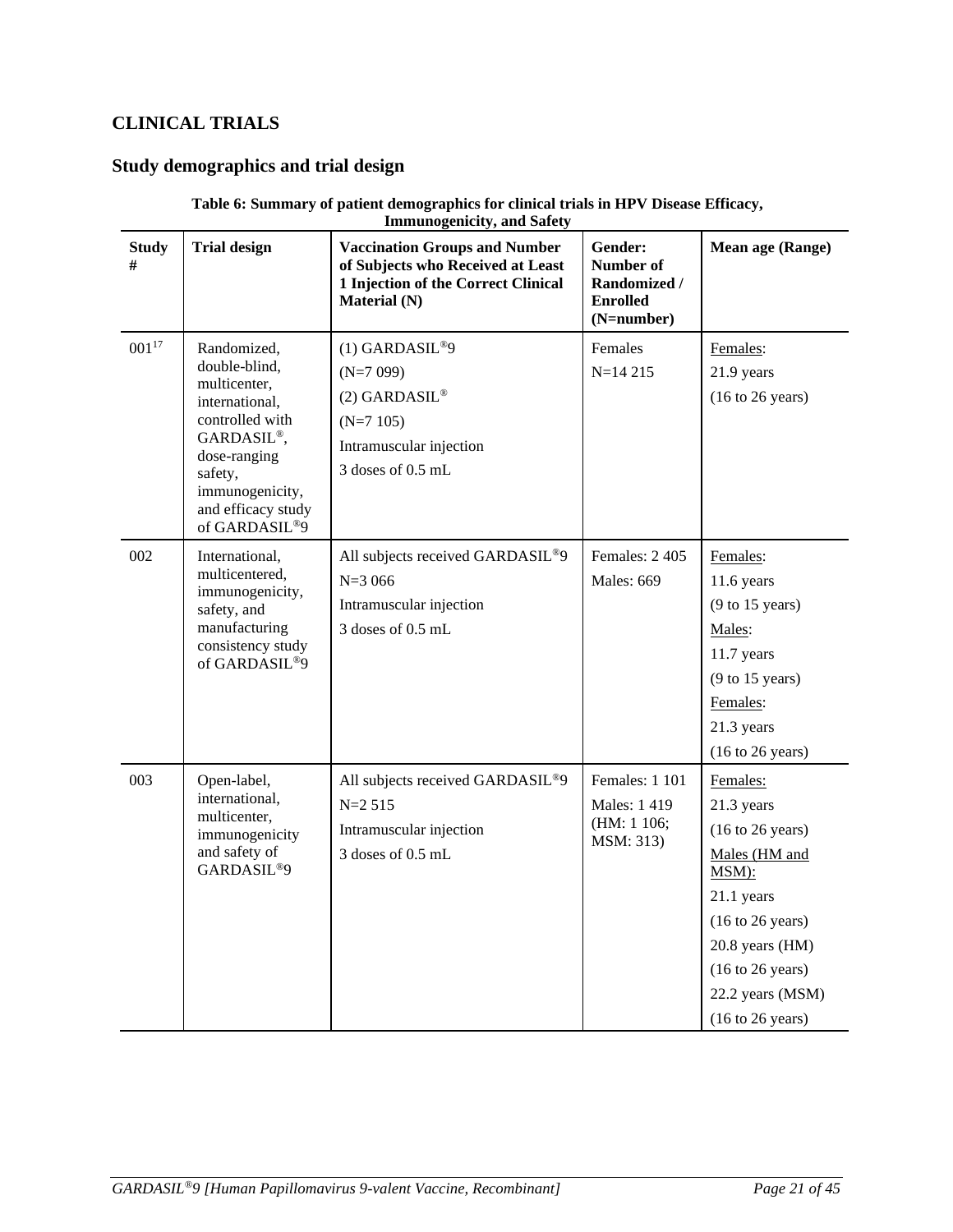| 004                            | Open-label,,<br>immunogenicity<br>and safety study of<br>GARDASIL <sup>®</sup> 9 in<br>Adult women (27<br>to 45 year-olds)<br>compared to young<br>adult women (16 to<br>26 year-olds). | All subjects received GARDASIL®9<br>$(N=1 210)$<br>27 to 45-year-olds<br>$(N=640)$<br>16 to 26-year-olds<br>$(N=570)$<br>Intramuscular injection<br>3 doses of 0.5 mL of GARDASIL®9 | <b>Females: 1 212</b><br>27 to 45-year-<br>olds: (642)<br>16 to 26-year-<br>olds: (570) | Females:<br>21.6 years<br>$(16 \text{ to } 26 \text{ years})$<br>Females:<br>35.8 years<br>$(27$ to 45 years) |
|--------------------------------|-----------------------------------------------------------------------------------------------------------------------------------------------------------------------------------------|-------------------------------------------------------------------------------------------------------------------------------------------------------------------------------------|-----------------------------------------------------------------------------------------|---------------------------------------------------------------------------------------------------------------|
| 005                            | Open-label,<br>randomized,<br>immunogenicity<br>and safety study of<br>GARDASIL <sup>®9</sup><br>given<br>concomitantly with<br>Menactra* and<br>Adacel*                                | All subjects received GARDASIL®9<br>$(N=1 237)$<br>Intramuscular injection<br>3 doses of 0.5 mL of GARDASIL <sup>®9</sup>                                                           | Females: 620<br><b>Males: 621</b>                                                       | Females:<br>12.1 years<br>$(11 \text{ to } 15 \text{ years})$<br>Males:<br>12.2 years<br>$(11$ to 15 years)   |
| 006                            | Randomized,<br>placebo-controlled,<br>double-blind safety<br>and<br>immunogenicity<br>study of<br>GARDASIL®9 in<br>prior GARDASIL®<br>recipients                                        | GARDASIL <sup>®9</sup><br>$(N=615)$<br>Placebo<br>$(N=306)$<br>Intramuscular injection<br>3 doses of 0.5 mL                                                                         | Females: 924                                                                            | Females:<br>19.0 years<br>$(12 \text{ to } 26 \text{ years})$                                                 |
| 007                            | Open-label,<br>randomized,<br>immunogenicity<br>and safety study of<br>GARDASIL <sup>®9</sup><br>given<br>concomitantly with<br>Repevax*                                                | All subjects received GARDASIL®9<br>$N=1053$<br>Intramuscular injection<br>3 doses of 0.5 mL of GARDASIL®9                                                                          | Females: 528<br><b>Males: 526</b>                                                       | Females:<br>12.4 years<br>$(11$ to 15 years)<br>Males:<br>12.4 years<br>$(11 \text{ to } 15 \text{ years})$   |
| 009<br>/GDS0<br>1 <sup>C</sup> | Randomized,<br>GARDASIL®-<br>controlled, double-<br>blind<br>immunogenicity<br>and safety study of<br>GARDASIL <sup>®9</sup>                                                            | GARDASIL®9<br>$(N=300)$<br><b>GARDASIL®</b><br>$(N=300)$<br>Intramuscular injection<br>3 doses of 0.5 mL                                                                            | Females: 600                                                                            | Females:<br>12.6 years<br>(9 to 15 years)                                                                     |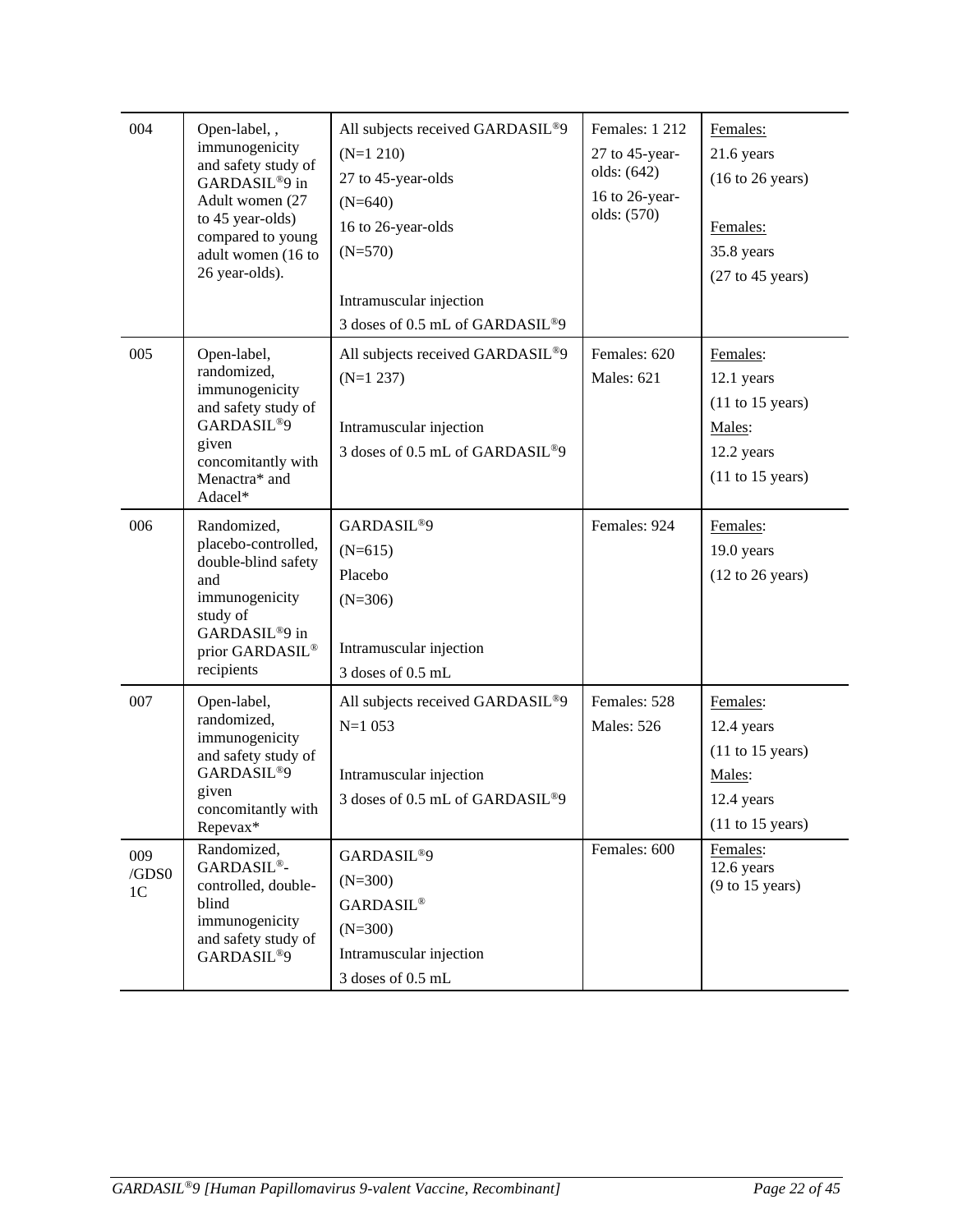| 010 | Open label,<br>randomized, safety                                               | All subjects received GARDASIL <sup>®9</sup>                                                                                      | Females: 1 067    | Females:                                                                                     |
|-----|---------------------------------------------------------------------------------|-----------------------------------------------------------------------------------------------------------------------------------|-------------------|----------------------------------------------------------------------------------------------|
|     | and<br>immunogenicity of<br>GARDASIL <sup>®9</sup><br>(2-dose versus 3<br>dose) | $N=1518$<br>Intramuscular injection<br>3 doses of 0.5 mL of GARDASIL <sup>®9</sup><br>2 doses of 0.5 mL of GARDASIL <sup>®9</sup> | <b>Males: 451</b> | 11.4 years<br>(9 to 14 years)<br>21.0 years<br>$(16 \text{ to } 26 \text{ years})$<br>Males: |
|     |                                                                                 |                                                                                                                                   |                   | 11.5<br>$(9 \text{ to } 14 \text{ years})$                                                   |

 $HM = heterosexual$  men;  $MSM =$  men who have sex with men

## **Study results**

GARDASIL<sup>®</sup>9 includes the same four HPV types contained in GARDASIL<sup>®</sup> (HPV 6, 11, 16, 18) and five additional HPV types (31, 33, 45, 52, and 58).

# **Efficacy Data for GARDASIL®**

GARDASIL® was licensed in Canada in 2006. Efficacy was assessed in 6 AAHS-controlled, double-blind, randomized Phase II and III clinical studies evaluating 28 413 individuals (20 541 girls and women 16 through 26 years of age, 4 055 boys and men 16 through 26 years of age, and 3 817 women 24 through 45 years of age).

GARDASIL<sup>®</sup> was efficacious in reducing the incidence of CIN (any grade including CIN 2/3); AIS; genital warts; VIN (any grade); and VaIN (any grade) related to vaccine HPV types 6, 11, 16, or 18 in those girls and women who were PCR negative and seronegative at baseline (Table 7). In addition, girls and women who were already infected with 1 or more vaccinerelated HPV types prior to vaccination appears to be protected from precancerous cervical lesions and external genital lesions caused by the other vaccine HPV types. Individuals who had prior infection that had been resolved before vaccination (PCR negative and seropositive at baseline) appears to be protected from reinfection or recurrence of infection leading to clinical disease with the same HPV type. There was no evidence of protection from disease caused by vaccine HPV types for which individuals were PCR positive and seropositive at baseline.

GARDASIL® was efficacious in reducing the incidence of genital warts related to vaccine HPV types 6 and 11 in boys and men who were PCR negative and seronegative at baseline. Efficacy against penile/perineal/perianal intraepithelial neoplasia (PIN) grades 1/2/3 or penile/perineal/perianal cancer was not demonstrated as the number of cases was too limited to reach statistical significance (Table 7). GARDASIL® was efficacious in reducing the incidence of anal intraepithelial neoplasia (AIN) grades 1 (both condyloma and non-acuminate), 2, and 3 related to vaccine HPV types 6, 11, 16, and 18 in boys and men who were PCR negative and seronegative at baseline (Table 7).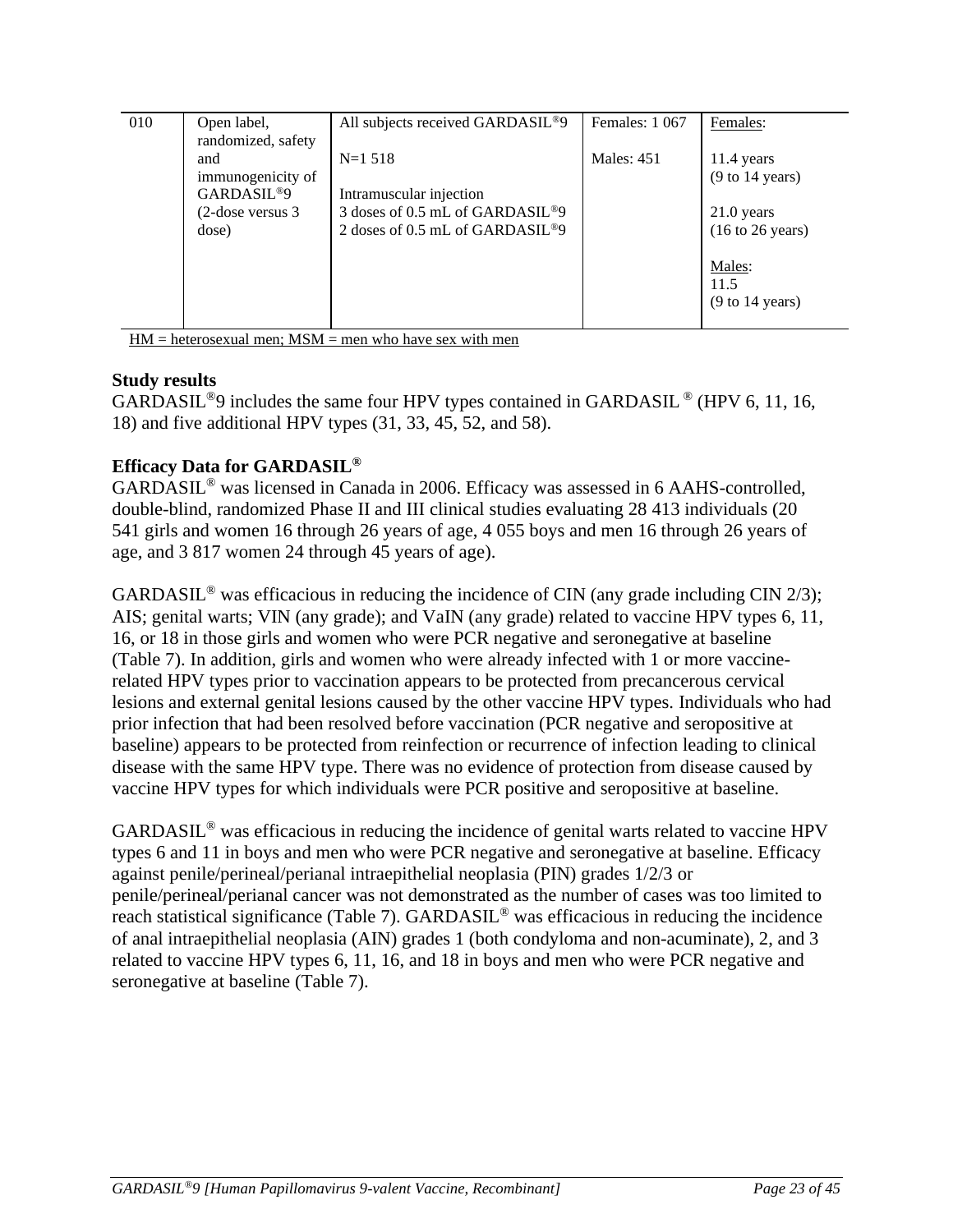|                                                                                                                                                                                                                                                                                                                                       |                                                                                             | $\mathbf{D}$ and $\mathbf{D}$ are $\mathbf{D}$ and $\mathbf{D}$ are $\mathbf{D}$<br><b>GARDASIL®</b> | $\mathbf{y}$ y pos | <b>AAHS</b> Control |                         |  |  |  |  |  |
|---------------------------------------------------------------------------------------------------------------------------------------------------------------------------------------------------------------------------------------------------------------------------------------------------------------------------------------|---------------------------------------------------------------------------------------------|------------------------------------------------------------------------------------------------------|--------------------|---------------------|-------------------------|--|--|--|--|--|
| <b>Disease Endpoints</b>                                                                                                                                                                                                                                                                                                              |                                                                                             | Number of                                                                                            |                    | Number of           | % Efficacy (95% CI)     |  |  |  |  |  |
|                                                                                                                                                                                                                                                                                                                                       | $\mathbf N$                                                                                 | cases                                                                                                | ${\bf N}$          | cases               |                         |  |  |  |  |  |
| 16- Through 26-Year-Old Girls and Women <sup>†</sup>                                                                                                                                                                                                                                                                                  |                                                                                             |                                                                                                      |                    |                     |                         |  |  |  |  |  |
| HPV 16- or 18-related CIN 2/3 or                                                                                                                                                                                                                                                                                                      | 8 4 9 3                                                                                     | $\overline{2}$                                                                                       | 8464               | 112                 | 98.2 (93.5, 99.8)       |  |  |  |  |  |
| <b>AIS</b>                                                                                                                                                                                                                                                                                                                            |                                                                                             |                                                                                                      |                    |                     |                         |  |  |  |  |  |
| HPV 16- or 18-related VIN 2/3                                                                                                                                                                                                                                                                                                         | 7772                                                                                        | $\mathbf{0}$                                                                                         | 7 7 4 4            | 10                  | $100.0$ $(55.5, 100.0)$ |  |  |  |  |  |
| HPV 16- or 18-related VaIN 2/3                                                                                                                                                                                                                                                                                                        | 7772                                                                                        | $\overline{0}$                                                                                       | 7 7 4 4            | 9                   | 100.0 (49.5, 100.0)     |  |  |  |  |  |
| HPV 6-, 11-, 16-, or 18-related CIN                                                                                                                                                                                                                                                                                                   | 7864                                                                                        | 9                                                                                                    | 7865               | 225                 | 96.0 (92.3, 98.2)       |  |  |  |  |  |
| (CIN 1, CIN 2/3) or AIS                                                                                                                                                                                                                                                                                                               |                                                                                             |                                                                                                      |                    |                     |                         |  |  |  |  |  |
| HPV 6-, 11-, 16-, or 18-related<br><b>Genital Warts</b>                                                                                                                                                                                                                                                                               | 7 9 0 0                                                                                     | $\overline{2}$                                                                                       | 7902               | 193                 | 99.0 (96.2, 99.9)       |  |  |  |  |  |
| HPV 6- and 11-related Genital<br>Warts                                                                                                                                                                                                                                                                                                | 6932                                                                                        | $\mathfrak{2}$                                                                                       | 6856               | 189                 | 99.0 (96.2, 99.9)       |  |  |  |  |  |
| 16- Through 26-Year-Old Boys and Men                                                                                                                                                                                                                                                                                                  |                                                                                             |                                                                                                      |                    |                     |                         |  |  |  |  |  |
| External Genital Lesions HPV 6-, 11-, 16-, or 18-related                                                                                                                                                                                                                                                                              |                                                                                             |                                                                                                      |                    |                     |                         |  |  |  |  |  |
| <b>External Genital Lesions</b>                                                                                                                                                                                                                                                                                                       | 1 3 9 4                                                                                     | 3                                                                                                    | 1 4 0 4            | 32                  | 90.6 (70.1, 98.2)       |  |  |  |  |  |
| Condyloma                                                                                                                                                                                                                                                                                                                             | 1 3 9 4                                                                                     | 3                                                                                                    | 1 4 0 4            | 28                  | 89.3 (65.3, 97.9)       |  |  |  |  |  |
| <b>PIN 1/2/3</b>                                                                                                                                                                                                                                                                                                                      | 1 3 9 4                                                                                     | $\theta$                                                                                             | 1 4 0 4            | $\overline{4}$      | $100.0 (-52.1, 100.0)$  |  |  |  |  |  |
| HPV 6-, 11-, 16-, or 18-related Endpoint                                                                                                                                                                                                                                                                                              |                                                                                             |                                                                                                      |                    |                     |                         |  |  |  |  |  |
| <b>AIN 1/2/3</b>                                                                                                                                                                                                                                                                                                                      | 194                                                                                         | 5                                                                                                    | 208                | 24                  | 77.5 (39.6, 93.3)       |  |  |  |  |  |
| <b>AIN 2/3</b>                                                                                                                                                                                                                                                                                                                        | 194                                                                                         | 3                                                                                                    | 208                | 13                  | 74.9 (8.8, 95.4)        |  |  |  |  |  |
| AIN <sub>1</sub>                                                                                                                                                                                                                                                                                                                      | 194                                                                                         | 4                                                                                                    | 208                | 16                  | 73.0 (16.3, 93.4)       |  |  |  |  |  |
| *The PPE population consisted of individuals who received all 3 vaccinations within 1 year of enrollment, did not have<br>major deviations from the study protocol, and were naïve (PCR negative and seronegative) to the relevant HPV type(s)<br>(Types 6, 11, 16, and 18) prior to dose 1 and through 1 month postdose 3 (Month 7). |                                                                                             |                                                                                                      |                    |                     |                         |  |  |  |  |  |
| <sup>†</sup> Analyses of the combined trials were prospectively planned and included the use of similar study entry criteria.                                                                                                                                                                                                         |                                                                                             |                                                                                                      |                    |                     |                         |  |  |  |  |  |
| N=Number of individuals with at least 1 follow-up visit after Month 7                                                                                                                                                                                                                                                                 |                                                                                             |                                                                                                      |                    |                     |                         |  |  |  |  |  |
| CI=Confidence Interval                                                                                                                                                                                                                                                                                                                |                                                                                             |                                                                                                      |                    |                     |                         |  |  |  |  |  |
|                                                                                                                                                                                                                                                                                                                                       | Note 1: Point estimates and confidence intervals are adjusted for person-time of follow-up. |                                                                                                      |                    |                     |                         |  |  |  |  |  |
| Note 2: The first analysis in the table (i.e., HPV 16- or 18-related CIN 2/3, AIS or worse) was the primary endpoint of                                                                                                                                                                                                               |                                                                                             |                                                                                                      |                    |                     |                         |  |  |  |  |  |
| the vaccine development plan.                                                                                                                                                                                                                                                                                                         |                                                                                             |                                                                                                      |                    |                     |                         |  |  |  |  |  |
| Note 3: Table 7 does not include cases due to non-vaccine HPV types.                                                                                                                                                                                                                                                                  |                                                                                             |                                                                                                      |                    |                     |                         |  |  |  |  |  |
| AAHS Control = Amorphous Aluminum Hydroxyphosphate Sulfate                                                                                                                                                                                                                                                                            |                                                                                             |                                                                                                      |                    |                     |                         |  |  |  |  |  |

### **Table 7: Analysis of Efficacy of GARDASIL® in the PPE\* Population of 16- through 26-Year-Old Subjects for Vaccine HPV Types**

Prophylactic efficacy against overall persistent infection or disease in an extension study, that included data through Month 60, was 95.8% (95% CI: 83.8%, 99.5%). In the group that received GARDASIL®, no cases due to waning immunity were observed.

In the long-term extension registry study for 16-23-year-old women vaccinated with GARDASIL<sup>®</sup> in the base study (n=6 082), a subset of subjects (n= 2 650) is currently being followed-up for effectiveness for 14 years after GARDASIL® vaccination. In the PPE population (n= 1 902), no cases of HPV diseases (HPV types 6/11/16/18 related CIN [any grade], AIS, cervical cancer, vulvar cancer or vaginal cancer) were observed in the interim analysis with a median follow-up time of 6.7 years post-dose 1 (with a range of 2.8 to 8.4 years).

A minimum anti-HPV level that provides protection against HPV infection and disease has not been defined. Also, immune responses to vaccines are typically lower in older individuals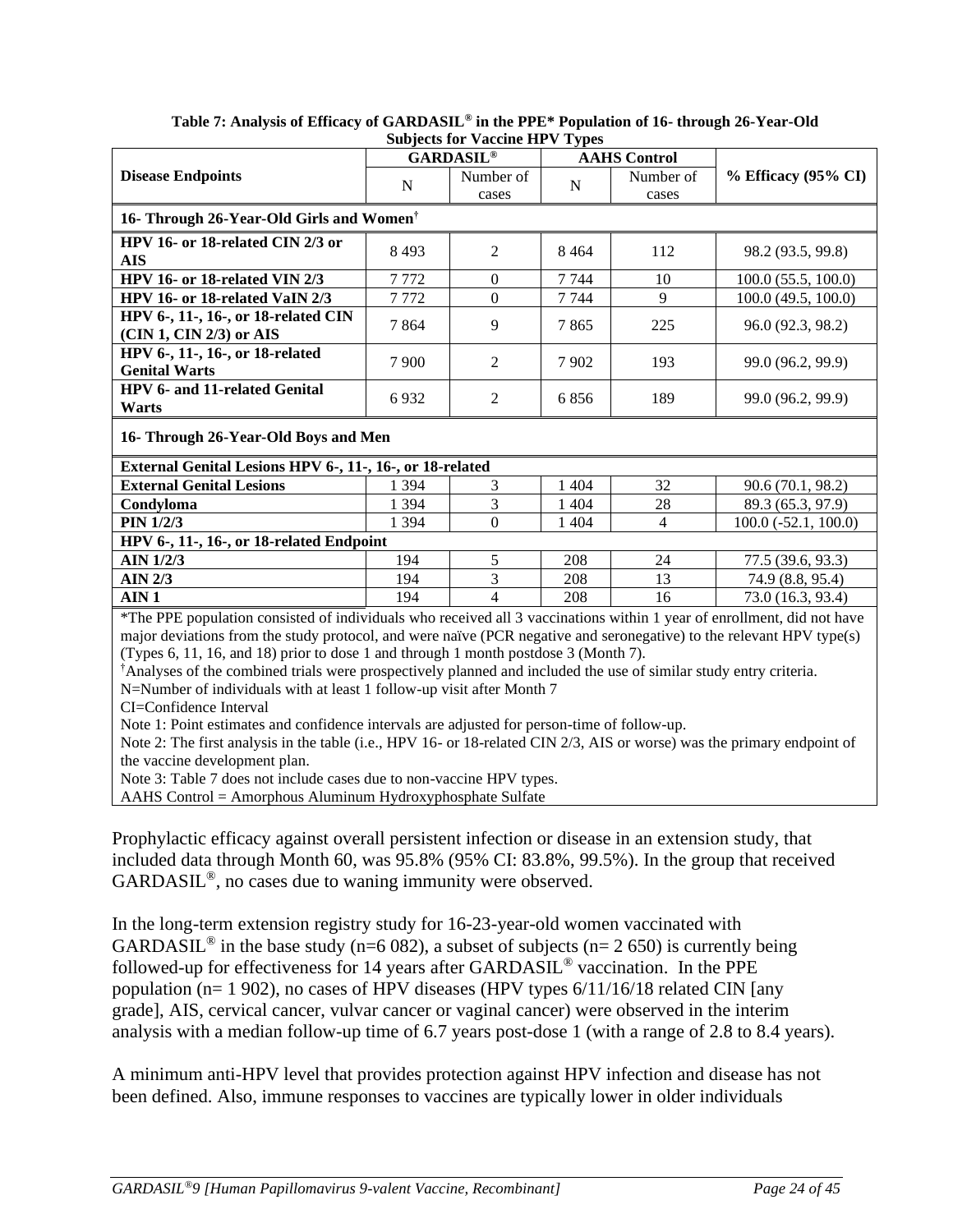compared to younger individuals. Therefore, to confirm the utility of GARDASIL® to prevent cervical, vulvar, and vaginal cancers and related diseases caused by the types targeted by the vaccine in individuals up to and including age 45 years, an efficacy study was conducted.

GARDASIL® was highly efficacious in reducing the combined incidence of persistent infection; CIN (any grade); and external genital lesions (EGL) caused by HPV types 6, 11, 16, and 18, which was primarily driven by prevention of persistent infection (Table 8). The primary analyses of efficacy, with respect to HPV types 6, 11, 16, and 18, were conducted in the per-protocol efficacy (PPE) population. Efficacy was measured starting after the Month 7 visit (Table 8).

| WOLIER TOT VACCINE ITT V TYPES     |                                                       |                    |                             |                    |                     |                           |  |  |  |  |
|------------------------------------|-------------------------------------------------------|--------------------|-----------------------------|--------------------|---------------------|---------------------------|--|--|--|--|
|                                    |                                                       |                    | <b>GARDASIL<sup>®</sup></b> |                    | <b>AAHS</b> Control | % Efficacy                |  |  |  |  |
| Endpoint                           | N                                                     | Number<br>of cases | N                           | Number<br>of cases | $(95\% \text{ CI})$ |                           |  |  |  |  |
|                                    | HPV $6-$ , 11 $-$ , 16 $-$ , or 18-related Persistent | 1 601              | $10**$                      | 1 5 9 9            | 86                  | 88.7 (78.1, 94.8)         |  |  |  |  |
| Infection, CIN (any grade), or EGL |                                                       |                    |                             |                    |                     |                           |  |  |  |  |
| HPV 6-, $11$ -, $16$ -,            | Persistent Infection                                  | 1581               | 9                           | 1586               | 85                  | 89.6 (79.3, 95.4)         |  |  |  |  |
| or 18-related                      | CIN <sub>1</sub>                                      | 1581               | $\Omega$                    | 1584               | 15                  | 100.0(72.1, 100.0)        |  |  |  |  |
|                                    | CIN $2/3$ or AIS                                      | 1581               |                             | 1584               | 6                   | $83.3(-37.6, 99.6)$       |  |  |  |  |
|                                    | Condyloma                                             | 1600               | $\Omega$                    | 1599               |                     | $100.0$ (30.8, 100.0)     |  |  |  |  |
|                                    | VIN 1 or VaIN 1                                       | 1600               | $\Omega$                    | 1599               |                     | $100.0$ (-3 796.0, 100.0) |  |  |  |  |
|                                    | VIN $2/3$ or                                          | 1600               | $\Omega$                    | 1 5 9 9            | $\Omega$            | not applicable            |  |  |  |  |
|                                    | VaIN $2/3$                                            |                    |                             |                    |                     |                           |  |  |  |  |
| HPV 16- or 18-related Persistent   | 1587                                                  | $8**$              | 1 571                       | 51                 | 84.7 (67.5, 93.7)   |                           |  |  |  |  |
| Infection, CIN (any grade), or EGL |                                                       |                    |                             |                    |                     |                           |  |  |  |  |
|                                    |                                                       |                    |                             |                    |                     |                           |  |  |  |  |

| Table 8: Analysis of Efficacy of GARDASIL <sup>®</sup> in the PPE <sup>*</sup> Population of 24- Through 45-Year-Old |
|----------------------------------------------------------------------------------------------------------------------|
| <b>Women for Vaccine HPV Types</b>                                                                                   |

\*The PPE population consisted of individuals who received all 3 vaccinations within 1 year of enrollment, did not have major deviations from the study protocol, and were naïve (PCR negative and seronegative) to the relevant HPV type(s) (Types 6, 11, 16, and 18) prior to dose 1 and through 1 month postdose 3 (month 7).

\*\*There was 1 case of CIN 2 (HPV 16 and HPV 51 identified) in the PPE group. The CIN 2 case was positive for HPV types 16 and 51 at a Month 18 biopsy. The remaining 9 cases in the PPE group were persistent infection endpoints.  $N =$  Number of individuals with at least 1 follow-up visit after Month 7.

CI = Confidence Interval.

AAHS Control = Amorphous Aluminum Hydroxyphosphate Sulfate.

Effectiveness of GARDASIL® in men 27 through 45 years of age is inferred from efficacy data in women 24 through 45 years of age as described above. In addition, a published study provided immunogenicity data in 150 men, 27 through 45 years of age who received a 3-dose regimen of  $GARDASIL^{\circledcirc}$  (0, 2, 6 months)<sup>18</sup>.

# **Clinical Trials for GARDASIL®9**

Efficacy and/or immunogenicity of the three-dose regimen of GARDASIL®9 were assessed in eight clinical studies. Clinical studies evaluating the efficacy of GARDASIL®9 against placebo were not acceptable because HPV vaccination represents the standard of care for protection against HPV infection and disease in many countries. Therefore, the pivotal clinical study (Protocol 001) evaluated the efficacy of GARDASIL®9 to prevent HPV-related cervical, vulvar, and vaginal disease using GARDASIL® as a comparator.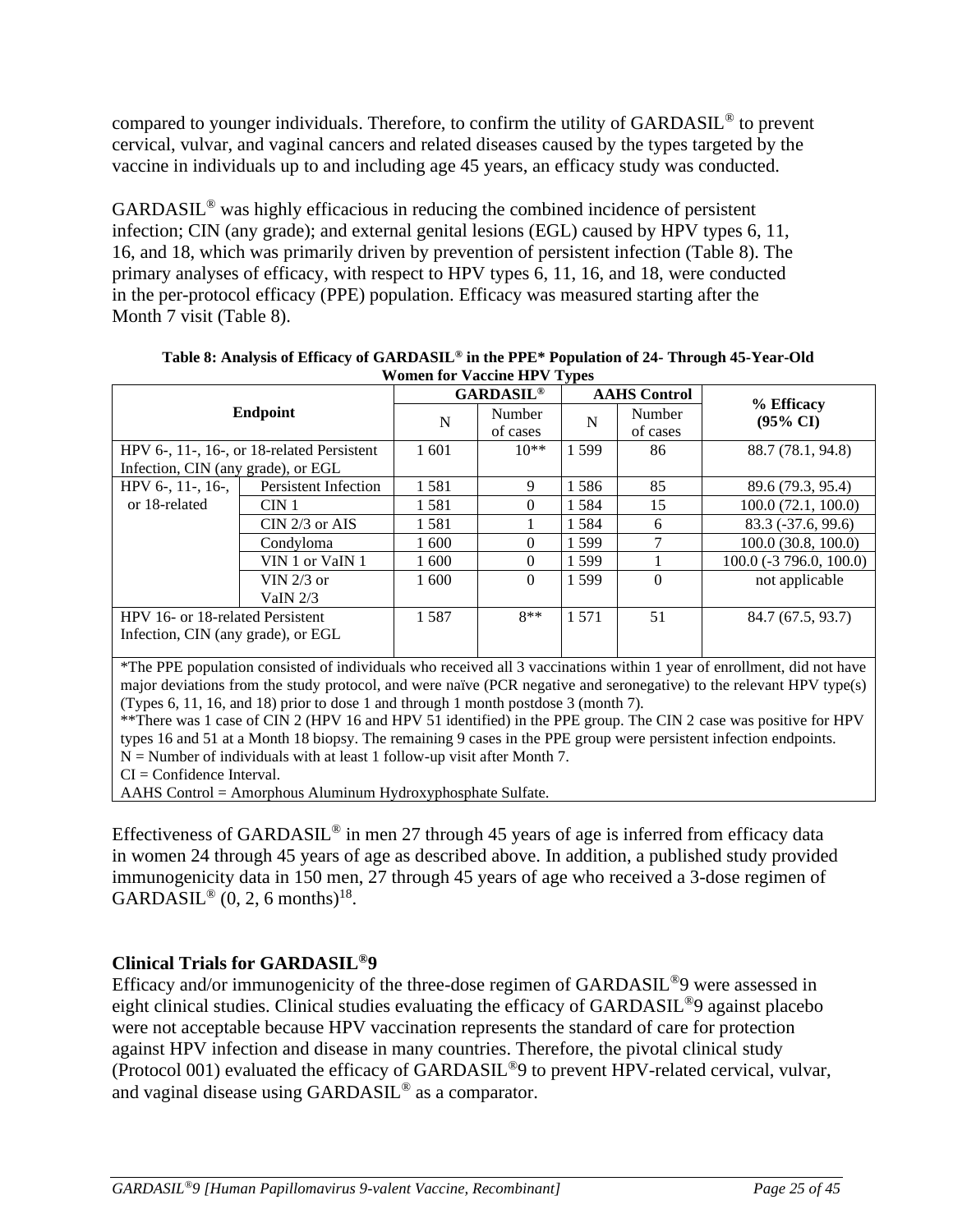Efficacy against HPV Types 6, 11, 16, and 18 was primarily assessed using a bridging strategy that demonstrated comparable immunogenicity (as measured by Geometric Mean Titers [GMT]) of GARDASIL®9 compared with GARDASIL® (Protocol 001 and 009).

The analysis of efficacy for GARDASIL<sup>®</sup>9 was evaluated in the per-protocol efficacy population (PPE) of 16- through 26-year-old girls and women, who were naïve to the relevant HPV type(s) prior to dose one and through 1 month Postdose 3 (Month 7). Overall, approximately 52% of subjects were negative to all vaccine HPV types by both PCR and serology at Day 1.

The primary analysis of efficacy against HPV Types 31, 33, 45, 52, and 58 is based on a combined endpoint of Cervical Intraepithelial Neoplasia (CIN) 2, CIN 3, Adenocarcinoma *in situ* (AIS), invasive cervical carcinoma, Vulvar Intraepithelial Neoplasia (VIN) 2/3, Vaginal Intraepithelial Neoplasia (VaIN) 2/3, vulvar cancer, or vaginal cancer. Other endpoints evaluated cervical, vulvar and vaginal disease of any grade, persistent infection, cytological abnormalities and invasive procedures. For all endpoints, the efficacy against the HPV Types in GARDASIL<sup>®</sup>9  $(31, 33, 45, 52, \text{ and } 58)$  was evaluated compared to GARDASIL<sup>®</sup>.

The efficacy is further extended to 9- through 15-year-old girls and boys and to 16- through 26-year-old boys and men, for all endpoints studied, using immunological bridging. The immunogenicity bridging analyses were performed in the per-protocol immunogenicity population consisting of individuals who received all 3 vaccinations within pre-defined day ranges, met pre-defined criteria for the interval between the Month 6 and Month 7 visit, did not have major deviations from the study protocol, and were naïve [PCR negative (in girls and women 16 through 26 years of age; Protocols 001 and 002) and seronegative (Protocols 001, 002, 003, 005, 007 and 009)] to the relevant HPV type(s) prior to dose 1 and through 1 month postdose 3 Month 7.

P001 evaluated immunogenicity of GARDASIL<sup>®</sup>9 and efficacy to prevent infection and disease caused by HPV types 6, 11, 16, 18, 31, 33, 45, 52, and 58 in 16- through 26-year-old girls and women. P002 evaluated immunogenicity of GARDASIL<sup>®</sup>9 in girls and boys 9 through 15 years of age and women 16 through 26 years of age. Protocol 009 evaluated immunogenicity of GARDASIL<sup>®</sup>9 compared with GARDASIL<sup>®</sup> in girls 9 through 15 years of age. Protocol 003 evaluated immunogenicity of GARDASIL®9 in boys and men 16 through 26 years of age and in girls and women 16 through 26 years of age (N=2 515: 1 103 Heterosexual Men [HM]; 313 Men Who Have Sex with Men [MSM]; and 1 099 women receiving GARDASIL<sup>®</sup>9). P006 evaluated administration of GARDASIL®9 to girls and women 12 through 26 years of age previously vaccinated with GARDASIL®. Protocol 005 and Protocol 007 evaluated GARDASIL®9 concomitantly administered with Menactra\* and Adacel\*; or Repevax\*, respectively, in girls and boys 11 through 15 years of age. Together, these seven clinical trials evaluated 15 875 individuals who received GARDASIL®9 (9 152 girls and women 16 through 26 years of age at enrollment with a mean age of 21.7 years; 3 498 girls 9 through 15 years of age at enrollment with a mean age of 12.0 years; 1 416 boys and men 16 through 26 years of age at enrollment with a mean age of 21.1 years; and 1 809 boys 9 through 15 years of age at enrollment with a mean age of 12.1 years. The race distribution of the 16- through 26-year-old girls and women in the clinical trials was as follows: 56.2% White; 25.4% Other; 14.7% Asian; and 3.7% Black. The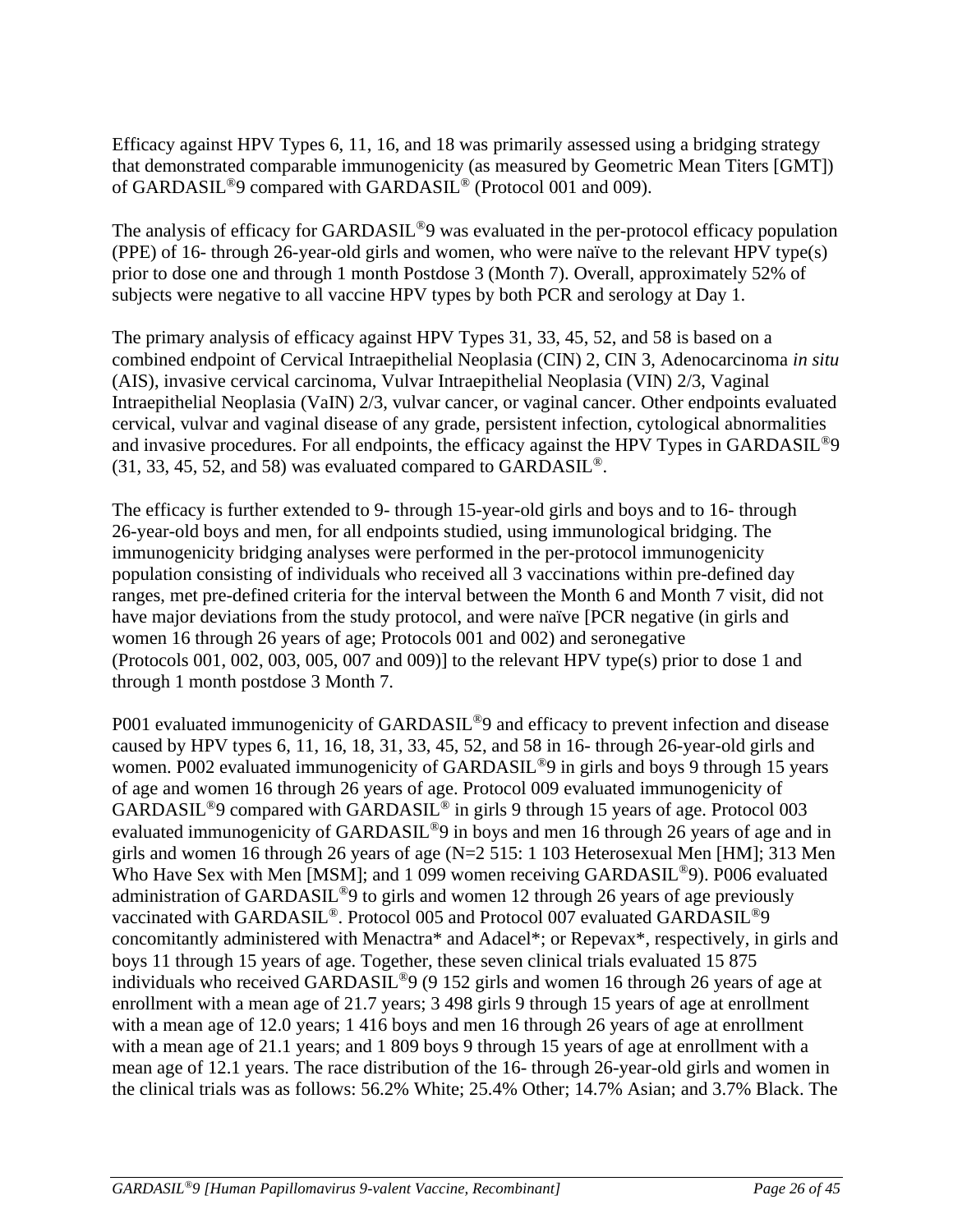race distribution of the 9- through 15-year-old girls in the clinical trials was as follows: 63.2% White; 16.2% Other; 14.6% Asian; and 5.9% Black. The race distribution of the 9- through 15 year-old boys in the clinical trials was as follows: 57.2% White; 24.0% Other; 14.6% Asian; and 4.1% Black. In Protocol 003, the race distribution was as follows: 16- through 26-year-old boys and men: 61.9% White; 22.7% Other; 9.8% Asian; and 5.5% Black; 16-through 26-year-old girls and women: 60.4% White; 23.7% Other; 10.0% Asian; and 5.9% Black.

One additional immunological bridging study was conducted. Protocol 004 evaluated immunogenicity of GARDASIL®9 in girls and women 16 through 26 years of age compared to women 27 through 45 years of age (N=1 210: 640 women 27 through 45 years and 570 girls and women 16 through 26 years). In Protocol 004, the race distribution was as follows: women 27 through 45 years of age: 97.7% White, 1.6% Asian, 0.3% Other or Multiracial, 0.5% Black; girls and women 16 through 26 years of age : 94.6% White, 3.0% Asian, 1.6% Other or Multiracial, 0.9% Black.

One clinical trial (Protocol 010) assessed the two dose regimen of GARDASIL®9. Protocol 010 evaluated the immunogenicity of 2 doses of GARDASIL<sup>®</sup> 9 in girls and boys 9 through 14 years of age and 3 doses of GARDASIL®9 in girls 9 through 14 years of age and women 16 through 26 years of age; (N=1 518; 753 girls; 451 boys and 314 women). The mean age for the girls and boys 9 through 14 years of age was 11.5 years; the mean age for girls and women 16 through 26 years of age was 21.0 years.

# **Prophylactic Efficacy – HPV Types 31, 33, 45, 52 and 58 in Girls and Women 16 through 26 Years of Age**

Studies Supporting the Efficacy of GARDASIL®9 Against HPV Types 31, 33, 45, 52, and 58 The efficacy of GARDASIL<sup>®</sup>9 in 16- through 26- year-old women was assessed in an active comparator-controlled, double-blind, randomized clinical study (Protocol 001) that included a total of 14 204 women (GARDASIL<sup>®</sup>9 = 7 099; GARDASIL<sup>®</sup> = 7 105), who were enrolled and vaccinated without pre-screening for the presence of HPV infection. Subjects were followed up with a median duration of follow-up of 40 months post-dose 3 (range 0 to 64 months) after the last vaccination.

The primary efficacy was based on evaluation of a composite clinical endpoint of HPV 31-, 33-, 45-, 52-, and 58-related cervical cancer, vulvar cancer, vaginal cancer, CIN 2/3 or AIS, VIN 2/3, and VaIN 2/3. The efficacy is further supported by evaluation of HPV 31-, 33-, 45-, 52-, and 58-related CIN 1, vulvar and vaginal disease of any grade, and persistent infection. In addition, the study also evaluated the impact of GARDASIL®9 on the rates of HPV 31-, 33-, 45-, 52-, and 58-related abnormal Pap tests, cervical and external genital procedures (i.e., biopsies) and cervical definitive therapy procedures.

Efficacy was evaluated in the PPE population of 16- through 26-year-old women, who were naïve to the relevant HPV type(s) prior to dose one and through Month 7. Efficacy was measured starting after the Month 7 visit. GARDASIL®9 was efficacious in preventing HPV 31-, 33-, 45-, 52-, and 58-related persistent infection and disease (Table 9). GARDASIL®9 also reduced the incidence of HPV 31-, 33-, 45-, 52-, and 58-related Pap test abnormalities, cervical procedures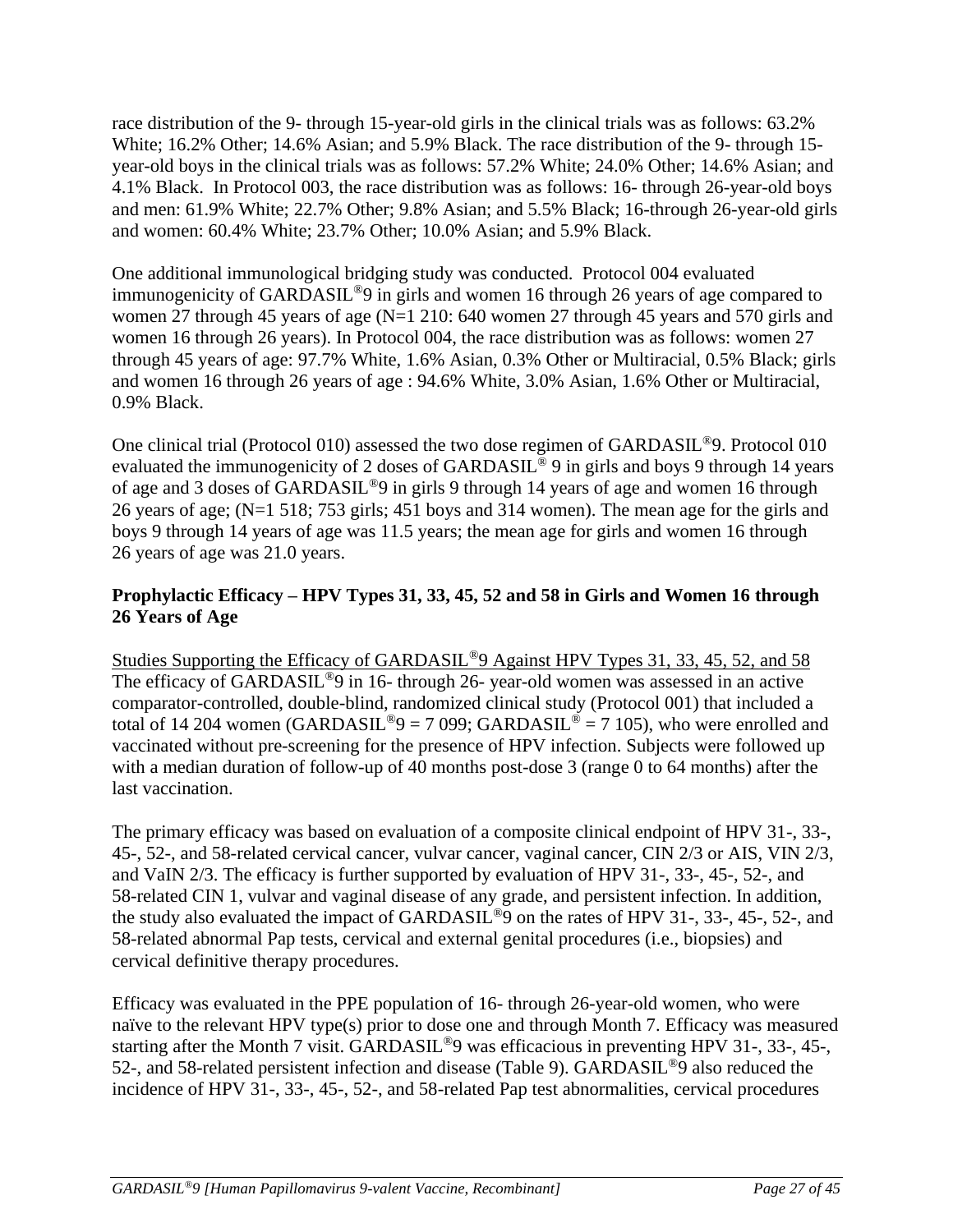(i.e., biopsies), and cervical definitive therapy procedures (including loop electrosurgical excision procedure [LEEP] or conization). See Table 9.

| Table 9: Analysis of Efficacy of GARDASIL <sup>®</sup> 9 Against HPV Types 31, 33, 45, 52, and 58 in the PPE <sup>*</sup><br>Population 16- through 26-Year-old Women |                         |                                                      |                         |                                                      |                                         |  |  |  |  |
|-----------------------------------------------------------------------------------------------------------------------------------------------------------------------|-------------------------|------------------------------------------------------|-------------------------|------------------------------------------------------|-----------------------------------------|--|--|--|--|
|                                                                                                                                                                       |                         | <b>GARDASIL<sup>®9</sup></b><br>$N^{\dagger} = 7099$ |                         | <b>GARDASIL<sup>®</sup></b><br>$N^{\dagger} = 7 105$ | <b>%Efficacy</b><br>$(95\% \text{ CI})$ |  |  |  |  |
| <b>Disease Endpoint</b>                                                                                                                                               | $\mathbf{n}^{\ddagger}$ | <b>Number</b><br>of cases                            | $\mathbf{n}^{\ddagger}$ | <b>Number</b><br>of cases                            |                                         |  |  |  |  |
| HPV 31-, 33-, 45-, 52-, 58-related CIN 2/3, AIS,<br>Cervical Cancer, VIN 2/3, VaIN 2/3, Vulvar<br><b>Cancer, and Vaginal Cancer</b>                                   | 6016                    | 1                                                    | 6 0 1 7                 | 30                                                   | $96.7^{\rm b}$<br>(80.9, 99.8)          |  |  |  |  |
| HPV 31-, 33-, 45-, 52-, 58-related CIN 1                                                                                                                              | 5948                    | 1                                                    | 5943                    | 69                                                   | 98.6<br>(92.4, 99.9)                    |  |  |  |  |
| HPV 31-, 33-, 45-, 52-, 58-related CIN 2/3 or<br>AIS                                                                                                                  | 5948                    | 1                                                    | 5943                    | 27                                                   | 96.3<br>(79.5, 99.8)                    |  |  |  |  |
| HPV 31-, 33-, 45-, 52-, 58-related Vulvar or<br><b>Vaginal Disease</b>                                                                                                | 6 0 0 9                 | 1                                                    | 6 0 1 2                 | 16                                                   | 93.8<br>(61.5, 99.7)                    |  |  |  |  |
| HPV 31-, 33-, 45-, 52-, 58-related Persistent<br>Infection $\geq 6$ Months <sup>§</sup>                                                                               | 5939                    | 35                                                   | 5953                    | 810                                                  | 96.0<br>(94.4, 97.2)                    |  |  |  |  |
| HPV 31-, 33-, 45-, 52-, 58-related Persistent<br>Infection $\geq$ 12 Months <sup>1</sup>                                                                              | 5939                    | 21                                                   | 5953                    | 544                                                  | 96.3<br>(94.4, 97.7)                    |  |  |  |  |
| HPV 31-, 33-, 45-, 52-, 58-related ASC-US HR-<br><b>HPV Positive or Worse Pap<sup>#</sup> Abnormality</b>                                                             | 5 8 8 1                 | 35                                                   | 5882                    | 462                                                  | 92.6<br>(89.7, 94.8)                    |  |  |  |  |
| HPV 31-, 33-, 45-, 52-, 58-related Biopsy                                                                                                                             | 6 0 1 6                 | 7                                                    | 6 0 1 7                 | 222                                                  | 96.9<br>(93.6, 98.6)                    |  |  |  |  |
| <b>HPV 31-, 33-, 45-, 52-, 58-related Definitive</b><br><b>Therapy</b>                                                                                                | 6 0 1 2                 | 4                                                    | 6 0 1 4                 | 32                                                   | 87.5<br>(65.7, 96.0)                    |  |  |  |  |

\*The PPE population consisted of individuals who received all 3 vaccinations within 1 year of enrollment, did not have major deviations from the study protocol, and were naïve (PCR negative and seronegative) to the relevant HPV type(s) (Types 31, 33, 45, 52, and 58) prior to dose 1 who remained PCR negative to the relevant HPV type(s) and through 1 month postdose 3 (Month 7). The data are from Protocol 001.

†N=Number of individuals randomized to the respective vaccination group who received at least 1 injection ‡Number of individuals contributing to the analysis

§Persistent infection detected in samples from two or more consecutive visits 6 months (±1 month visit windows) apart

**Persistent infection detected in samples from three or more consecutive visits 6 months**  $(\pm 1$  **month visit windows)** apart

#Papanicolaou test

 $P_{p-value}$ <0.0001

CI=Confidence Interval

ASC-US=Atypical squamous cells of undetermined significance

HR=High Risk

At the end of study, efficacy analyses were conducted in the efficacy substudy cohort with a median follow-up time of 3.5 years post-dose 3 (with a range of 0.0 to 5.6 years). For the HPV 31-, 33-, 45-, 52-, 58-related CIN 2/3, AIS, Cervical Cancer, VIN 2/3, VaIN 2/3, Vulvar Cancer, and Vaginal Cancer, there was 1 case in the GARDASIL®9 group and 38 cases in the GARDASIL® group representing an efficacy of 97.4%. With respect to 12 month persistent infection, there were 23 cases in the GARDASIL®9 group and 657 cases in the GARDASIL® group representing an efficacy of 96.7%. There were 37 cases in the GARDASIL®9 group and 506 cases in the GARDASIL® group of HPV31-, 33-, 45-, 52- and 58-related Pap test abnormalities representing an efficacy of 92.9%. There were 4 cases in the GARDASIL®9 group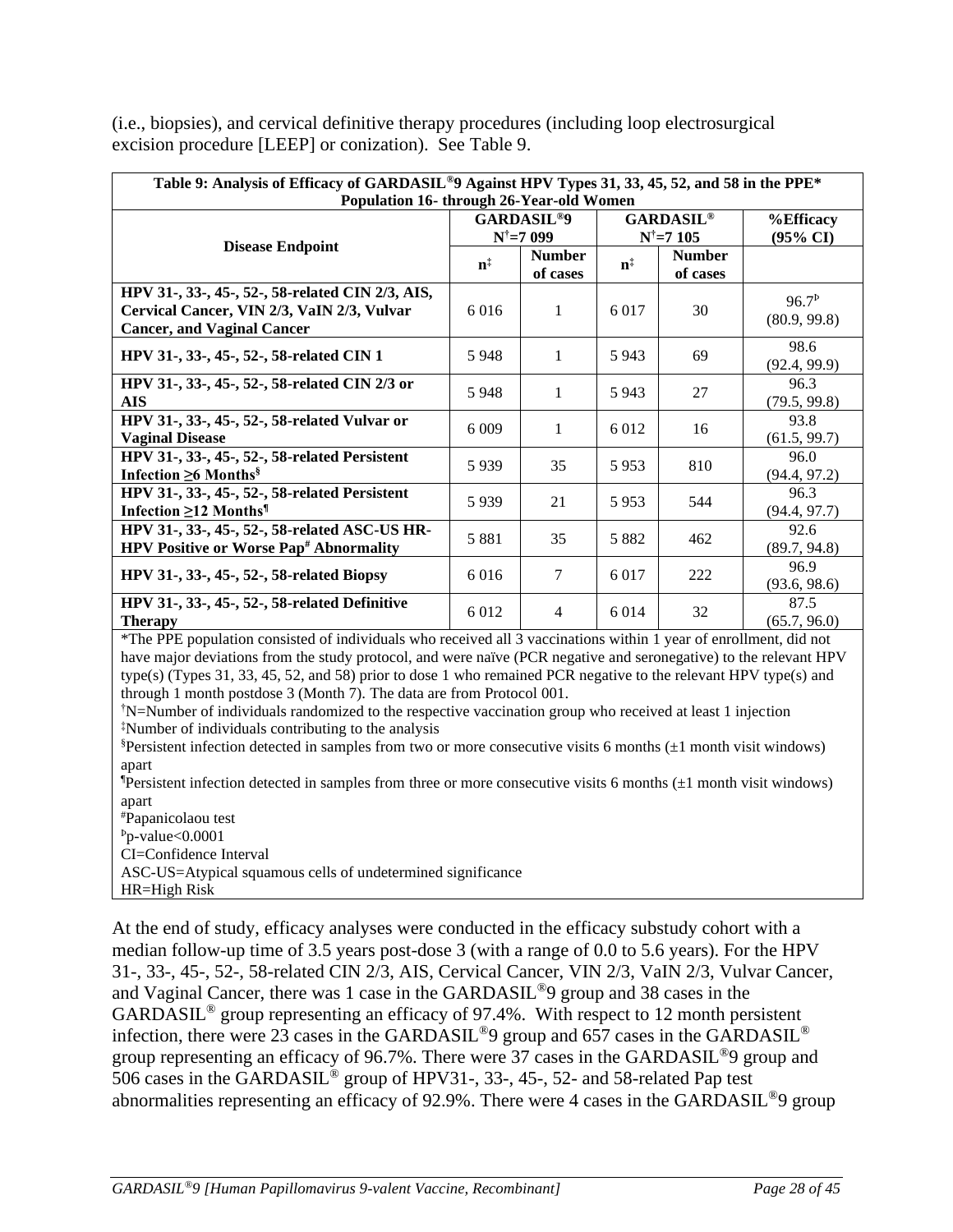and 41 cases in the GARDASIL® group of HPV 31-, 33-, 45-, 52- and 58-related cervical definitive therapy representing an efficacy of 90.2%.

## **Immunogenicity**

### Assays to Measure Immune Response

The minimum anti-HPV titer that confers protective efficacy has not been determined.

Because there were few disease cases in individuals naïve (PCR negative and seronegative) to vaccine HPV types at baseline in the group that received GARDASIL®9 it has not been possible to establish minimum antibody levels that protect against clinical disease caused by vaccine HPV types.

Type-specific immunoassays with type-specific standards were used to assess immunogenicity to each vaccine HPV type. These assays measured antibodies against neutralizing epitopes for each HPV type. The scales for these assays are unique to each HPV type; thus, comparisons across types and to other assays are not appropriate.

Immunogenicity was measured by (1) the percentage of individuals who were seropositive for antibodies against the relevant vaccine HPV type, and (2) the Geometric Mean Titer (GMT).

In these studies, seropositive is defined as anti-HPV titer greater than or equal to the pre-specified serostatus cutoff for a given HPV type. Seronegative is defined as anti-HPV titer less than the pre-specified serostatus cutoff for a given HPV type (Table 10). The serostatus cutoff is the antibody titer level above the assay's lower limit of quantification that reliably distinguishes sera samples classified by clinical likelihood of HPV infection and positive or negative status by previous versions of Competitive Luminex Immunoassay (cLIA).

| <b>GARDASIL<sup>®</sup>9 HPV Types</b> |                                                              |                                                         |  |  |  |  |  |  |  |  |
|----------------------------------------|--------------------------------------------------------------|---------------------------------------------------------|--|--|--|--|--|--|--|--|
| <b>HPV</b> Type                        | <b>cLIA Lower Limit</b><br>of Quantification<br>$(mMU^*/mL)$ | <b>cLIA</b> Serostatus<br><b>Cutoff</b><br>$(mMU^*/mL)$ |  |  |  |  |  |  |  |  |
| HPV <sub>6</sub>                       | 16                                                           | 30                                                      |  |  |  |  |  |  |  |  |
| <b>HPV 11</b>                          | 6                                                            | 16                                                      |  |  |  |  |  |  |  |  |
| <b>HPV 16</b>                          | 12                                                           | 20                                                      |  |  |  |  |  |  |  |  |
| HPV <sub>18</sub>                      | 8                                                            | 24                                                      |  |  |  |  |  |  |  |  |
| <b>HPV 31</b>                          |                                                              | 10                                                      |  |  |  |  |  |  |  |  |
| <b>HPV 33</b>                          |                                                              |                                                         |  |  |  |  |  |  |  |  |
| <b>HPV 45</b>                          |                                                              | 8                                                       |  |  |  |  |  |  |  |  |
| <b>HPV 52</b>                          |                                                              | 8                                                       |  |  |  |  |  |  |  |  |
| <b>HPV 58</b>                          |                                                              |                                                         |  |  |  |  |  |  |  |  |

# **Table 10: Competitive Luminex Immunoassay (cLIA) Limits of Quantification and Serostatus Cutoffs for**

\*mMU=milli-Merck Units

Studies Supporting the Efficacy of GARDASIL®9 Against HPV Types 6, 11, 16, 18 GARDASIL®9 efficacy against HPV 6-, 11-, 16-, and 18-related infection and disease was inferred from comparative studies to the quadrivalent (Types 6, 11, 16 18) vaccine, GARDASIL®, in which GARDASIL®9 elicited immune responses as measured by GMT. These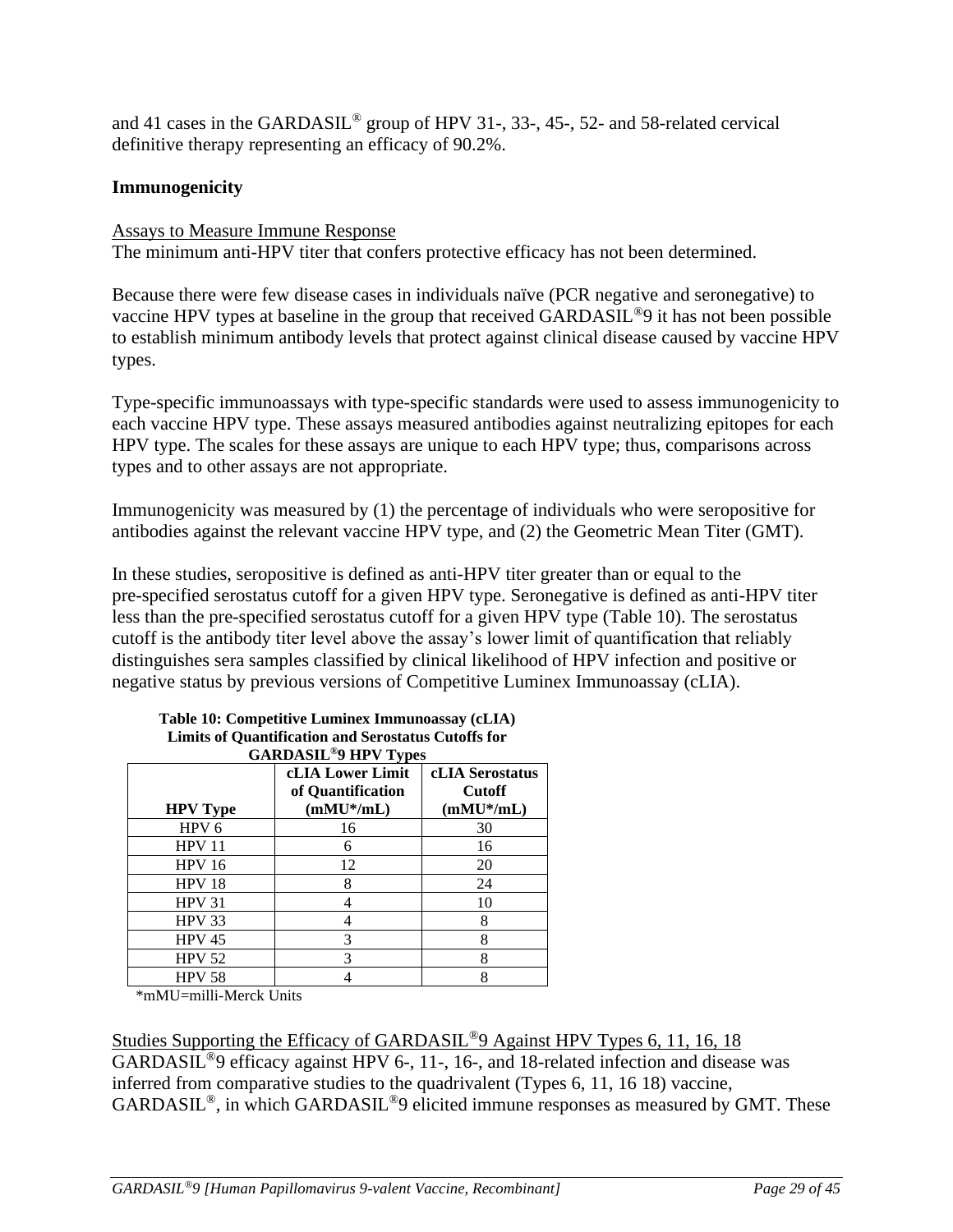studies were designed to evaluate immunologic non-inferiority of GARDASIL®9 to GARDASIL<sup>®</sup>. Therefore, the efficacy findings from the pivotal clinical studies for GARDASIL<sup>®</sup> against HPV Type 6-, 11-, 16-, and 18-related disease were extended to GARDASIL®9 by demonstrating that the immune responses elicited by GARDASIL®9 were non-inferior to the immune responses elicited by GARDASIL®.

Comparison of GARDASIL<sup>®</sup>9 with GARDASIL<sup>®</sup> immunogenicity with respect to HPV types 6, 11, 16, and 18 were conducted in a population of 16- through 26-year-old women from Protocol 001 (N=13 587), and 9- through 15-year-old girls from Protocol 009 (N=600). The primary analyses were conducted in the per-protocol immunogenicity population.

A statistical analysis of non-inferiority was performed base on Month 7 comparing cLIA anti-HPV 6, anti-HPV 11, anti-HPV 16, and anti-HPV 18 GMTs between individuals administered GARDASIL<sup>®</sup>9 and individuals administered GARDASIL<sup>®</sup>. Immune responses, measured by GMT, for GARDASIL®9 were non-inferior to immune responses for GARDASIL® (Tables 11, 12 and 13). Therefore, efficacy for GARDASIL®9 against persistent infection and disease related to HPV Types 6, 11, 16, or 18 can be inferred to be comparable to that of GARDASIL®.

| III V TYPCS 0, IT, IO, and TO in the ITT TUPURATURE OF 2. CHEVIER TO THE CALLO |                                            |                                                             |                                                    |                                            |                                                             |                                                 |                     |                          |  |  |
|--------------------------------------------------------------------------------|--------------------------------------------|-------------------------------------------------------------|----------------------------------------------------|--------------------------------------------|-------------------------------------------------------------|-------------------------------------------------|---------------------|--------------------------|--|--|
| 9-through 15-                                                                  |                                            | <b>GARDASIL<sup>®9</sup></b>                                |                                                    |                                            | <b>GARDASIL®</b>                                            | <b>GARDASIL®9/</b><br><b>GARDASIL®</b>          |                     |                          |  |  |
| year-old girls                                                                 | $\mathbf{N}^{\dagger}$<br>$(n^{\ddagger})$ | $\frac{0}{0}$<br><b>Seropositive</b><br>$(95\% \text{ CI})$ | <b>GMT</b><br>$(95\% \text{ CI})$<br>$mMU^{\S}/mL$ | $\mathbf{N}^{\dagger}$<br>$(n^{\ddagger})$ | $\frac{0}{0}$<br><b>Seropositive</b><br>$(95\% \text{ CI})$ | <b>GMT</b><br>$(95\% \text{ CI})$<br>$mMU^s/mL$ | <b>GMT</b><br>Ratio | $(95\% \text{ CI})^{\#}$ |  |  |
| Anti-HPV 6                                                                     | 300<br>(273)                               | 100<br>(98.7, 100)                                          | 1 679.4<br>(1, 518.9, 1, 856.9)                    | 300<br>(261)                               | 100<br>(98.6, 100)                                          | 1 565.9<br>(1412.2, 1736.3)                     | 1.07                | (0.93, 1.23)             |  |  |
| Anti-HPV 11                                                                    | 300<br>(273)                               | 100<br>(98.7, 100)                                          | 1 3 1 5 .6<br>$(1\ 183.8, 1\ 462.0)$               | 300<br>(261)                               | 100<br>(98.6, 100)                                          | 1417.3<br>$(1\,274.2, 1\,576.5)$                | 0.93                | (0.80, 1.08)             |  |  |
| Anti-HPV 16                                                                    | 300<br>(276)                               | 100<br>(98.7, 100)                                          | 6.739.5<br>(6134.5, 7404.1)                        | 300<br>(270)                               | 100<br>(98.6, 100)                                          | 6887.4<br>(6220.8, 7625.5)                      | 0.97                | (0.85, 1.11)             |  |  |
| Anti-HPV 18                                                                    | 300<br>(276)                               | 100<br>(98.7, 100)                                          | 1956.6<br>(1737.3, 2203.7)                         | 300<br>(269)                               | 100<br>(98.6, 100)                                          | 1795.6<br>$(1\,567.2, 2\,057.3)$                | 1.08                | (0.91, 1.29)             |  |  |

**Table 11: Comparison of Immune Responses (Based on cLIA) Between GARDASIL**®**9 and GARDASIL**® **for HPV Types 6, 11, 16, and 18 in the PPI\* Population of 9- through 15-Year-Old Girls**

\*The PPI population consisted of individuals who received all 3 vaccinations within pre-defined day ranges, did not have major deviations from the study protocol, met predefined criteria for the interval between the Month 6 and Month 7 visit, and were seronegative to the relevant HPV type(s) (types 6, 11, 16, and 18) prior to dose 1. The data for 9- through 15-year-old girls are from Protocol 009. †N=Number of individuals randomized to the respective vaccination group who received at least 1 injection ‡Number of individuals contributing to the analysis

§mMU=milli-Merck units

#Demonstration of non-inferiority required that the lower bound of the 95% CI of the GMT ratio be greater than 0.67

CI=Confidence Interval

GMT=Geometric Mean Titers

cLIA= Competitive Luminex Immunoassay

### **Table 12: Comparison of Immune Responses (Based on cLIA) Between GARDASIL**®**9 and GARDASIL**® **for HPV Types 6, 11, 16, and 18 in the PPI\* Population of 16- through 26-Year-Old Girls and Women**

|                                                  | . .                   | <b>GARDASIL<sup>®9</sup></b>                     |                                                    |                                            | ---<br><b>GARDASIL®</b>                                     | <b>GARDASIL<sup>®9</sup>/</b><br>$GARDASIL^{\circledcirc}$ |                     |                       |
|--------------------------------------------------|-----------------------|--------------------------------------------------|----------------------------------------------------|--------------------------------------------|-------------------------------------------------------------|------------------------------------------------------------|---------------------|-----------------------|
| 16-through $26$ -<br>year-old girls<br>and women | N<br>$(n^{\ddagger})$ | $\frac{0}{0}$<br><b>Seropositive</b><br>(95% CI) | <b>GMT</b><br>$(95\% \text{ CI})$<br>$mMU^{\S}/mL$ | $\mathbf{N}^{\dagger}$<br>$(n^{\ddagger})$ | $\frac{0}{0}$<br><b>Seropositive</b><br>$(95\% \text{ CI})$ | <b>GMT</b><br>$(95\% \text{ CI})$<br>$mMU^{\S}/mL$         | <b>GMT</b><br>Ratio | $(95\% \text{ CI})^*$ |
| Anti-HPV 6                                       | 6792<br>(3993)        | 99.8<br>(99.6, 99.9)                             | 893.1<br>(871.7, 915.1)                            | 6795<br>(3975)                             | 99.8<br>(99.7, 99.9)                                        | 875.2<br>(854.2, 896.8)                                    | 1.02                | (0.99, 1.06)          |
| Anti-HPV 11                                      | 6792<br>(3995)        | 100<br>(99.9, 100)                               | 666.3<br>(649.6, 683.4)                            | 6795<br>(3982)                             | 99.9<br>(99.8, 100)                                         | 830.0<br>(809.2, 851.4)                                    | 0.80                | (0.77, 0.83)          |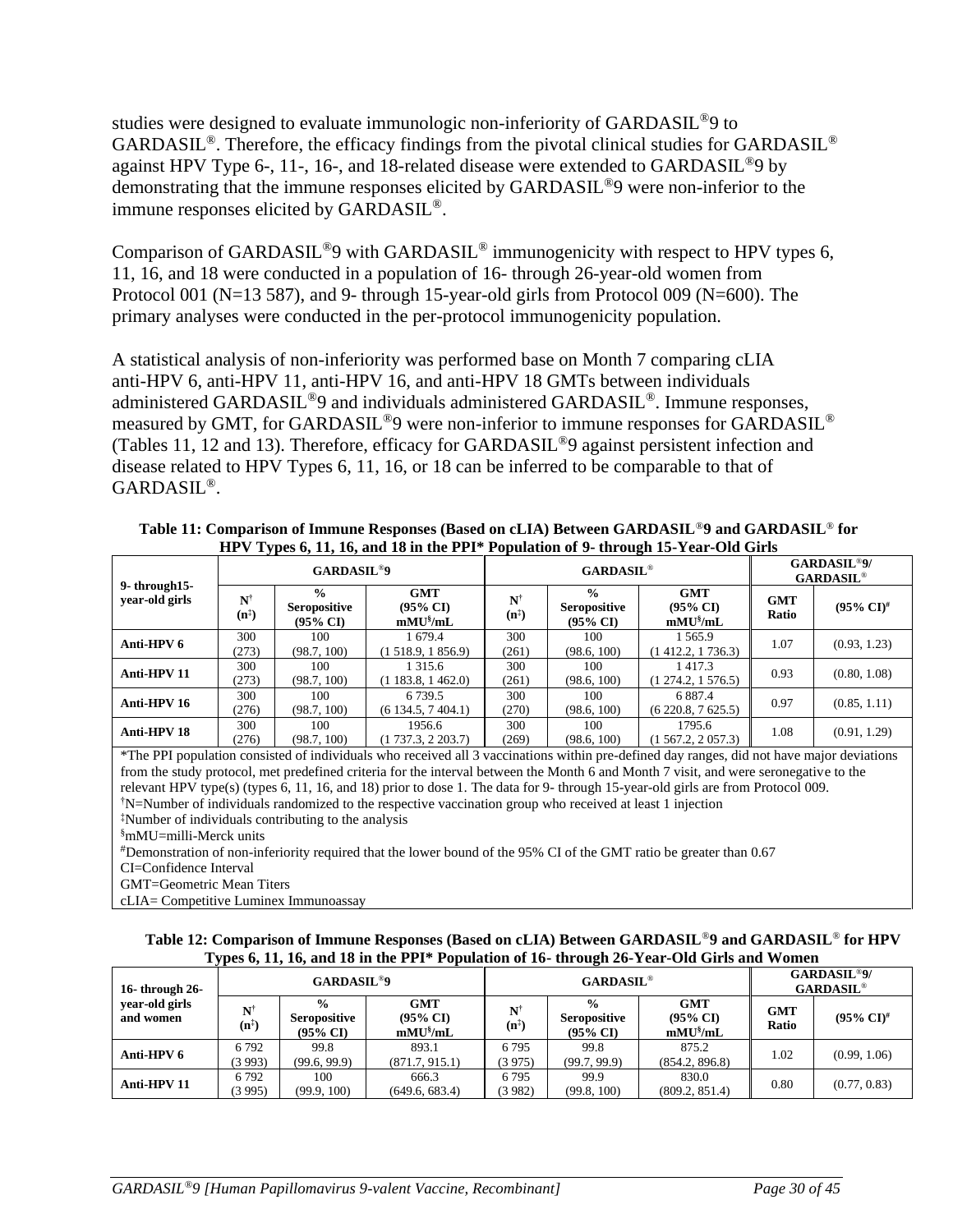### **Table 12: Comparison of Immune Responses (Based on cLIA) Between GARDASIL**®**9 and GARDASIL**® **for HPV Types 6, 11, 16, and 18 in the PPI\* Population of 16- through 26-Year-Old Girls and Women**

| 16-through $26$ -           |                                            | <b>GARDASIL<sup>®9</sup></b>                                |                                                    |                                            | <b>GARDASIL®</b>                                            | <b>GARDASIL<sup>®9</sup>/</b><br><b>GARDASIL®</b>  |                     |                         |
|-----------------------------|--------------------------------------------|-------------------------------------------------------------|----------------------------------------------------|--------------------------------------------|-------------------------------------------------------------|----------------------------------------------------|---------------------|-------------------------|
| year-old girls<br>and women | $\mathbf{N}^{\dagger}$<br>$(n^{\ddagger})$ | $\frac{0}{0}$<br><b>Seropositive</b><br>$(95\% \text{ CI})$ | <b>GMT</b><br>$(95\% \text{ CI})$<br>$mMU^{\S}/mL$ | $\mathbf{N}^{\dagger}$<br>$(n^{\ddagger})$ | $\frac{0}{0}$<br><b>Seropositive</b><br>$(95\% \text{ C}I)$ | <b>GMT</b><br>$(95\% \text{ CI})$<br>$mMU^{\S}/mL$ | <b>GMT</b><br>Ratio | $(95\% \text{ C}I)^{#}$ |
| Anti-HPV 16                 | 6792<br>(4032)                             | 100<br>(99.9, 100)                                          | 3131.1<br>$(3\,057.1, 3\,206.9)$                   | 6795<br>(4062)                             | 100<br>(99.8, 100)                                          | 3 1 5 6 . 6<br>(3082.3, 3232.7)                    | 0.99                | (0.96, 1.03)            |
| Anti-HPV 18                 | 6792<br>(4 539)                            | 99.8<br>(99.7, 99.9)                                        | 804.6<br>(782.7, 827.1)                            | 6795<br>(4541)                             | 99.7<br>(99.5, 99.8)                                        | 678.7<br>(660.2, 697.7)                            | 1.19                | (1.14, 1.23)            |

\*The PPI population consisted of individuals who received all 3 vaccinations within pre-defined day ranges, did not have major deviations from the study protocol, met predefined criteria for the interval between the Month 6 and Month 7 visit, and were naïve (PCR negative [among 16- through 26-year-old girls and women] and seronegative) to the relevant HPV type(s) (types 6, 11, 16, and 18) prior to dose 1 and were PCR negative to the relevant HPV type(s) through 1 month Postdose 3 (Month 7). The data for 16- through 26- year-old girls and women are from Protocol 001.

 $\dagger$ N=Number of individuals randomized to the respective vaccination group who received at least 1 injection ‡Number of individuals contributing to the analysis

§mMU=milli-Merck units

#Demonstration of non-inferiority required that the lower bound of the 95% CI of the GMT ratio be greater than 0.67 CI=Confidence Interval

GMT=Geometric Mean Titers

cLIA= Competitive Luminex Immunoassay

In addition, a published study provided immunogenicity data in 500 heterosexual men, 16 through 26 years of age who received a 3-dose regimen of GARDASIL® or GARDASIL®9  $(0, 2, 6 \text{ months})^{19}$ .

# Study Supporting the Effectiveness of GARDASIL®9 against Vaccine HPV Types in 9- through 15-Year-Old Girls and Boys

Effectiveness of GARDASIL®9 against persistent infection and disease related to vaccine HPV types in 9- through 15-year-old girls and boys was inferred from non-inferiority comparison in Protocol 002 of GMTs following vaccination with GARDASIL<sup>®</sup>9 among 9- through 15-year-old girls and boys with those among 16- through 26-year-old girls and women. The primary analyses were conducted in the per-protocol population. Anti-HPV GMTs at Month 7 among 9- through 15-year-old girls and boys were non-inferior to anti-HPV GMTs among 16- through 26-year-old girls and women (Table 13).

**Table 13: Comparison of Immune Responses (Based on cLIA) Between the PPI\* Populations of 16- through 26-Year-Old, Girls and Women, 9- through 15-Year-Old Girls, and 9- through 15-Year-Old Boys for All GARDASIL**®**9 Vaccine HPV Types**

| <b>Population</b>             | $N^{\dagger}$ | $\mathbf{n}^{\ddagger}$ | % Seropositive<br>$(95\% \text{ CI})$ | ັ້<br><b>GMT</b><br>$(95\% \text{ CI}) \text{ mMU}^{\$}/\text{mL}$ | <b>GMT</b> ratio <sup>1</sup> relative to<br>16-through 26-year-old<br>girls and women<br>$(95\%$ CD |
|-------------------------------|---------------|-------------------------|---------------------------------------|--------------------------------------------------------------------|------------------------------------------------------------------------------------------------------|
| Anti-HPV 6                    |               |                         |                                       |                                                                    |                                                                                                      |
| 9- through 15-year-old girls  | 646           | 517                     | 99.8 (98.9,100)                       | 1 715.4 (1 595.1, 1 844.7)                                         | 1.90 (1.70, 2.14)                                                                                    |
| 9- through 15-year-old boys   | 666           | 559                     | 99.8 (99.0, 100)                      | 2 084.7 (1 944.0, 2 235.7)                                         | 2.31 (2.07, 2.59)                                                                                    |
| 16- through 26-year-old women | 468           | 328                     | 99.7 (98.3, 100)                      | 900.8 (822.3, 986.9)                                               |                                                                                                      |
| Anti-HPV 11                   |               |                         |                                       |                                                                    |                                                                                                      |
| 9- through 15-year-old girls  | 646           | 517                     | 100 (99.3, 100)                       | 1 295.1 (1 204.1, 1393.0)                                          | 1.83(1.63, 2.06)                                                                                     |
| 9- through 15-year-old boys   | 666           | 559                     | 100 (99.3, 100)                       | 1 487.1 (1 386.5, 1 595.0)                                         | 2.10(1.88, 2.36)                                                                                     |
| 16- through 26-year-old women | 468           | 332                     | 100 (98.9, 100)                       | 706.6 (645.2, 773.8)                                               |                                                                                                      |
| Anti-HPV 16                   |               |                         |                                       |                                                                    |                                                                                                      |
| 9- through 15-year-old girls  | 646           | 529                     | 100 (99.3, 100)                       | 6 979.8 (6 508.1, 7 485.8)                                         | 1.98 (1.77, 2.22)                                                                                    |
| 9- through 15-year-old boys   | 666           | 569                     | 100 (99.4, 100)                       | 8 628.9 (8 065.9, 9 231.3)                                         | 2.45(2.19, 2.74)                                                                                     |
| 16- through 26-year-old women | 468           | 329                     | 100 (98.9, 100)                       | 3 522.6 (3 223.5, 3 849.5)                                         |                                                                                                      |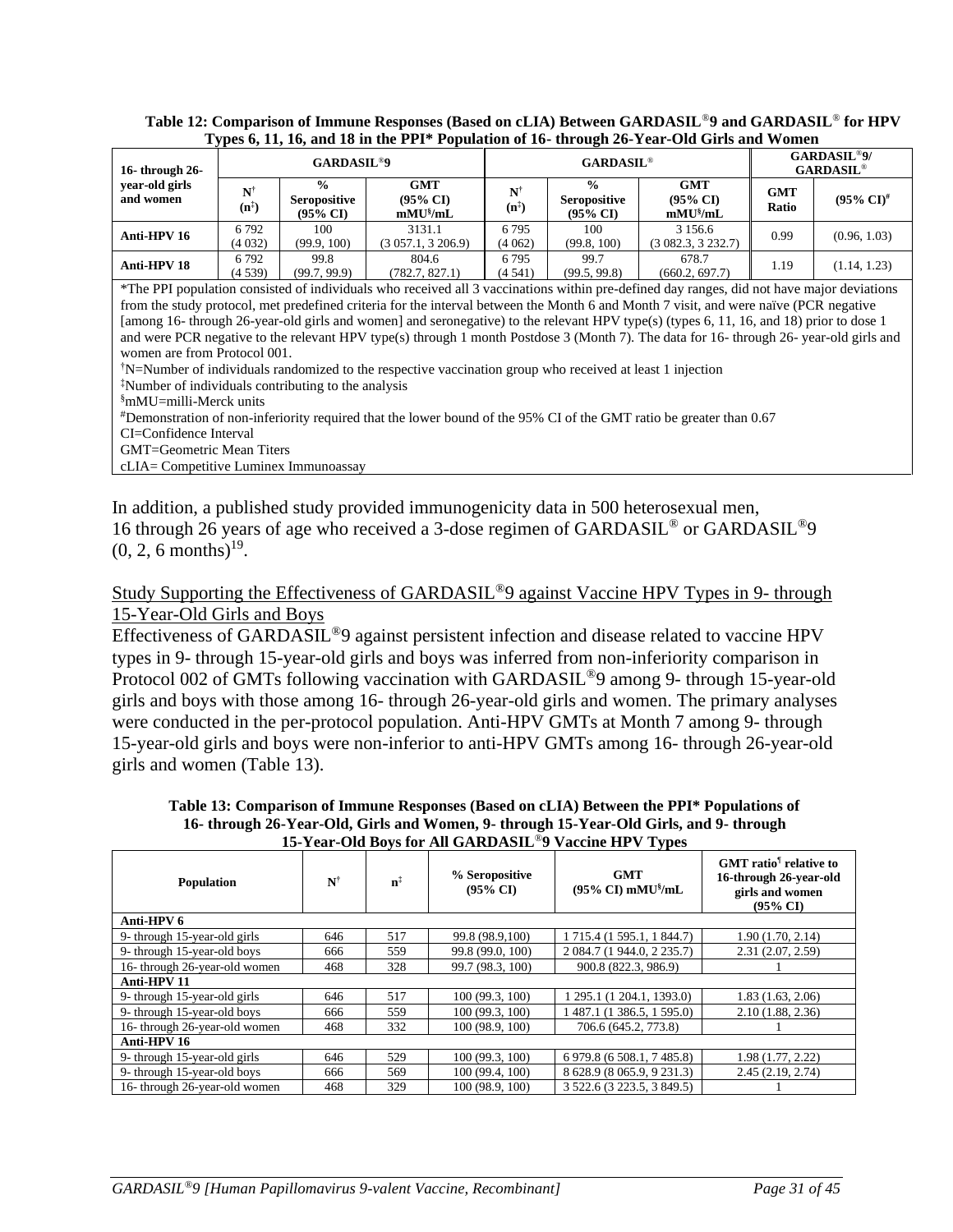### **Table 13: Comparison of Immune Responses (Based on cLIA) Between the PPI\* Populations of 16- through 26-Year-Old, Girls and Women, 9- through 15-Year-Old Girls, and 9- through 15-Year-Old Boys for All GARDASIL**®**9 Vaccine HPV Types**

| <b>Population</b>                                                                                                                              | $\mathbf{N}^{\dagger}$ | $n^{\ddagger}$ | % Seropositive<br>$(95\% \text{ CI})$ | <b>GMT</b><br>$(95\% \text{ CI}) \text{ mMU}^{\$}/\text{mL}$ | <b>GMT</b> ratio <sup>1</sup> relative to<br>16-through 26-year-old<br>girls and women<br>$(95\%$ CD |
|------------------------------------------------------------------------------------------------------------------------------------------------|------------------------|----------------|---------------------------------------|--------------------------------------------------------------|------------------------------------------------------------------------------------------------------|
| Anti-HPV 18                                                                                                                                    |                        |                |                                       |                                                              |                                                                                                      |
| 9- through 15-year-old girls                                                                                                                   | 646                    | 531            | 99.8 (99.0, 100)                      | 2 153.7 (1 980.4, 2 342.1)                                   | 2.44 (2.13, 2.80)                                                                                    |
| 9- through 15-year-old boys                                                                                                                    | 666                    | 567            | 100 (99.4, 100)                       | 2 822.8 (2 602.8, 3 061.5)                                   | 3.20(2.80, 3.65)                                                                                     |
| 16- through 26-year-old women                                                                                                                  | 468                    | 345            | 99.7 (98.4, 100)                      | 882.7 (795.4, 979.5)                                         |                                                                                                      |
| Anti-HPV 31                                                                                                                                    |                        |                |                                       |                                                              |                                                                                                      |
| 9- through 15-year-old girls                                                                                                                   | 646                    | 522            | 100 (99.3, 100)                       | 1 891.6 (1 745.7, 2 049.7)                                   | 2.51(2.21, 2.85)                                                                                     |
| 9- through 15-year-old boys                                                                                                                    | 666                    | 564            | 100 (99.3, 100)                       | 2 221.2 (2 056.1, 2 399.5)                                   | 2.95 (2.60, 3.34)                                                                                    |
| 16- through 26-year-old women                                                                                                                  | 468                    | 340            | 99.7 (98.4, 100)                      | 753.9 (682.5, 832.7)                                         |                                                                                                      |
| Anti-HPV 33                                                                                                                                    |                        |                |                                       |                                                              |                                                                                                      |
| 9- through 15-year-old girls                                                                                                                   | 646                    | 534            | 100 (99.3, 100)                       | 980.4 (911.7, 1 054.3)                                       | 2.10 (1.87, 2.36)                                                                                    |
| 9- through 15-year-old boys                                                                                                                    | 666                    | 567            | 100 (99.4, 100)                       | 1 198.7 (1 117.1, 1 286.2)                                   | 2.57(2.29, 2.88)                                                                                     |
| 16- through 26-year-old women                                                                                                                  | 468                    | 354            | 99.7 (98.4, 100)                      | 466.8 (426.9, 510.3)                                         |                                                                                                      |
| Anti-HPV 45                                                                                                                                    |                        |                |                                       |                                                              |                                                                                                      |
| 9- through 15-year-old girls                                                                                                                   | 646                    | 534            | 99.8 (99.0, 100)                      | 714.4 (651.9, 782.8)                                         | 2.62(2.27, 3.03)                                                                                     |
| 9- through 15-year-old boys                                                                                                                    | 666                    | 570            | 100 (99.4, 100)                       | 907.0 (830.2, 991.0)                                         | 3.33 (2.89, 3.84)                                                                                    |
| 16- through 26-year-old women                                                                                                                  | 468                    | 368            | 99.5 (98.1, 99.9)                     | 272.2 (243.8, 303.9)                                         |                                                                                                      |
| Anti-HPV 52                                                                                                                                    |                        |                |                                       |                                                              |                                                                                                      |
| 9- through 15-year-old girls                                                                                                                   | 646                    | 533            | 100 (99.3, 100)                       | 932.9 (864.8, 1 006.4)                                       | 2.22 (1.97, 2.51)                                                                                    |
| 9- through 15-year-old boys                                                                                                                    | 666                    | 568            | 100 (99.4, 100)                       | 1 037.8 (964.4, 1 116.9)                                     | 2.47 (2.19, 2.79)                                                                                    |
| 16- through 26-year-old women                                                                                                                  | 468                    | 337            | 99.7 (98.4, 100)                      | 419.6 (381.4, 461.5)                                         |                                                                                                      |
| Anti-HPV 58                                                                                                                                    |                        |                |                                       |                                                              |                                                                                                      |
| 9- through 15-year-old girls                                                                                                                   | 646                    | 531            | 100 (99.3, 100)                       | 1 286.7 (1 195.7, 1 384.6)                                   | 2.18(1.93, 2.45)                                                                                     |
| 9- through 15-year-old boys                                                                                                                    | 666                    | 566            | 100 (99.4, 100)                       | 1 567.7 (1 460.2, 1 683.1)                                   | 2.66(2.37, 2.98)                                                                                     |
| 16- through 26-year-old women                                                                                                                  | 468                    | 332            | 100 (98.9, 100)                       | 590.5 (538.2, 647.9)                                         |                                                                                                      |
| *The PPI population consisted of individuals who received all 3 vaccinations within pre-defined day ranges, did not have major deviations from |                        |                |                                       |                                                              |                                                                                                      |
| the study protocol, met predefined criteria for the interval between the Month 6 and Month 7 visit, and were naïve (PCR negative [among 16-    |                        |                |                                       |                                                              |                                                                                                      |

through 26-year-old girls and women] and seronegative) to the relevant HPV type(s) (types 6, 11, 16, 18, 31, 33, 45, 52 and 58) prior to dose 1 and [among 16- through 26-year-old girls and women] PCR negative to the relevant HPV type(s) through 1 month Postdose 3 (Month 7). The data are from Protocol 002.

†Number of individuals randomized to the respective vaccination group who received at least 1 injection

‡Number of individuals contributing to the analysis

§mMU=milli-Merck Units

¶Demonstration of non-inferiority required that the lower bound of the 95% CI of the GMT ratio be greater than 0.67

cLIA=Competitive Luminex Immunoassay

CI=Confidence Interval GMT=Geometric Mean Titers

On the basis of this immunogenicity bridging, the efficacy of  $GARDASIL^{\circledcirc}9$  in 9- through 15-year-old girls and boys is inferred.

# Study Supporting the Effectiveness of GARDASIL®9 against Vaccine HPV Types in 16 -through 26-Year-Old Boys and Men

Effectiveness of GARDASIL®9 against persistent infection and disease related to vaccine HPV types in 16- through 26-year-old boys and men was inferred from non-inferiority comparison in Protocol 003 of GMTs following vaccination with GARDASIL<sup>®</sup>9 among 16- through 26-year-old boys and men with those among 16- through 26-year-old girls and women. The primary analyses were conducted in the per-protocol population. Anti-HPV GMTs at Month 7 among 16- through 26-year-old boys and men (HM) appeared non-inferior to anti-HPV GMTs among 16- through 26-year-old girls and women (Table 14). Anti-HPV GMTs at Month 7 among 16- through 26-year-old MSM (HIV-negative) were lower than in 16- through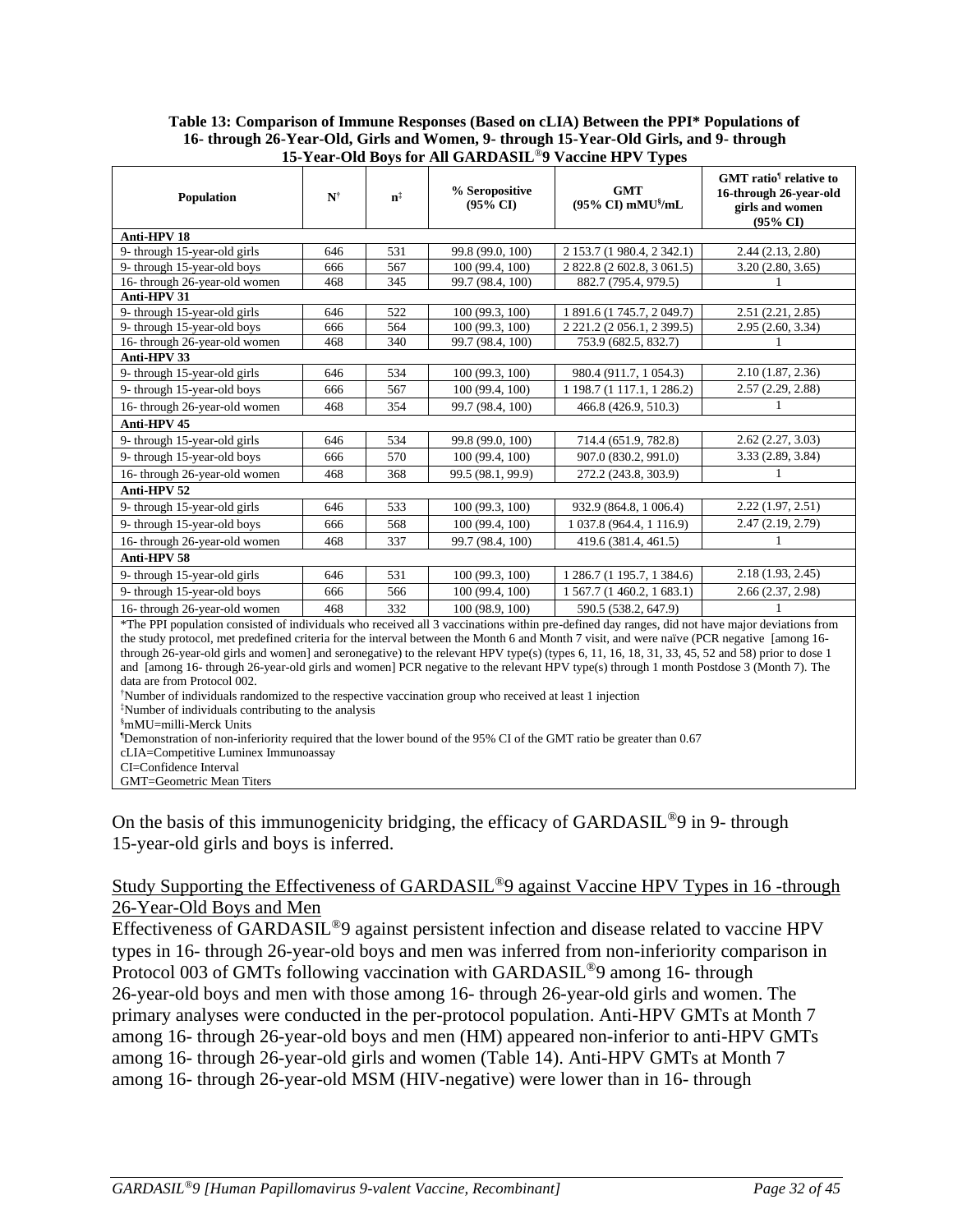26-year-old HM. The GMT fold difference in 16- through 26-year-old MSM relative to the HM was 0.6 to 0.8.

| $\mathbf{H}$ , $\mathbf{H}$ |                              |                  |                                                |                  |                       |  |
|-----------------------------|------------------------------|------------------|------------------------------------------------|------------------|-----------------------|--|
|                             | <b>Comparison Group</b>      |                  |                                                |                  |                       |  |
|                             | 16-26 year old males<br>(HM) |                  | 16-26 year old females<br>(Comparison Group B) |                  |                       |  |
|                             |                              |                  |                                                |                  |                       |  |
|                             | (Comparison Group A)         |                  | $(N = 1099)$                                   |                  |                       |  |
|                             | $(N = 1 103)$                |                  |                                                |                  | <b>Estimated Fold</b> |  |
|                             |                              | <b>Estimated</b> |                                                | <b>Estimated</b> | <b>Difference</b>     |  |
|                             |                              | <b>GMT</b>       |                                                | <b>GMT</b>       | Group A/ Group B      |  |
| Assay (cLIA)                | n                            | (mMU/mL)         | $\mathbf n$                                    | (mMU/mL)         | $(95\% \text{ CI})$   |  |
| Anti-HPV 6                  | 847                          | 782.0            | 708                                            | 703.9            | 1.11(1.02, 1.21)      |  |
| Anti-HPV 11                 | 851                          | 616.7            | 712                                            | 564.9            | 1.09(1.00, 1.19)      |  |
| Anti-HPV 16                 | 899                          | 3 3 4 6 .0       | 781                                            | 2 7 8 8 . 3      | 1.20(1.10, 1.30)      |  |
| Anti-HPV 18                 | 906                          | 808.2            | 831                                            | 679.8            | 1.19(1.08, 1.31)      |  |
| Anti-HPV 31                 | 908                          | 708.5            | 826                                            | 570.1            | 1.24(1.13, 1.37)      |  |
| Anti-HPV 33                 | 901                          | 384.8            | 853                                            | 322.0            | 1.19(1.10, 1.30)      |  |
| Anti-HPV 45                 | 909                          | 235.6            | 871                                            | 185.7            | 1.27(1.14, 1.41)      |  |
| Anti-HPV 52                 | 907                          | 386.8            | 849                                            | 335.2            | 1.15(1.05, 1.26)      |  |
| Anti-HPV 58                 | 897                          | 509.8            | 839                                            | 409.3            | 1.25(1.14, 1.36)      |  |

#### **Table 14: Comparison of Immune Responses (Based on cLIA) Between the PPI\* Populations of 16-through 26-Year-Old Girls and Women and 16- through 26-Year-Old Boys and Men for All GARDASIL**®**9 Vaccine HPV Types**

\*The PPI population consisted of individuals who, received all 3 vaccinations within pre-defined day ranges, did not have major deviations from the study protocol, met predefined criteria for the interval between the Month 6 and Month 7 visit, and were seronegative to the relevant HPV type(s) (types 6, 11, 16, 18, 31, 33, 45, 52, and 58) prior to dose 1. The data are from Protocol 003.

¶Demonstration of non-inferiority required that the lower bound of the 95% CI of the GMT ratio be greater than 0.67

 $N =$  Number of subjects randomized to the respective vaccination group who received at least 1 injection.

 $n =$  Number of subjects contributing to the analysis.

 $CI =$  Confidence interval; GMT = Geometric mean titer; mMU = Milli Merck units; cLIA = 9 valent Competitive Luminex immunoassay.

HM = Heterosexual men.

On the basis of this immunogenicity bridging, the efficacy of GARDASIL®9 in 16- through 26-year-old boys and men is inferred.

### Study Supporting the Effectiveness of GARDASIL®9 against Vaccine HPV Types in 27 -through 45-Year-Old Women

Effectiveness of GARDASIL®9 against persistent infection and disease related to vaccine HPV types in 27- through 45-year-old women was inferred based on non-inferiority of GMTs following vaccination with GARDASIL<sup>®</sup>9 in 27- through 45-year-old women compared to 16- through 26-year-old girls and women and demonstration of efficacy of GARDASIL® in girls and women 16 through 45 years of age.

Protocol 004 provided immunogenicity bridging between 27 through 45-year-old women and 16 through 26-year-old girls and women who received GARDASIL 9. Non-inferiority (defined as less than 2-fold decrease) was demonstrated at Month 7 for each of HPV 16, 18, 31,33, 45, 52 and 58 anti-HPV GMTs in women 27 through 45 years of age compared with girls and women 16 through 26 years of age (Table 15). These results support the efficacy of GARDASIL®9 in women 27 through 45 years of age.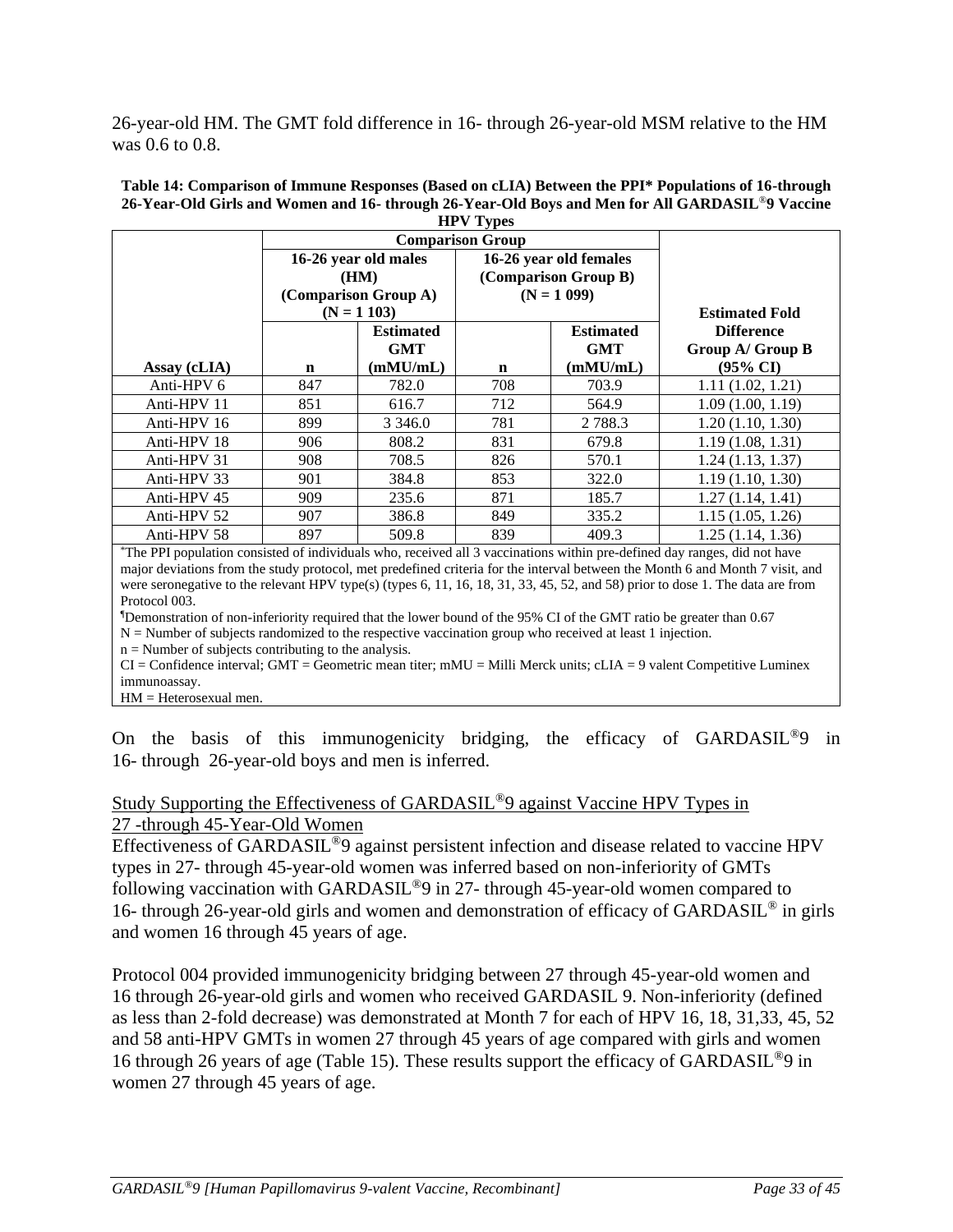#### **Table 15: Comparison of Immune Responses (Based on cLIA) Between the PPI\* Populations of 27 through 45-Year-Old Women and 16- through 26-Year-Old Girls and Women for GARDASIL**®**9 Vaccine HPV Types**

| пи у турсу                                                                                                                                |                        |                |                             |                                                                                                               |  |  |
|-------------------------------------------------------------------------------------------------------------------------------------------|------------------------|----------------|-----------------------------|---------------------------------------------------------------------------------------------------------------|--|--|
| Population                                                                                                                                | $\mathbf{N}^{\dagger}$ | $\mathbf{n}^*$ | <b>GMT</b><br>$mMU^{\S}/mL$ | <b>GMT</b> ratio relative to<br>16-through 26-year-old<br>girls and women<br>$(95\% \text{ CI})$ <sup>1</sup> |  |  |
| Anti-HPV 6                                                                                                                                |                        |                |                             |                                                                                                               |  |  |
| 27- through 45-year-old women                                                                                                             | 640                    | 448            | 638.4 (594.9, 685.0)        | $N.D^*$                                                                                                       |  |  |
| 16- through 26-year-old girls and women                                                                                                   | 570                    | 421            | 787.8 (732.5, 847.2)        | $N.D^*$                                                                                                       |  |  |
| Anti-HPV 11                                                                                                                               |                        |                |                             |                                                                                                               |  |  |
| 27- through 45-year-old women                                                                                                             | 640                    | 448            | 453.5 (424.1, 485.0)        | $N.D^*$                                                                                                       |  |  |
| 16- through 26-year-old girls and women                                                                                                   | 570                    | 421            | 598.7 (558.7, 641.6)        | $N.D^*$                                                                                                       |  |  |
| Anti-HPV 16                                                                                                                               |                        |                |                             |                                                                                                               |  |  |
| 27- through 45-year-old women                                                                                                             | 640                    | 448            | 2147.5 (2 001.1, 2 304.5)   | 0.70(0.63, 0.77)                                                                                              |  |  |
| 16- through 26-year-old girls and women                                                                                                   | 570                    | 436            | 3075.8 (2 863.4, 3 303.9)   |                                                                                                               |  |  |
| Anti-HPV 18                                                                                                                               |                        |                |                             |                                                                                                               |  |  |
| 27- through 45-year-old women                                                                                                             | 640                    | 471            | 532.1 (491.8, 575.7)        | 0.71(0.64, 0.80)                                                                                              |  |  |
| 16- through 26-year-old girls and women                                                                                                   | 570                    | 421            | 744.5 (685.0, 809.1)        |                                                                                                               |  |  |
| Anti-HPV 31                                                                                                                               |                        |                |                             |                                                                                                               |  |  |
| 27- through 45-year-old women                                                                                                             | 640                    | 488            | 395.7 (367.0, 426.6)        | 0.66(0.60, 0.74)                                                                                              |  |  |
| 16- through 26-year-old girls and women                                                                                                   | 570                    | 447            | 596.1 (551.1, 644.9)        |                                                                                                               |  |  |
| Anti-HPV 33                                                                                                                               |                        |                |                             |                                                                                                               |  |  |
| 27- through 45-year-old women                                                                                                             | 640                    | 493            | 259.0 (242.9, 276.1)        | 0.73(0.67, 0.80)                                                                                              |  |  |
| 16- through 26-year-old girls and women                                                                                                   | 570                    | 457            | 354.5 (331.7, 378.9)        |                                                                                                               |  |  |
| Anti-HPV 45                                                                                                                               |                        |                |                             |                                                                                                               |  |  |
| 27- through 45-year-old women                                                                                                             | 640                    | 515            | 145.6 (134.4, 157.7)        | 0.68(0.60, 0.76)                                                                                              |  |  |
| 16- through 26-year-old girls and women                                                                                                   | 570                    | 470            | 214.9 (197.7, 233.7)        |                                                                                                               |  |  |
| Anti-HPV 52                                                                                                                               |                        |                |                             |                                                                                                               |  |  |
| 27- through 45-year-old women                                                                                                             | 640                    | 496            | 244.7 (229.4, 261.0)        | 0.71(0.64, 0.78)                                                                                              |  |  |
| 16- through 26-year-old girls and women                                                                                                   | 570                    | 456            | 346.5 (324.0, 370.5)        |                                                                                                               |  |  |
| Anti-HPV 58                                                                                                                               |                        |                |                             |                                                                                                               |  |  |
| 27- through 45-year-old women                                                                                                             | 640                    | 478            | 296.4 (277.1, 317.0)        | 0.69(0.63, 0.76)                                                                                              |  |  |
| 16- through 26-year-old girls and women                                                                                                   | 570                    | 451            | 428.0 (399.4, 458.6)        |                                                                                                               |  |  |
| *The DDI nomination consisted of individuals who measured all 2 yearsingtons within nua defined day manage did not have major deviations. |                        |                |                             |                                                                                                               |  |  |

The PPI population consisted of individuals who received all 3 vaccinations within pre-defined day ranges, did not have major deviations from the study protocol, met predefined criteria for the interval between the Month 6 and Month 7 visit, and were seronegative to the relevant HPV type(s) (types 6, 11 16, 18, 31, 33, 45, 52, and 58) prior to dose 1. The data are from Protocol 004.

†Number of individuals randomized to the respective vaccination group who received at least 1 injection

‡Number of individuals contributing to the analysis

§mMU=milli-Merck Units

¶Demonstration of non-inferiority for HPV types 16, 18, 31, 33, 45, 52 and 58 required that the lower bound of the 95% CI of the GMT ratio be greater than 0.50 The Type I error of the non-inferiority comparisons across the seven HPV types was controlled to not exceed 0.025 (one-sided) without multiplicity adjustment since successful non-inferiority demonstration for all seven HPV types was required to declare the comparisons successful.

#N.D=Not Determined. GMT ratios were not calculated because non-inferiority comparison was not specified in the study protocol for HPV types 6 and 11.

cLIA=Competitive Luminex Immunoassay

GMT=Geometric Mean Titers

# **Men 27 Years of Age and Older**

GARDASIL®9 has not been studied in men 27 years of age and older. In men 27 years of age and older, efficacy of GARDASIL<sup>®</sup>9 is inferred based on (1) efficacy of GARDASIL<sup>®</sup> in girls and women 16 through 45 years of age, (2) efficacy of  $\widehat{GARDASIL}^{\otimes}$  in boys and men 16 through 26 years of age, (3) comparable efficacy of GARDASIL® and GARDASIL®9 in girls and women 16 through 26 years of age, (4) comparable immunogenicity of GARDASIL® and GARDASIL®9 in girls and women 9 through 26 years of age and (5) immunogenicity of GARDASIL® and GARDASIL®9 in boys and men 16 through 26 years of age*.*

CI=Confidence Interval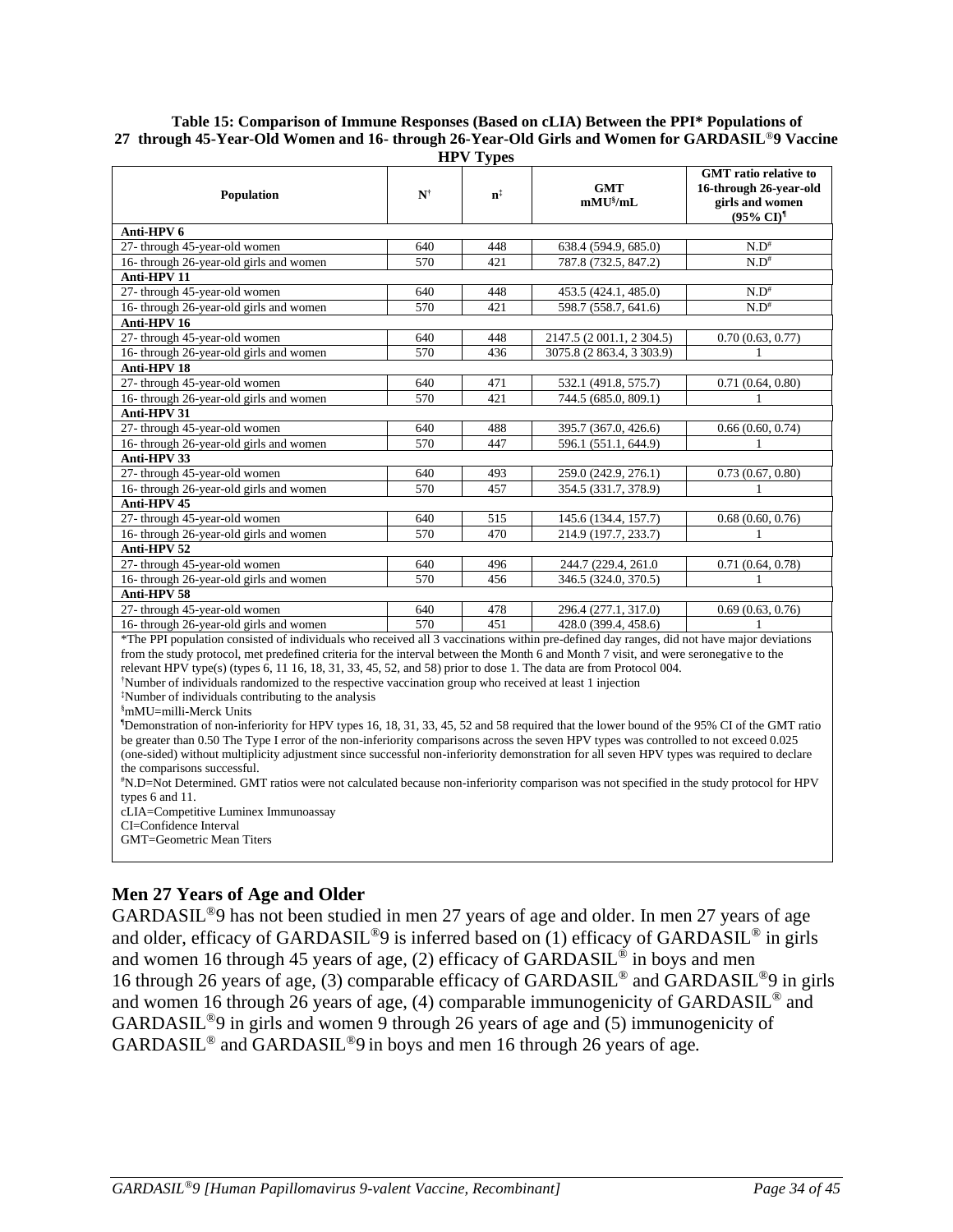Immune Responses to GARDASIL®9 Using a 2-dose Schedule in Individuals 9- through 14 Years of Age

Protocol 010 measured HPV antibody responses to the 9 HPV types after GARDASIL<sup>®</sup>9 vaccination in the following cohorts: girls and boys 9- through 14 years old receiving 2 doses at a 6 month or 12-month interval (+/- 1 month); girls 9- through 14 years old receiving 3 doses (at  $0, 2, 6$  months); and women 16- through 26 years old receiving 3 doses (at  $0, 2, 6$  months).

GMTs were non-inferior in girls and boys who received 2 doses of GARDASIL®9 (at either 0, 6 months or 0, 12 months) to GMTs in 16- through 26-year old-girls and women who received 3 doses of GARDASIL®9 (at 0, 2, 6 months) for each of the 9 vaccine HPV types. On the basis of this immunogenicity bridging, the efficacy of a 2-dose regimen of GARDASIL®9 in 9 through 14-year-old girls and boys is inferred. One month following the last dose of the assigned regimen, between 97.9% and 100% of subjects across all groups became seropositive for antibodies against the 9 vaccine HPV types (Table 16).

In the same study, in girls and boys 9- through 14 years old, GMTs at one month after the last vaccine dose were numerically lower for some vaccine types after a 2-dose schedule than in girls 9 through 14 years old after a 3-dose schedule (HPV types 18, 31, 45, and 52 after 0, 6 months and HPV type 45 after 0, 12 months; Table 16). The clinical relevance of these findings is unknown.

Duration of protection of a 2-dose schedule of GARDASIL®9 has not been established.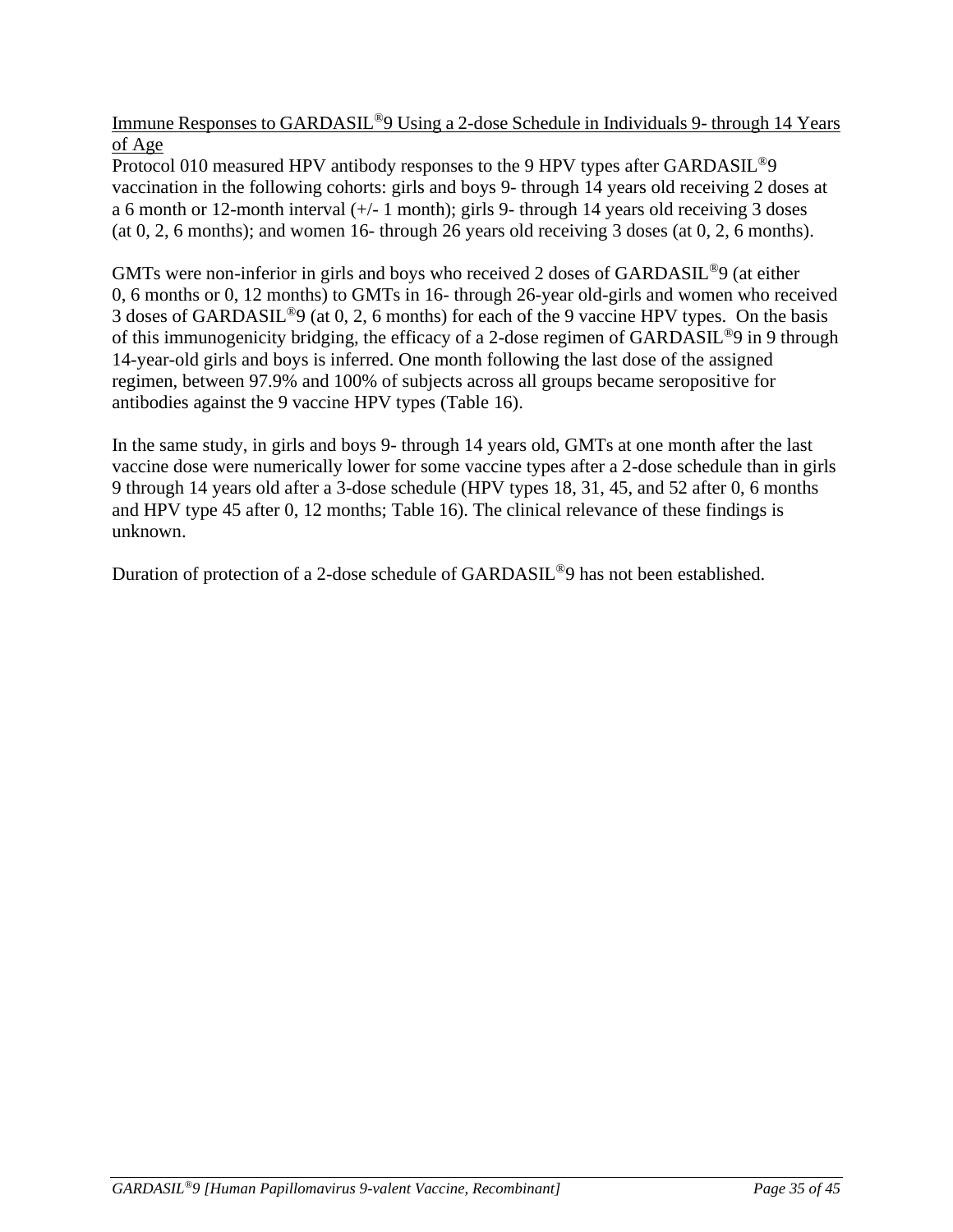|                                                              |           |             | vaccine Dose Alhong Subjects who received 2 Doses' of 3 Doses' of GARDASIL $\beta$ |                                    |
|--------------------------------------------------------------|-----------|-------------|------------------------------------------------------------------------------------|------------------------------------|
|                                                              | ${\bf N}$ | $\mathbf n$ |                                                                                    | <b>GMT</b> ratio relative to       |
| <b>Population (Regimen)</b>                                  |           |             | GMT (95% CI)                                                                       | 16- through 26-year-               |
|                                                              |           |             | $mMU^{\pm}/mL$                                                                     | old girls and women                |
|                                                              |           |             |                                                                                    | (95 % CI)                          |
| Anti-HPV 6                                                   |           |             |                                                                                    |                                    |
| 9- through 14-year-old girls $(0, 6)$ <sup>†</sup>           | 301       | 258         | 1 657.9 (1 479.6, 1 857.6)                                                         | $2.15(1.83, 2.53)^8$               |
| 9- through 14-year-old boys $(0, 6)$ <sup>†</sup>            | 301       | 263         | 1 557.4 (1 391.5, 1 743.1)                                                         | $2.02 (1.73, 2.36)^8$              |
| 9- through 14-year-old girls and boys $(0, 12)$ <sup>†</sup> | 300       | 257         | 2 678.8 (2 390.2, 3 002.1)                                                         | $3.47(2.93, 4.11)^{8}$             |
| 9- through 14-year-old girls $(0, 2, 6)$ <sup>†</sup>        | 300       | 254         | 1 496.1 (1 334.1, 1 677.8)                                                         | $1.94$ $(1.65, 2.29)$ <sup>1</sup> |
| 16- through 26-year-old women $(0, 2, 6)$ <sup>†</sup>       | 314       | 238         | 770.9 (684.8, 867.9)                                                               | 1                                  |
| Anti-HPV 11                                                  |           |             |                                                                                    |                                    |
| 9- through 14-year-old girls $(0, 6)$ <sup>†</sup>           | 301       | 258         | 1 388.9 (1 240.4, 1 555.3)                                                         | $2.39(2.03, 2.82)^8$               |
| 9- through 14-year-old boys $(0, 6)$ <sup>†</sup>            | 301       | 264         | 1 423.9 (1 273.2, 1 592.3)                                                         | $2.45(2.09, 2.88)^8$               |
| 9- through 14-year-old girls and boys $(0, 12)$ <sup>†</sup> | 300       | 257         | 2 941.8 (2 626.6, 3 294.9)                                                         | 5.07 $(4.32, 5.94)^{\S}$           |
| 9- through 14-year-old girls $(0, 2, 6)$ <sup>†</sup>        | 300       | 254         | 1 306.3 (1 165.5, 1 464.0)                                                         | $2.25(1.90, 2.66)$ <sup>[1</sup> ] |
| 16- through 26-year-old women $(0, 2, 6)$ <sup>†</sup>       | 314       | 238         | 580.5 (516.0, 653.0)                                                               | 1                                  |
| Anti-HPV 16                                                  |           |             |                                                                                    |                                    |
| 9- through 14-year-old girls $(0, 6)$ <sup>†</sup>           | 301       | 272         | 8 004.9 (7 160.5, 8 948.8)                                                         | $2.54(2.14, 3.00)^8$               |
| 9- through 14-year-old boys $(0, 6)$ <sup>†</sup>            | 301       | 273         | 8 474.8 (7 582.4, 9 472.3)                                                         | $2.69(2.29, 3.15)^8$               |
| 9- through 14-year-old girls and boys $(0, 12)$ <sup>†</sup> | 300       | 264         | 14 329.3 (12 796.4, 16 045.9)                                                      | 4.54 $(3.84, 5.37)^{\frac{8}{5}}$  |
| 9- through 14-year-old girls $(0, 2, 6)$ <sup>†</sup>        | 300       | 269         | 6 996.0 (6 254.1, 7 825.8)                                                         | $2.22 (1.89, 2.61)^$               |
| 16- through 26-year-old women $(0, 2, 6)$ <sup>†</sup>       | 314       | 249         | 3 154.0 (2 807.1, 3 543.7)                                                         | 1                                  |
| Anti-HPV 18                                                  |           |             |                                                                                    |                                    |
| 9- through 14-year-old girls $(0, 6)$ <sup>†</sup>           | 301       | 272         | 1 872.8 (1 651.6, 2 123.6)                                                         | $2.46(2.05, 2.96)^8$               |
| 9- through 14-year-old boys $(0, 6)$ <sup>†</sup>            | 301       | 272         | 1 860.9 (1 641.1, 2 110.2)                                                         | $2.44(2.04, 2.92)^{8}$             |
| 9- through 14-year-old girls and boys $(0, 12)$ <sup>†</sup> | 300       | 266         | 2 810.4 (2 474.9, 3 191.3)                                                         | 3.69 $(3.06, 4.45)^{\$}$           |
| 9- through 14-year-old girls $(0, 2, 6)$ <sup>†</sup>        | 300       | 270         | 2 049.3 (1 806.4, 2 324.8)                                                         | $2.69(2.24, 3.24)$ <sup>1</sup>    |
| 16- through 26-year-old women $(0, 2, 6)$ <sup>†</sup>       | 314       | 267         | 761.5 (670.8, 864.5)                                                               | 1                                  |
| Anti-HPV 31                                                  |           |             |                                                                                    |                                    |
| 9- through 14-year-old girls $(0, 6)$ <sup>†</sup>           | 301       | 272         | 1 436.3 (1 272.1, 1 621.8)                                                         | $2.51(2.10, 3.00)^8$               |
| 9- through 14-year-old boys $(0, 6)$ <sup>†</sup>            | 301       | 271         | 1 498.2 (1 326.5, 1 692.0)                                                         | $2.62 (2.20, 3.12)^8$              |
| 9- through 14-year-old girls and boys $(0, 12)$ <sup>†</sup> | 300       | 268         | 2 117.5 (1 873.7, 2 393.1)                                                         | 3.70 $(3.08, 4.45)^{\S}$           |
| 9- through 14-year-old girls $(0, 2, 6)$ <sup>†</sup>        | 300       | 271         | 1 748.3 (1 548.1, 1 974.5)                                                         | $3.06(2.54, 3.67)^{1}$             |
| 16- through 26-year-old women $(0, 2, 6)$ <sup>†</sup>       | 314       | 264         | 572.1 (505.8, 647.2)                                                               | 1                                  |
| Anti-HPV 33                                                  |           |             |                                                                                    |                                    |
| 9- through 14-year-old girls $(0, 6)$ <sup>†</sup>           | 301       | 273         | 1 030.0 (920.4, 1 152.7)                                                           | $2.96(2.50, 3.50)^8$               |
| 9- through 14-year-old boys $(0, 6)$ <sup>†</sup>            | 301       | 271         | 1 040.0 (928.9, 1 164.3)                                                           | $2.99(2.55, 3.50)^8$               |
| 9- through 14-year-old girls and boys $(0, 12)$ <sup>†</sup> | 300       | 269         | 2 197.5 (1 961.9, 2 461.3)                                                         | 6.31 $(5.36, 7.43)^{8}$            |
| 9- through 14-year-old girls $(0, 2, 6)$ <sup>†</sup>        | 300       | 275         | 796.4 (712.0, 890.9)                                                               | $2.29(1.95, 2.68)$ <sup>[1</sup> ] |
| 16- through 26-year-old women $(0, 2, 6)$ <sup>†</sup>       | 314       | 279         | 348.1 (311.5, 389.1)                                                               | 1                                  |
| Anti-HPV 45                                                  |           |             |                                                                                    |                                    |
| 9- through 14-year-old girls $(0, 6)$ <sup>†</sup>           | 301       | 274         | 357.6 (313.7, 407.6)                                                               | $1.67(1.38, 2.03)^8$               |
| 9- through 14-year-old boys $(0, 6)$ <sup>†</sup>            | 301       | 273         | 352.3 (309.0, 401.7)                                                               | $1.65(1.37, 1.99)^{8}$             |
| 9- through 14-year-old girls and boys $(0, 12)$ <sup>†</sup> | 300       | 268         | 417.7 (365.9, 476.9)                                                               | $1.96(1.61, 2.37)^{8}$             |
| 9- through 14-year-old girls $(0, 2, 6)$ <sup>†</sup>        | 300       | 275         | 661.7 (580.6, 754.1)                                                               | $3.10(2.54, 3.77)^$                |
| 16- through 26-year-old women $(0, 2, 6)$ <sup>†</sup>       | 314       | 280         | 213.6 (187.7, 243.2)                                                               | 1                                  |
| Anti-HPV 52                                                  |           |             |                                                                                    |                                    |
| 9- through 14-year-old girls $(0, 6)$ <sup>†</sup>           | 301       | 272         | 581.1 (521.9, 647.1)                                                               | $1.60(1.36, 1.87)^{§}$             |
| 9- through 14-year-old boys $(0, 6)$ <sup>†</sup>            | 301       | 273         | 640.4 (575.2, 713.0)                                                               | $1.76(1.51, 2.05)^{8}$             |
| 9- through 14-year-old girls and boys $(0, 12)$ <sup>†</sup> | 300       | 268         | 1 123.4 (1 008.1, 1 251.9)                                                         | $3.08(2.64, 3.61)^8$               |
| 9- through 14-year-old girls $(0, 2, 6)$ <sup>†</sup>        | 300       | 275         | 909.9 (817.6, 1012.5)                                                              | $2.50(2.12, 2.95)^$                |
| 16- through 26-year-old women $(0, 2, 6)$ <sup>†</sup>       | 314       | 271         | 364.2 (327.0, 405.6)                                                               | 1                                  |
|                                                              |           |             |                                                                                    |                                    |

**Table 16: Summary of Anti-HPV cLIA Geometric Mean Titers in the PPI\* Population at One Month After the Last Vaccine Dose Among Subjects Who Received 2 Doses† or 3 Doses† of GARDASIL**®**9**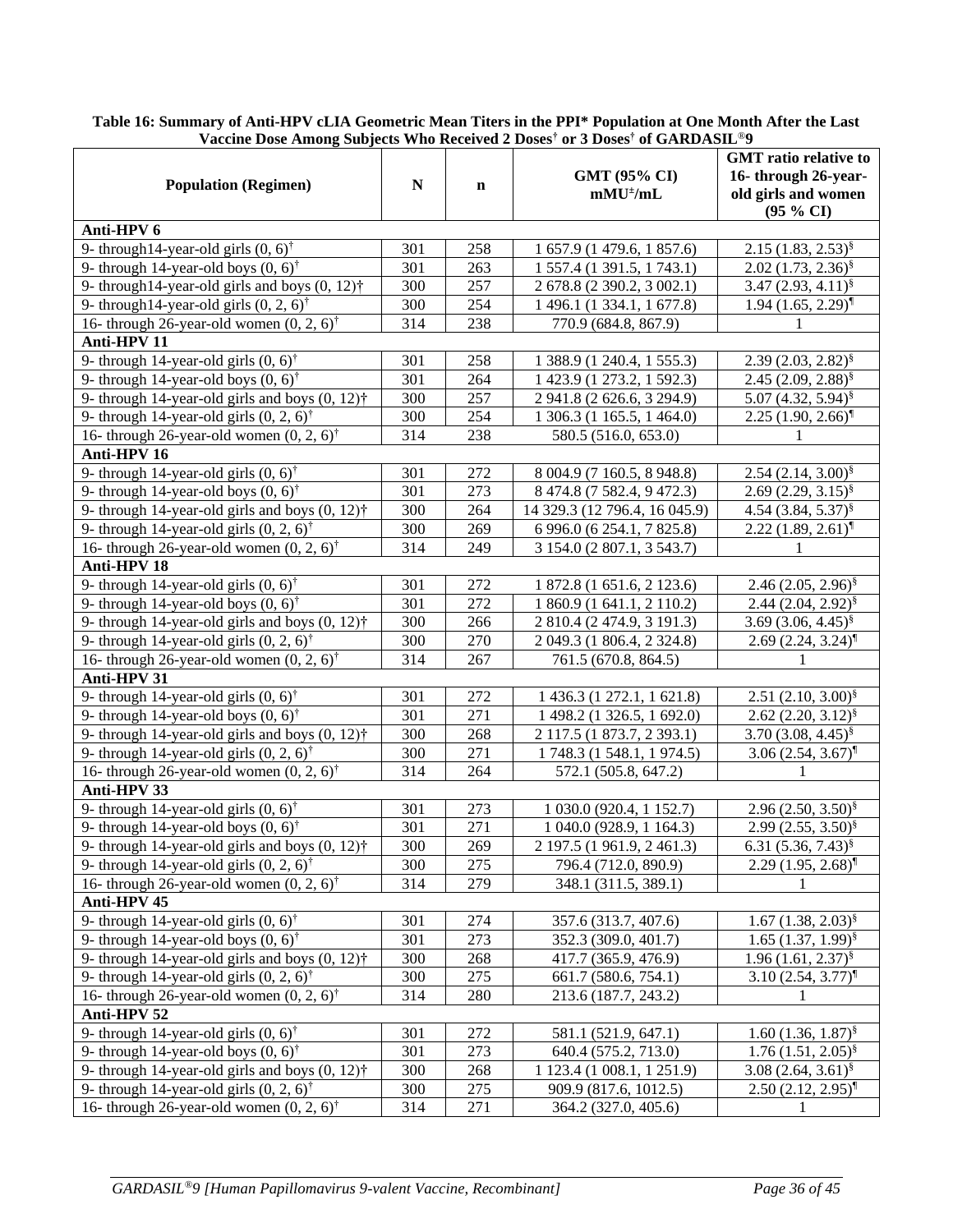### **Table 16: Summary of Anti-HPV cLIA Geometric Mean Titers in the PPI\* Population at One Month After the Last Vaccine Dose Among Subjects Who Received 2 Doses† or 3 Doses† of GARDASIL**®**9**

| <b>Population (Regimen)</b>                                  | N   | n   | <b>GMT (95% CI)</b><br>$m$ MU <sup><math>\pm</math></sup> /mL | <b>GMT</b> ratio relative to<br>16- through 26-year-<br>old girls and women<br>$(95 \% CI)$ |
|--------------------------------------------------------------|-----|-----|---------------------------------------------------------------|---------------------------------------------------------------------------------------------|
| Anti-HPV 58                                                  |     |     |                                                               |                                                                                             |
| 9- through 14-year-old girls $(0, 6)$ <sup>†</sup>           | 301 | 270 | 1 251.2 (1 119.6, 1 398.4)                                    | $2.55(2.15, 3.01)^8$                                                                        |
| 9- through 14-year-old boys $(0, 6)$ <sup>†</sup>            | 301 | 270 | 1 325.7 (1 186.2, 1 481.6)                                    | $2.70(2.30, 3.16)^8$                                                                        |
| 9- through 14-year-old girls and boys $(0, 12)$ <sup>†</sup> | 300 | 265 | 2 444.6 (2 185.2, 2 734.9)                                    | 4.98 $(4.23, 5.86)^{\S}$                                                                    |
| 9- through 14-year-old girls $(0, 2, 6)$ <sup>†</sup>        | 300 | 273 | 1 229.3 (1 100.7, 1 373.0)                                    | $2.50(2.11, 2.97)^$                                                                         |
| 16- through 26-year-old women $(0, 2, 6)$ <sup>†</sup>       | 314 | 261 | 491.1 (438.6, 549.8)                                          |                                                                                             |

\*The PPI population consisted of individuals who received all assigned vaccinations within pre-defined day ranges, did not have major deviations from the study protocol, met predefined criteria for the interval between the last vaccination dose and blood collection for immunogenicity assessment, and were seronegative to the relevant HPV type(s) (types 6, 11, 16, 18, 31, 33, 45, 52, and 58) prior to dose 1.  $\dot{\gamma}$ 2-dose regimen (0, 6): vaccination at Day 1 and Month 6; 2-dose regimen (0, 12): vaccination at Day 1 and Month 12; 3-dose regimen (0, 2, 6): vaccination at Day 1, Month 2, and Month 6. The data are from Study 8 (NCT01984697).

<sup>±</sup>mMU=milli-Merck Units.

§Demonstration of non-inferiority required that the lower bound of the 95% CI of the GMT ratio be greater than 0.67

¶Exploratory analysis; criterion for non-inferiority was not pre-specified

N = Number of individuals randomized to the respective vaccination group who received at least 1 injection.

n = Number of individuals contributing to the analysis.

CI=confidence interval

cLIA=competitive Luminex immunoassay

GMT=Geometric Mean Titer

### Variation in Dosing Regimen in 16- through 26-Year-Old Women

All individuals evaluated for efficacy in the PPE population of Study 1 received all 3 vaccinations within a 1-year period, regardless of the time interval between doses. An analysis of immune response data suggests that flexibility of  $\pm 1$  month for Dose 2 (i.e., Month 1 to Month 3 in the vaccination regimen) and flexibility of  $\pm 2$  months for Dose 3 (i.e., Month 4 to Month 8 in the vaccination regimen) do not substantially impact the immune responses to GARDASIL<sup>®</sup>9 (see DOSAGE AND ADMINISTRATION).

### Persistence of Immune Response to GARDASIL<sup>®9</sup>

The persistence of antibody response following a complete schedule of vaccination with GARDASIL®9 was studied in two Protocols, Protocol 001 and Protocol 002. In both studies, Anti-HPV cLIA GMTs were highest at 1 month postdose 3 (Month 7) and decreased by approximately 70% at Month 12. In 16 through 26-year-old girls and women (Protocol 001), at Month 42, GMTs were approximately 10-20% of Month 7 GMTs and 78-98% of subjects were seropositive for each of the 9 vaccine HPV types. In 9- through15-year-old boys and girls (Protocol 002), at Month 36, GMTs were approximately 10-20% of Month 7 GMTs and 93-99% of subjects were seropositive for each of the 9 vaccine HPV types.

Administration of GARDASIL*®*9 to Individuals Previously Vaccinated with GARDASIL®

Protocol 006 evaluated administration of GARDASIL<sup>®9</sup> to girls and women 12- through 26 years of age previously vaccinated with GARDASIL® (N=921; 615 receiving GARDASIL®9 and 306 receiving placebo). Prior to enrollment in the study, over 99% of subjects had received 3 injections of GARDASIL® within a one year period. The time interval between the last injection of GARDASIL® and the first injection of GARDASIL®9 ranged from approximately 12 to 36 months.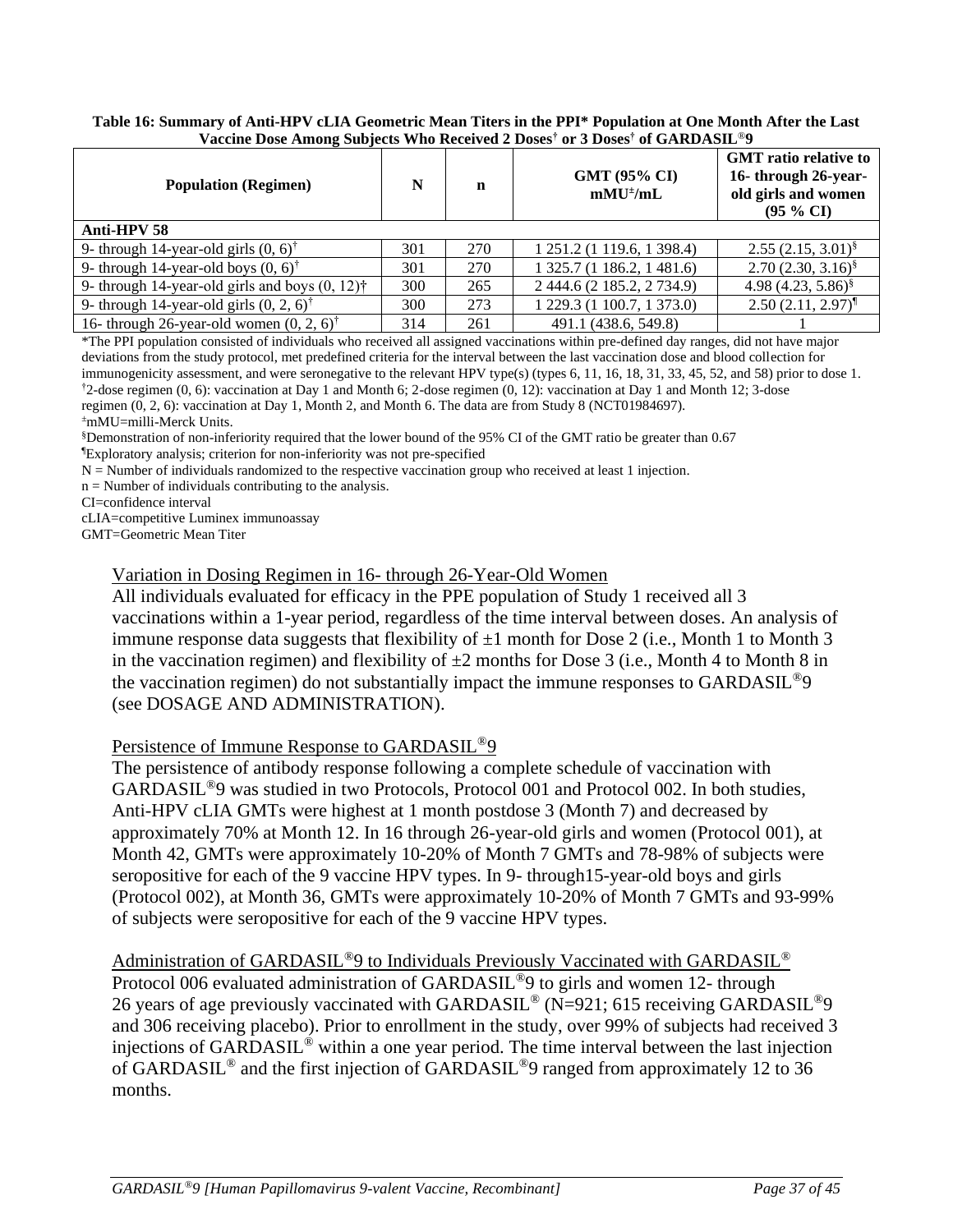Seropositivity to HPV Types 6, 11, 16, 18, 31, 33, 45, 52, and 58 in the per protocol population ranged from 98.3 to 100% by Month 7 in individuals who received GARDASIL®9. The GMTs to HPV Types 31, 33, 45, 52 and 58 were lower than in the population who had not previously received GARDASIL® in Protocols 001, 002, 005, 007 and 009. Efficacy of GARDASIL®9 in preventing infection and disease related to HPV Types 31, 33, 45, 52, and 58 in individuals previously vaccinated with GARDASIL® has not been assessed.

## **Studies with Menactra\* [Meningococcal (Groups A, C, Y and W-135) Polysaccharide Diphtheria Toxoid Conjugate Vaccine] and Adacel\* [Tetanus Toxoid, Reduced Diphtheria Toxoid and Acellular Pertussis Vaccine Adsorbed (Tdap)]**

In Protocol 005, the safety and immunogenicity of co-administration of GARDASIL<sup>®</sup>9 with Menactra\* [Meningococcal (Groups A, C, Y and W-135) Polysaccharide Diphtheria Toxoid Conjugate Vaccine] and Adacel\* [Tetanus Toxoid, Reduced Diphtheria Toxoid and Acellular Pertussis Vaccine Adsorbed (Tdap)] (same visit, injections at separate sites) were evaluated in 1,237 boys and girls 11 through 15 years of age at enrollment. The race distribution of the study subjects was as follows: 47.4% White; 35.0% Multiracial; 9.6% American Indian or Alaska Native; 6.4% Black; 1.1% Asian; and 0.6% Native Hawaiian or Other Pacific Islander.

One group received GARDASIL®9 in one limb and both Menactra\* and Adacel\*, as separate injections, in the opposite limb concomitantly on Day 1 ( $n = 619$ ). The second group received the first dose of GARDASIL®9 on Day 1 in one limb then Menactra\* and Adacel\*, as separate injections, at Month 1 in the opposite limb ( $n = 618$ ). Subjects in both vaccination groups received the second dose of GARDASIL®9 at Month 2 and the third dose at Month 6. Immunogenicity was assessed for all vaccines 1 month post completion of the vaccination series (1 dose for Menactra\* and Adacel\* and 3 doses for GARDASIL®9).

Concomitant administration of GARDASIL®9 with Menactra\* and Adacel\* did not interfere with the antibody response to any of the vaccine antigens when GARDASIL<sup>®</sup>9 was given concomitantly with Menactra\* and Adacel\* or separately.

# **Repevax\* [Diphtheria, Tetanus, Pertussis (acellular, component) and Poliomyelitis (inactivated) Vaccine, (adsorbed, reduced antigen(s) content) (Tdap-IPV)]**

In Protocol 007, the safety and immunogenicity of co-administration of GARDASIL®9 with Repevax\* [Diphtheria, Tetanus, Pertussis (acellular, component) and Poliomyelitis (inactivated) Vaccine, (adsorbed, reduced antigen(s) content) (Tdap-IPV)] (same visit, injections at separate sites) were evaluated in a study of 1053 boys and girls 11 through 15 years of age at enrollment.

One group received GARDASIL®9 in one limb and Repevax\* in the opposite limb concomitantly on Day 1 (n = 525). The second group received the first dose of GARDASIL<sup>®</sup>9 on Day 1 in one limb then Repevax\* at Month 1 in the opposite limb ( $n = 528$ ). Subjects in both vaccination groups received the second dose of GARDASIL®9 at Month 2 and the third dose at Month 6. Immunogenicity was assessed for all vaccines 1 month post completion of the vaccination series (1 dose for Repevax\* and 3 doses for GARDASIL®9).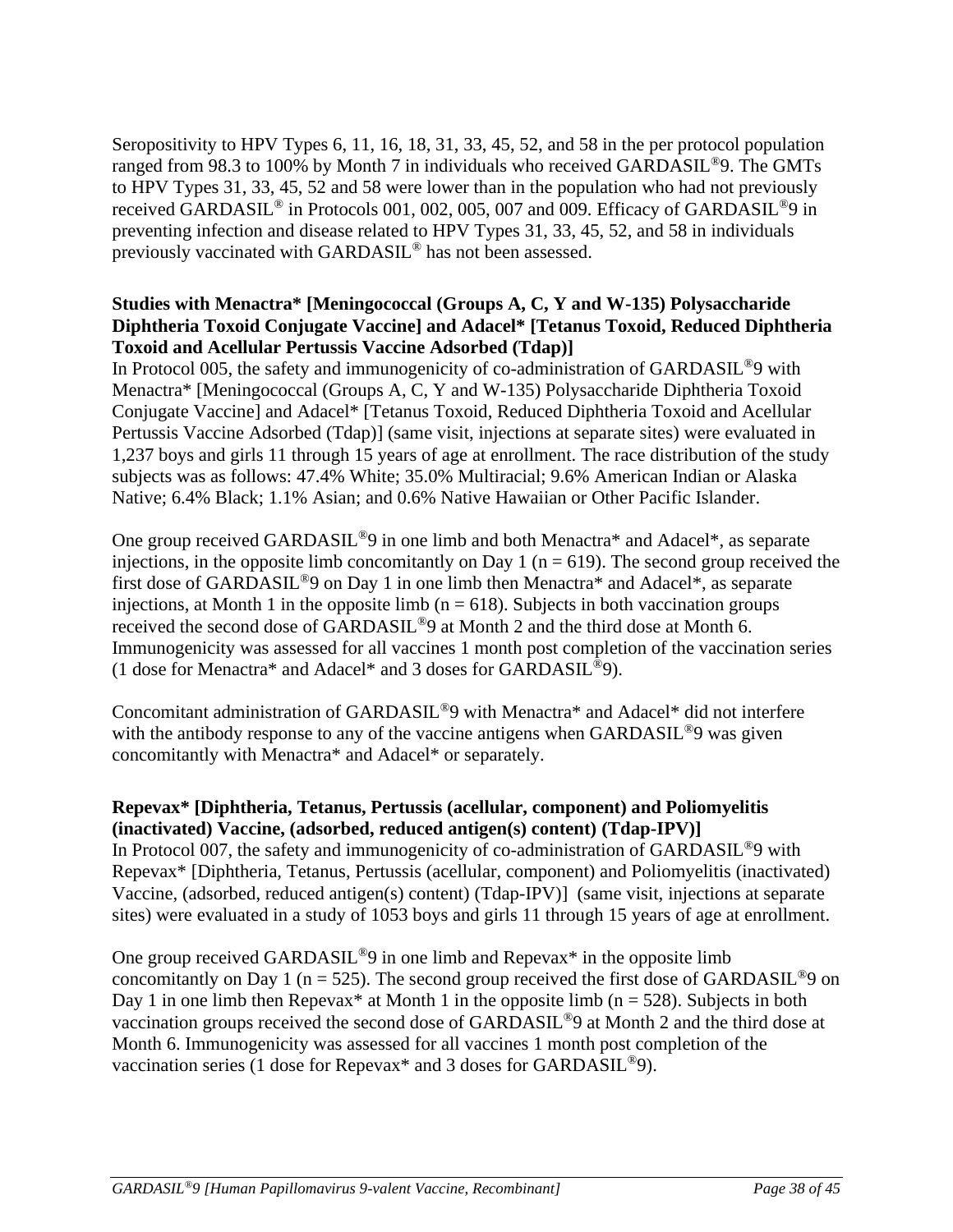Concomitant administration of GARDASIL®9 with Repevax\* did not interfere with the antibody response to any of the vaccine antigens when GARDASIL®9 was given concomitantly with Repevax\* or separately.

# **TOXICOLOGY**

# **Carcinogenesis, Mutagenesis, Impairment of Fertility**

GARDASIL®9 has not been evaluated for the potential to cause carcinogenicity or genotoxicity.

# **Reproduction**

GARDASIL®9 administered to female rats at a dose approximately 240 times the human dose (mg/kg basis) had no effects on mating performance, fertility, or embryonic/fetal survival.

# **Development**

GARDASIL®9 administered to female rats at a dose approximately 160 times the human dose (mg/kg basis) had no effects on development, behavior, reproductive performance or fertility of the offspring.

An evaluation of the effect of GARDASIL<sup>®</sup>9 on embryo-fetal, pre- and postweaning development was conducted in studies using rats. No adverse effects on mating, fertility, pregnancy, parturition, lactation, embryo-fetal or pre- and postweaning development were observed. There were no vaccine-related fetal malformations or other evidence of teratogenesis noted. In addition, there were no treatment-related effects on developmental signs, behavior, reproductive performance, or fertility of the offspring. GARDASIL®9 induced a specific antibody response against HPV types 6, 11, 16, 18, 31, 33, 45, 52, and 58 in pregnant rats following one or multiple intramuscular injections. Antibodies against all 9 HPV types were transferred to the offspring during the period of gestation and lactation.

# **Repeat Dose Toxicity and Local Tolerance**

A repeat dose toxicity study has been performed in rats at a dose approximately 250 times the human dose (mg/kg basis) and revealed no special hazards to humans.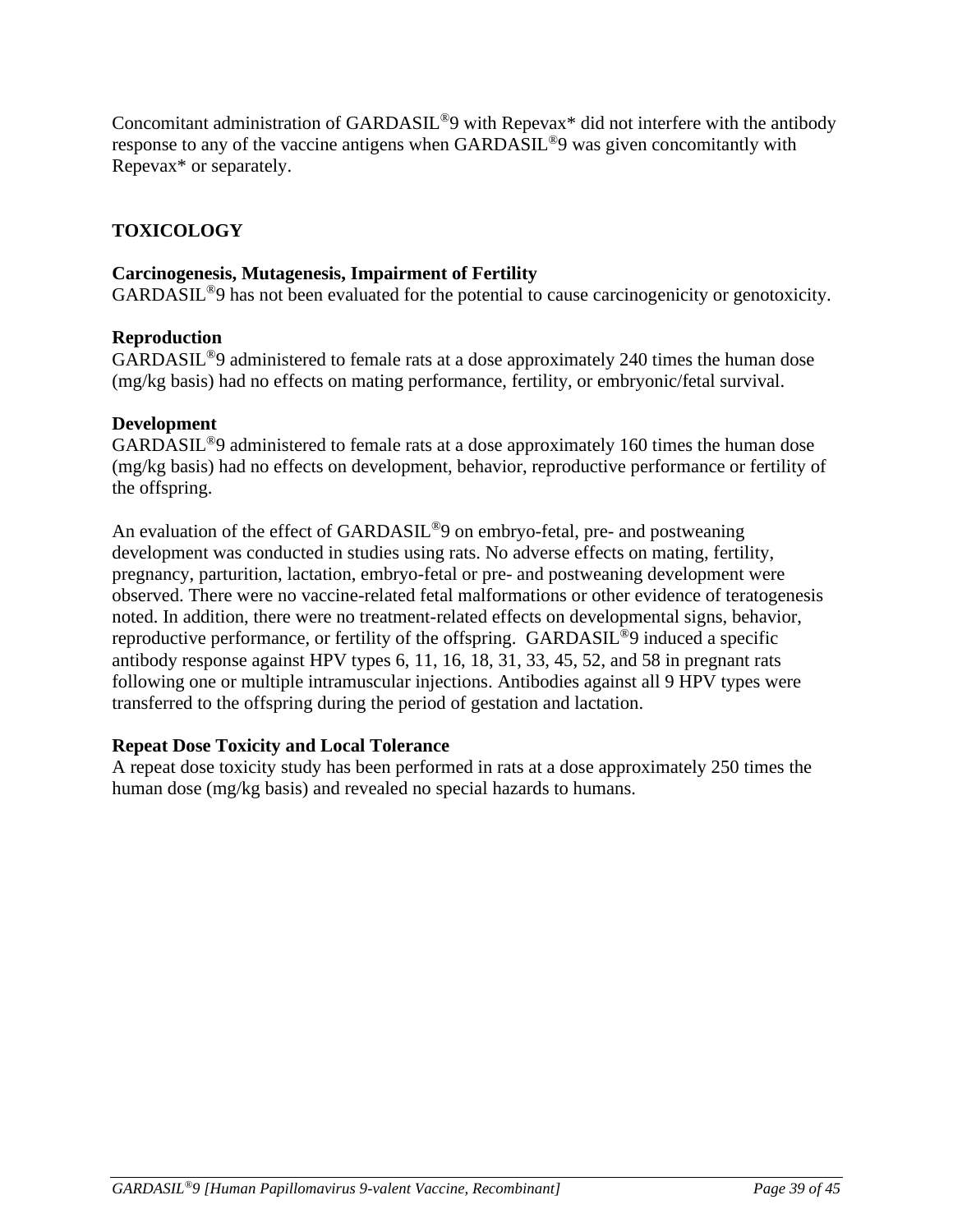# **REFERENCES**

- 1. Money DM, Roy M. Preamble HPV Guidelines Committee Chairs: JOGC 2007;29(8):S3.
- 2. Braaten KP, Laufer MR. Human Papillomavirus (HPV), HPV-Related Disease, and the HPV Vaccine. Reviews Obst & Gynecol 2008;1(1):2-10.
- 3. De sanjose S, Alemany A, Ordi J, Tous S, Alejo M, Bigby SM, et al. Worldwide Human Papillomavirus Genotypes Attribution in over 2000 Cases of intraepithelial and Invasive Lesions of the Vulva. Eur J Cancer 2013;49:3450-67.
- 4. Alemany L, Saunier M, Tinoco L, Quiros b, Alvarado-Cabrero I, Alejo M, et al. Large Contribution of Human Papillomavirus in Vaginal Neoplastic Lesions: A Worldwide Study in 597 Samples. Eur J Cancer 2014;50: 2846-54.
- 5. Nicols AC, Palma DA, Dhaliwal SS, Tan S, Theuer J, Chow W, et al. The Epidemic of Human Papillomavirus and oropharyngeal Cancer in a Canadian Population. Curr Oncol. 2013;20(4):212-9.
- 6. Ouhoummane N, Steben M, Coutlée F, Vuong T, Forest P, Rodier C, et al. Squamous anal cancer: Patient characteristics and HPV Type Distribution. Cancer Epidemiol 2013;37:807- 12.
- 7. Cervical Cancer Screening in Canada Monitoring Program Performance 2006–2008. Canadian Partnership Against Cancer, 2011.
- 8. Cervical Cancer Screening in Canada: 1998 Surveillance Report. Public Health Agency of Canada, 1998.
- 9. Coutlée F, Ratnam S, Ramanakumar AV, Insinga RR, Bentley J, Escott N, et al. Distribution of Human Papillomavirus Genotypes in Cervical Intraepithelial Neoplasia and Invasive Cervical Cancer in Canada. J Med Virol 2011;83;1034-41.
- 10. De Sanjose S, Quint WG, Alemany L, Geraets DT, Klaustermeier JE, Lloveras B, et al. Human Papillomavirus Genotype Attribution in Invasive Cervical Cancer: A Retrospective Cross-Sectional Worldwide Study. Lancet Oncol 2010;11:1048-56.
- 11. Alemany l, de Sanjose S, Tous S, Quint W, Vallejos C, Shin HR, et al. Time Trends of Human Papillomavirus Types in Invasive Cervical Cancer, From 1040-2007. Int J Cancer 2013;135:88-95.
- 12. Bosch FX, Broker TR, Forman D, Moscicki AB, Gillison ML, Doorbar J, et al. Comprehensive Control of Human Papillomavirus Infections and related Diseases. Vaccine 2013;S31:H1-31.
- 13. Serrano B, Alemany L, Tous S, Bruni L, Clifford GM, Weiss T, et al. Potential Impact of a nine-Valent vaccine in Human Papillomavirus Related Cervical Disease. Infect Dis & Cancer 2012;7(38):1-13.
- 14. Drolet M, Brisson M, Maunsell E, Franco EL, Coutléee F, Ferenczy A, et al. The Impact of anogenital Warts on Health-Related Quality of Life: a 6-Month Prospective Study. Sex Trans Dis 2011;38(10);949-56.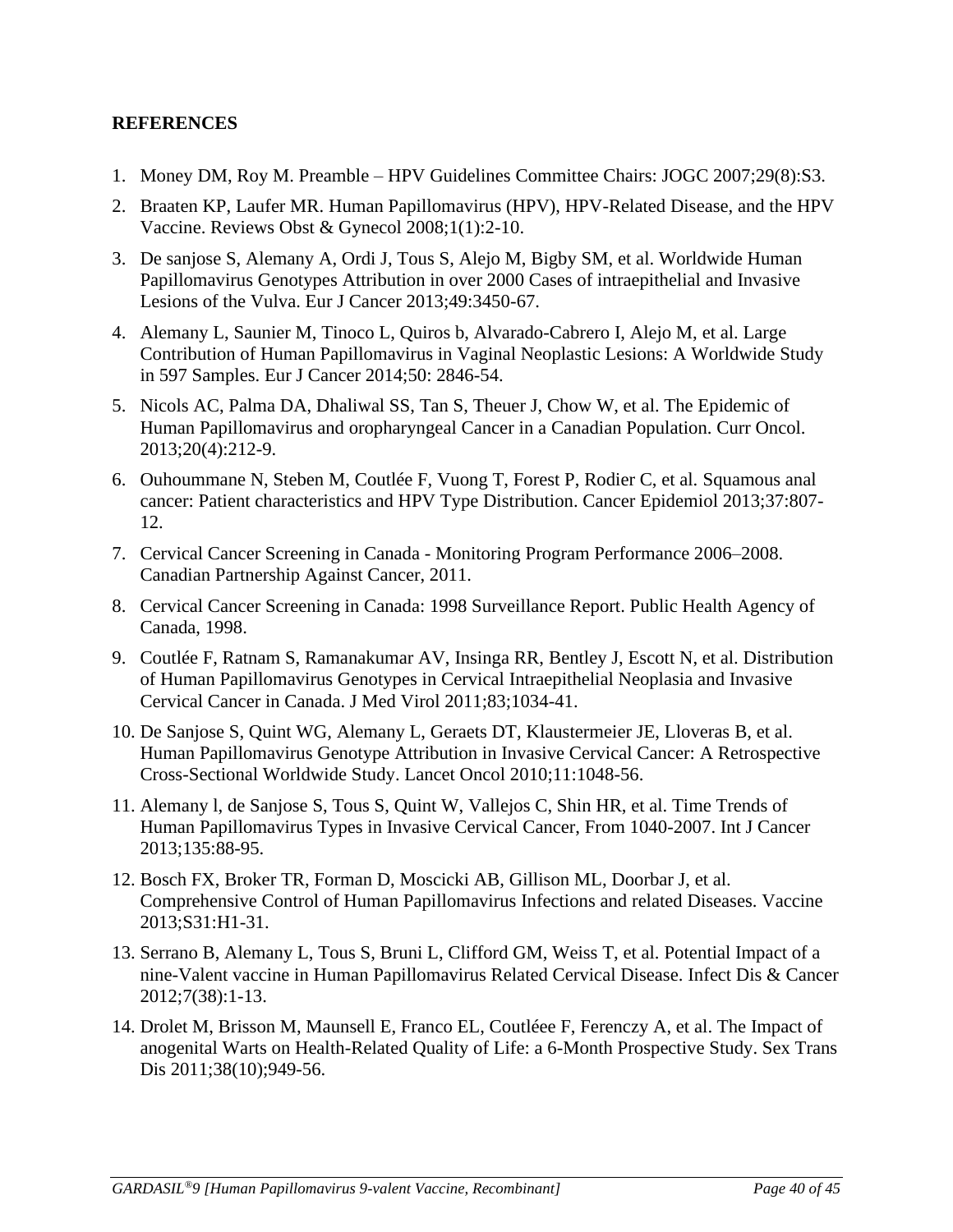- 15. Forman D, de Martel C, Lacey CJ, Soerjomataram I, Lortet-Tieulent J, Bruni L, et al. Global Burden of Human Papillomavirus and Related Diseases. Vaccine 2012;30(S5):F12-23.
- 16. Gillison ML, Alemany L, Snijders PJF, Chaturvedi A, Steinberg BM, Schwartz S, et al. Human Papillomavirus and Diseases of the Upper Airway: Head and Neck Cancer and Respiratory Papillomatosis. Vaccine 2012;30(S5):F34–54.
- 17. Joura E, Giuliano A, Iversen OE, et al. 9-valent HPV vaccine against infection and intraepithelial neoplasia in women. N Engl J Med 2015;372(8):711–723.
- 18. Giuliano AR, Isaacs-Soriano K, Torres BN, Abrahamsen M, Ingles DJ, Sirak BA, et al. Immunogenicity and safety of Gardasil among mid-adult aged men (27-45 years) - The MAM Study. Vaccine. 2015 Oct 13;33(42):5640-6.
- 19. Van Damme P, Meijer CJ, Kieninger D, Schuyleman A, Thomas S, Luxembourg A, et al. A phase III clinical study to compare the immunogenicity and safety of the 9-valent and quadrivalent HPV vaccines in men. Vaccine. 2016 Jul 29;34(35):4205-12.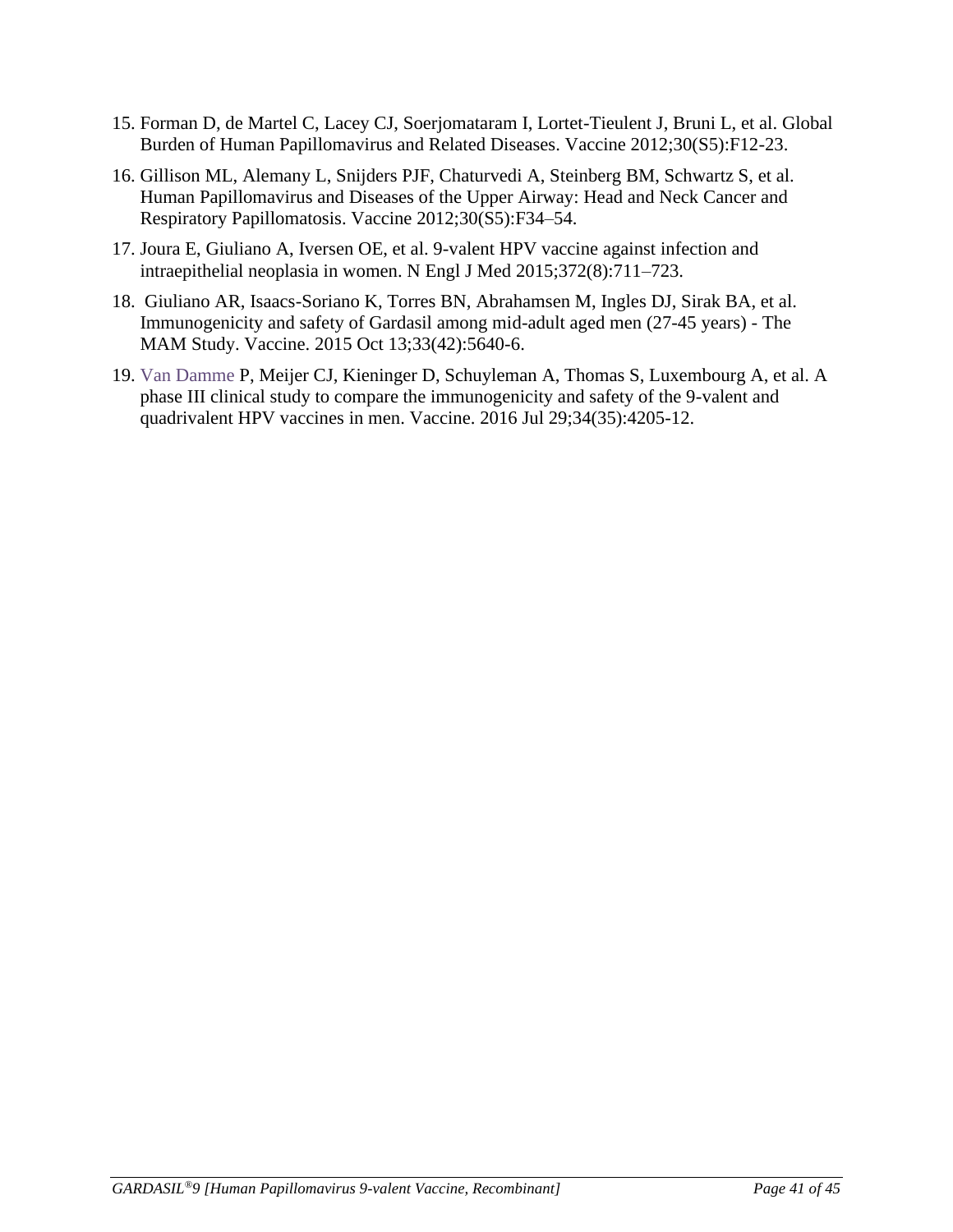### **PART III: CONSUMER INFORMATION**

# **GARDASIL® 9**

[Human Papillomavirus 9-valent Vaccine, Recombinant]

This leaflet is part III of a three-part "Product Monograph" published when GARDASIL®9 was approved for sale in Canada and is designed specifically for Consumers. This leaflet is a summary and will not tell you everything about GARDASIL®9. Contact your doctor or pharmacist if you have any questions about the vaccine.

## **ABOUT THIS VACCINE**

### **What the vaccine is used for:**

GARDASIL®9 is a vaccine (injection/shot) that helps protect against some diseases caused by some types of Human Papillomavirus (HPV). GARDASIL®9 contains the same 4 HPV types  $(6, 11, 16, 18)$  as in GARDASIL<sup>®</sup> with 5 additional HPV types (31, 33, 45, 52, 58).

### **Girls and Women**

GARDASIL®9 is a vaccine (injection/shot) that helps protect girls and women 9 through 45 years of age against the following diseases caused by an infection with Human Papillomavirus (HPV) types 6, 11, 16, 18, 31, 33, 45, 52, and 58:

- Cervical cancer (cancer of the lower end of the uterus or womb) caused by HPV types 16, 18, 31, 33, 45, 52, and 58
- Vulvar (the outside of the female genital area) and vaginal cancers caused by HPV types 16, 18, 31, 33, 45, 52, and 58
- Anal cancer caused by HPV types 16, 18, 31, 33, 45, 52, and 58
- Genital warts (condyloma acuminata) caused by HPV types 6 and 11
- Abnormal and precancerous cervical lesions (changes in cells of the cervix that have a risk of turning into cancer) as found in a Pap test caused by HPV types 6, 11, 16, 18, 31, 33, 45, 52, and 58
- Abnormal and precancerous vaginal, vulvar (outside of the female genital area) and anal lesions caused by HPV types 6, 11, 16, 18, 31, 33, 45, 52, and 58

### **Boys and Men**

GARDASIL®9 helps protect boys and men 9 through 45 years of age against infection caused by HPV types 6, 11, 16, 18, 31, 33, 45, 52 and 58 and the following diseases caused by HPV:

- Anal cancer caused by HPV types 16, 18, 31, 33, 45, 52, and 58
	- Genital warts caused by HPV types 6 and 11
	- Abnormal and precancerous anal lesions caused by HPV types 6, 11, 16, 18, 31, 33, 45, 52, and 58.

These diseases have many causes. Most of the time, these diseases are caused by nine types of HPV: HPV Types 6,

11, 16, 18, 31, 33, 45, 52, and 58. GARDASIL®9 only protects against diseases caused by these nine types of HPV.

People cannot get HPV or any of these diseases from GARDASIL®9.

### **What it does not:**

GARDASIL®9:

- Does not remove the need for cervical cancer screening; women should still get routine cervical cancer screening.
- Does not protect the person getting GARDASIL<sup>®9</sup> from a disease that is caused by other types of HPV, other viruses or bacteria.
- Does not treat HPV infection.
- Does not protect the person getting GARDASIL<sup>®9</sup> from HPV types that he/she may already have; but most people do not have all types contained in the vaccine.

GARDASIL®9 may not fully protect each person who gets it.

### **How does GARDASIL®9 work?**

When an individual receives the GARDASIL<sup>®</sup>9 vaccine, his/her immune system produces antibodies against the 9 HPV types contained in the vaccine. If that individual is exposed to one of these types, the antibodies may help defend against developing infection and related diseases.

### **About HPV**

Human Papillomavirus (HPV) is a common virus. Without vaccination, the majority of sexually active people will catch HPV during their lifetime. While most infected people clear the virus, those who do not can develop HPV-related cancers and precancers, or genital warts. Many people who have HPV may not show any signs or symptoms. This means that they can transmit (pass on) the virus to others without knowing it.

HPV causes nearly 100% of cervical cancers. HPV types 6, 11, 16, 18, 31, 33, 45, 52, and 58 specifically cause approximately 90% of cervical cancers and 75-85% of cervical precancers. These 9 types of HPV also cause at least 75% of HPV-related vulvar, vaginal and anal cancers, and precancers. Over 90% of genital warts are caused by HPV types 6 and 11.

### **Will GARDASIL®9 help me if I already have Human Papillomavirus?**

GARDASIL®9 helps prevent the diseases caused by some types of papillomavirus but will not treat them. If you are already infected with one type of HPV contained in the vaccine, GARDASIL®9 will help protect you against the other eight types. Talk to your health-care provider for more information.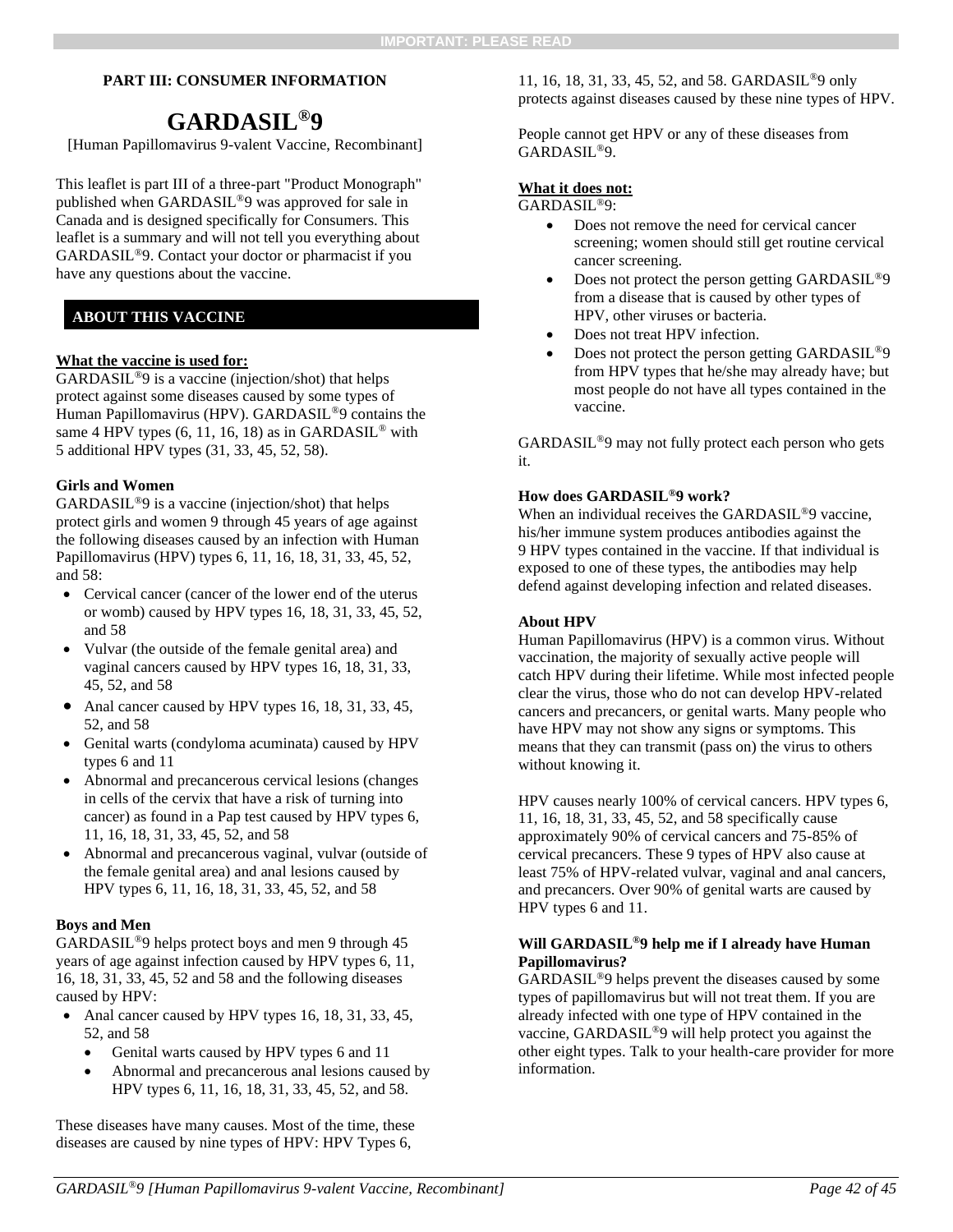### **Use in children**

GARDASIL®9 can be used in children as young as 9 years of age.

### **Use in pregnancy**

It is not known whether the vaccine is harmful to an unborn baby when administered to a pregnant woman. If you are pregnant, you should be vaccinated with GARDASIL®9 only if your doctor or health care professional decides it is clearly needed.

Women who become pregnant before completion of the vaccine series should complete their vaccination schedule after childbirth.

Pregnant women exposed to GARDASIL®9 are encouraged to report their exposure or suspected adverse reactions by contacting Merck Canada Inc., at 1-800-567-2594.

### **Use in breast-feeding**

It is not known whether GARDASIL®9 is excreted in human milk. If you are breast-feeding, talk to your doctor or health care professional to see if you should be vaccinated with GARDASIL<sup>®9</sup>.

### **Use in geriatrics**

GARDASIL®9 has not been studied in the elderly.

### **When it should not be used:**

Anyone with an allergic reaction to:

- A previous dose of GARDASIL<sup>®9</sup>
- A previous dose of GARDASIL®
- Any of the ingredients in the vaccine (listed in "What" the important non-medicinal ingredients are" section).

### **What the medicinal ingredient is:**

The main ingredients are highly purified inactive proteins (L1) that come from HPV Types 6, 11, 16, 18, 31, 33, 45, 52, and 58.

### **What the important non-medicinal ingredients are:**

It also contains amorphous aluminum hydroxyphosphate sulfate (AAHS Adjuvant), L-histidine, polysorbate 80, sodium borate, sodium chloride, and water for injection.

### **What dosage forms it comes in:**

GARDASIL®9 is supplied as:

- 0.5 mL single-dose vials
- 0.5 mL single-dose prefilled syringes

### **WARNINGS AND PRECAUTIONS**

It is very important to tell your healthcare professional if you or your child (the person getting GARDASIL®9):

- Are pregnant or planning to get pregnant. GARDASIL®9 is not recommended for use in pregnant women.
- Have immune problems, like HIV or cancer.
- Take medicines that affect the immune system.
- Have any illness with a fever over 37.8°C.
- Had an allergic reaction to a previous dose of GARDASIL®9 or GARDASIL®.
- Have a bleeding disorder and cannot receive injections in the arm.
- Take any medicines, even those you can buy over the counter.

The healthcare professional will help decide if you or your child should get the vaccine.

### **INTERACTIONS WITH THIS VACCINE**

### **Can you get GARDASIL®9 if you have already gotten GARDASIL®?**

Talk to your health care professional to see if GARDASIL®9 is right for you.

#### **Can you get GARDASIL®9 with other vaccines?**

GARDASIL**®**9 can be given at the same time as:

- Menactra\* [Meningococcal (Groups A, C, Y and W-135) Polysaccharide Diphtheria Toxoid Conjugate Vaccine]
- Adacel\* [Tetanus Toxoid, Reduced Diphtheria Toxoid and Acellular Pertussis Vaccine Adsorbed (Tdap)]
- Repevax\* [Diphtheria, Tetanus, Pertussis (acellular, component) and Poliomyelitis (inactivated) Vaccine, (adsorbed, reduced antigen(s) content) (Tdap-IPV)]

### **PROPER USE OF THIS VACCINE**

#### **Usual dose**:

GARDASIL®9 is a shot that is usually given in the arm muscle.

You or your child (the person getting GARDASIL®9) will receive 3 doses of the vaccine. Ideally the doses are given as:

- First dose: at a date you and your health-care provider choose
- Second dose: 2 months after the first dose (not earlier than one month after the first dose)
- Third dose: 6 months after the first dose (not earlier than 3 months after the second dose)

All three doses should be given within a 1-year period. Talk to your doctor for more information.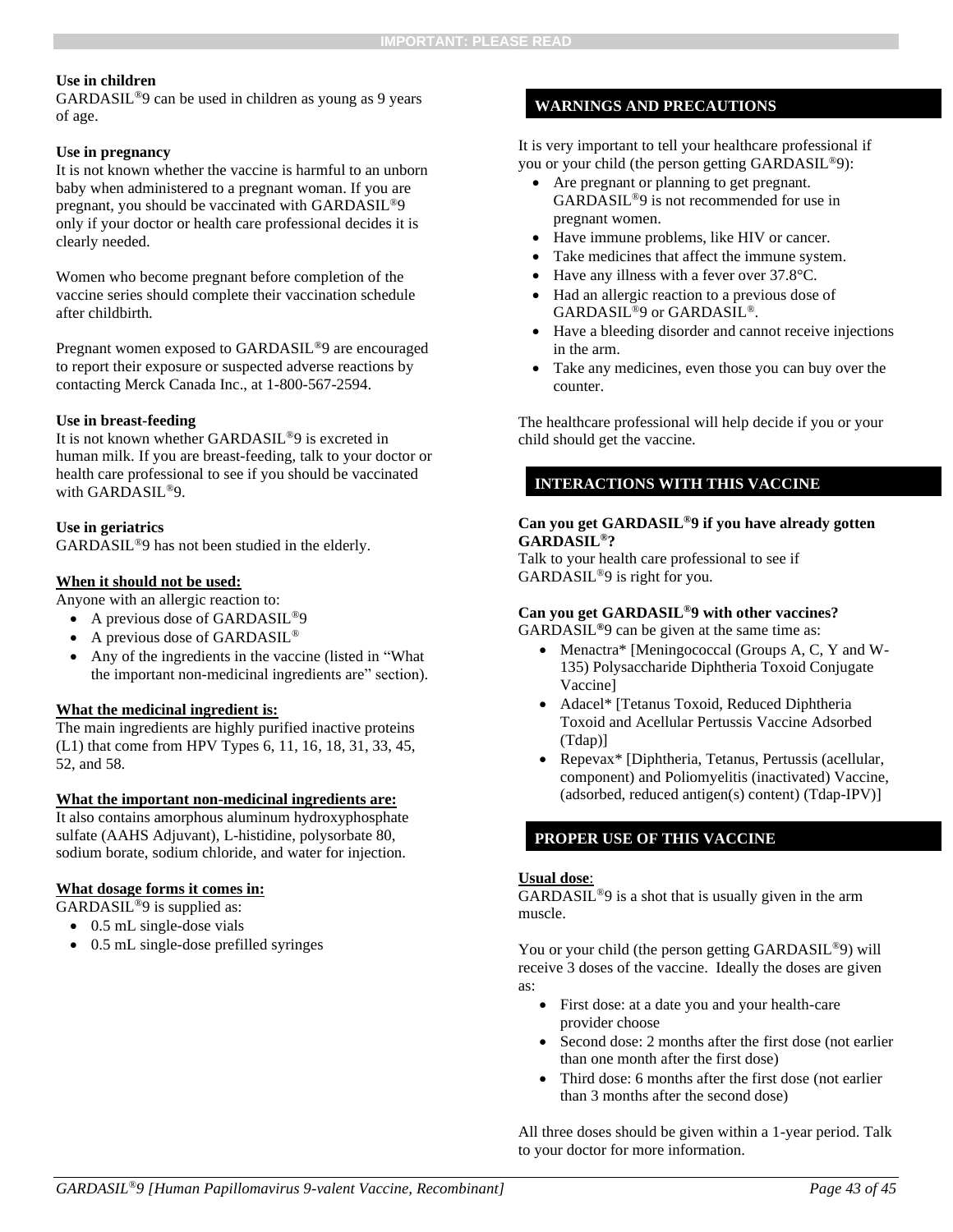Alternatively, individuals 9 through 14 years of age may receive 2 doses of the vaccine.

- Dose 1: at a date you and your doctor or health care professional choose
- Dose 2: given between 5 and 13 months after first dose.

If the second vaccine dose is given earlier than 5 months after the first dose, a third dose should always be given.

It is recommended that individuals who receive a first dose of GARDASIL®9 complete the vaccination course with GARDASIL®9.

### **Missed dose:**

Make sure the person getting GARDASIL®9 gets the complete vaccine series. This allows you or your child to get the full benefits of GARDASIL®9. If the person getting GARDASIL®9 misses a dose, tell the doctor or health care professional. Your doctor or health care professional will decide when to give the missed dose.

It is important that you follow the instructions of your doctor or health care professional regarding return visits for follow-up doses.

### **Overdose:**

In case of drug overdose, contact a health care practitioner, hospital emergency department or regional Poison Control Centre immediately, even if there are no symptoms.

### **SIDE EFFECTS AND WHAT TO DO ABOUT THEM**

The most common side effects seen with GARDASIL®9 are:

- pain, swelling, redness, itching, bruising, bleeding and a lump where you got the shot
- headache, fever, nausea, dizziness, tiredness, diarrhea, abdominal pain, sore throat

Fainting can happen after getting a HPV vaccine. Sometimes people who faint can fall and hurt themselves. For this reason, the health care professional may ask the person getting GARDASIL®9 to sit or lie down for 15 minutes after getting the vaccine. Some people who faint might shake or become stiff. The health care professional may need to treat the person getting GARDASIL®9.

Studies show that there was more swelling where the shot was given when GARDASIL®9 was given at the same time with other vaccines such as Repevax\*, or Menactra\* and/or Adacel\*.

Tell the doctor or health care professional if you or your child has these problems because these may be signs of an allergic reaction:

- difficulty breathing
- wheezing (bronchospasm)
- hives
- rash

As with other vaccines, additional side effects that have been reported during general use for GARDASIL®9 are shown below. Side effects reported during the general use of GARDASIL® are also shown below. GARDASIL® side effects are reported as they may be relevant to GARDASIL®9 since the vaccines are similar in composition.

### GARDASIL®9

- fainting sometimes accompanied with seizure-like movements
- vomiting

Additionally, the following side effects have been seen with the general use of GARDASIL ®.

swollen glands (neck, armpit, or groin), Guillain-Barré syndrome, joint pain, aching muscles, unusual tiredness, weakness, or confusion, chills, bad stomach ache, muscle weakness, leg pain, shortness of breath, generally feeling unwell, bleeding or bruising more easily than normal, and skin infection.

*This is not a complete list of side effects. For any unexpected effects while taking GARDASIL®9, contact your doctor or pharmacist.*

### **Reporting Suspected Side Effects**

### **For the general public:**

Should you experience a side effect following immunization, please report it to your doctor, nurse, or pharmacist.

Should you require information related to the management of the side effect, please contact your healthcare provider. The Public Health Agency of Canada, Health Canada and Merck Canada cannot provide medical advice.

### **For healthcare professionals:**

If a patient experiences a side effect following immunization, please complete the Adverse Events Following Immunization (AEFI) Form appropriate for your province/territory (https://www.canada.ca/en/publichealth/services/immunization/reporting-adverse-eventsfollowing-immunization/form.html) and send it to your local Health Unit.